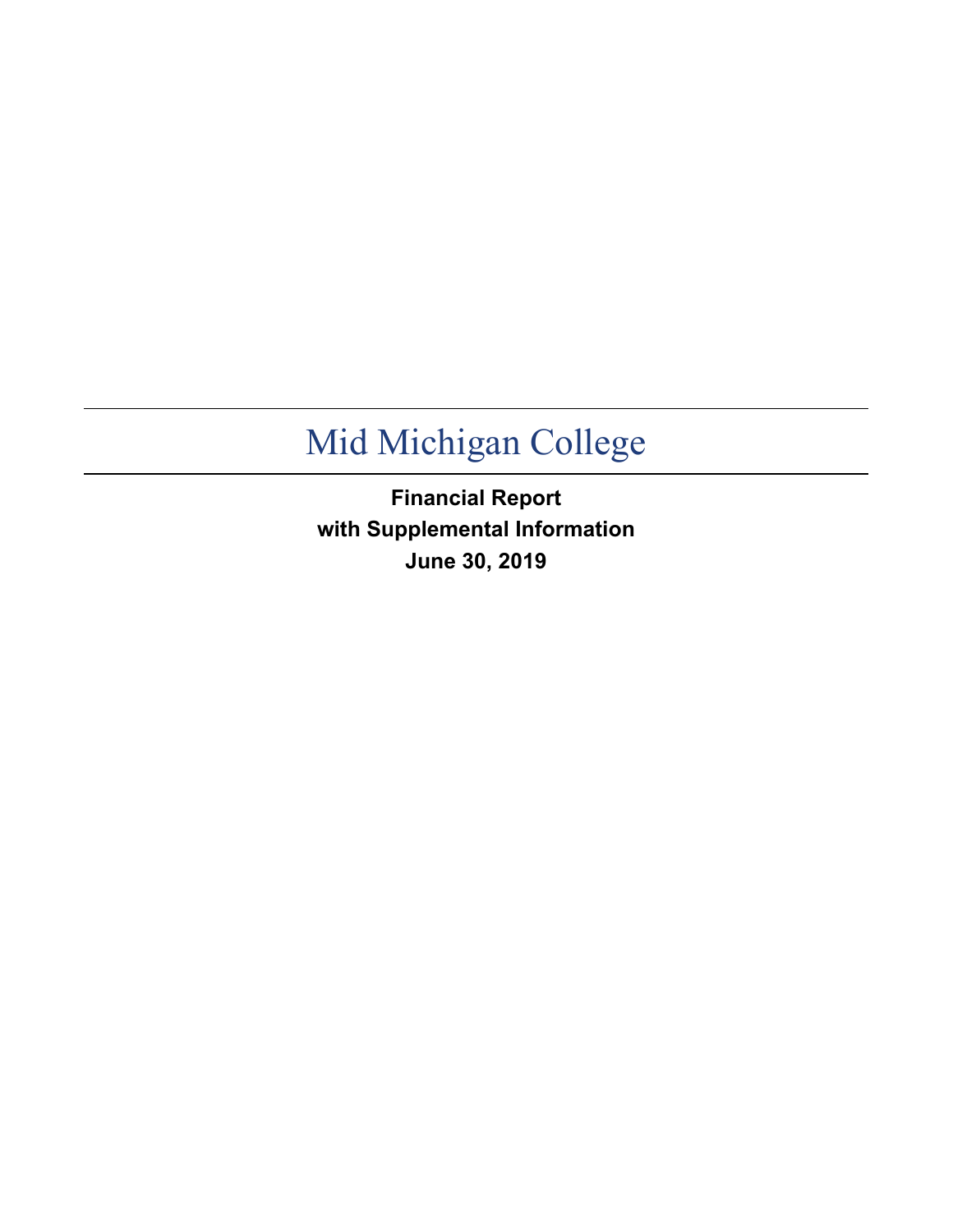## Contents

| <b>Independent Auditor's Report</b>                                                                                                                                                                                                                      | $1 - 2$                    |
|----------------------------------------------------------------------------------------------------------------------------------------------------------------------------------------------------------------------------------------------------------|----------------------------|
| <b>Management's Discussion and Analysis</b>                                                                                                                                                                                                              | $3 - 16$                   |
| <b>Basic Financial Statements</b>                                                                                                                                                                                                                        |                            |
| Statement of Net Position<br>Statement of Revenue, Expenses, and Changes in Net Position<br><b>Statement of Cash Flows</b><br>Notes to Financial Statements                                                                                              | 17<br>18<br>19-20<br>21-43 |
| <b>Required Supplemental Information</b>                                                                                                                                                                                                                 | 44                         |
| Schedule of the College's Proportionate Share of the Net Pension Liability<br>Schedule of the College's Pension Contributions<br>Schedule of the College's Proportionate Share of the Net OPEB Liability<br>Schedule of the College's OPEB Contributions | 45<br>46<br>47<br>48       |
| <b>Other Supplemental Information</b>                                                                                                                                                                                                                    | 49                         |
| Combining Statement of Net Position<br>Combining Statement of Revenue, Expenses, and Changes in Net Position                                                                                                                                             | $50 - 51$<br>52-53         |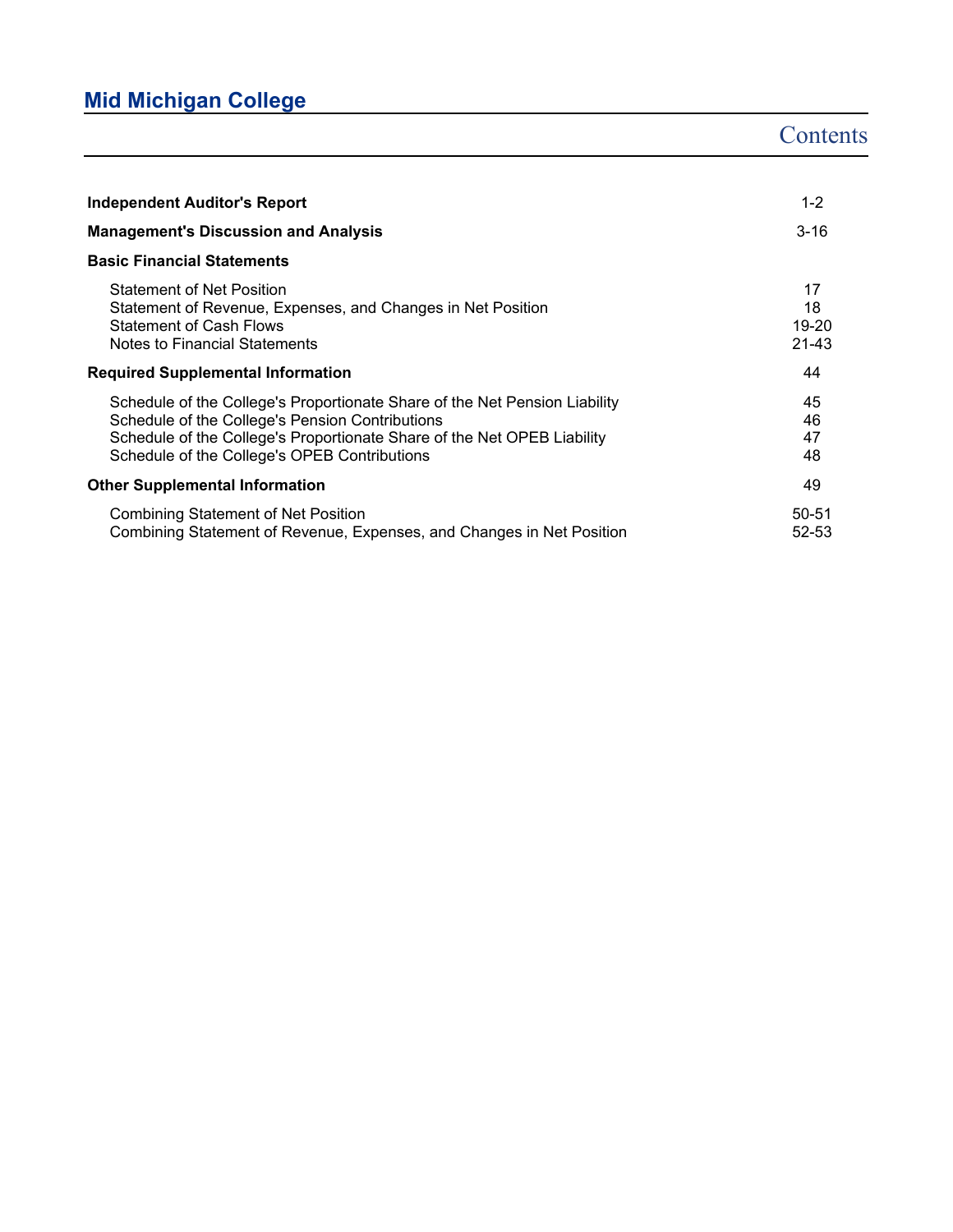

**Plante & Moran, PLLC** Suite 100 1111 Michigan Ave. East Lansing, MI 48823 Tel: 517.332.6200 Fax: 517.332.8502 plantemoran.com

#### **Independent Auditor's Report**

To the Board of Trustees Mid Michigan College

#### **Report on the Financial Statements**

We have audited the accompanying financial statements of Mid Michigan College (the "College") and its discretely presented component unit as of and for the years ended June 30, 2019 and 2018 and the related notes to the financial statements, which collectively comprise Mid Michigan College's basic financial statements, as listed in the table of contents.

#### *Management's Responsibility for the Financial Statements*

Management is responsible for the preparation and fair presentation of these financial statements in accordance with accounting principles generally accepted in the United States of America; this includes the design, implementation, and maintenance of internal control relevant to the preparation and fair presentation of financial statements that are free from material misstatement, whether due to fraud or error.

#### *Auditor's Responsibility*

Our responsibility is to express opinions on these financial statements based on our audits. We conducted our audits in accordance with auditing standards generally accepted in the United States of America and the standards applicable to financial audits contained in *Government Auditing Standards*, issued by the Comptroller General of the United States. Those standards require that we plan and perform the audits to obtain reasonable assurance about whether the financial statements are free from material misstatement.

An audit involves performing procedures to obtain audit evidence about the amounts and disclosures in the financial statements. The procedures selected depend on the auditor's judgment, including the assessment of the risks of material misstatement of the financial statements, whether due to fraud or error. In making those risk assessments, the auditor considers internal control relevant to the entity's preparation and fair presentation of the financial statements in order to design audit procedures that are appropriate in the circumstances, but not for the purpose of expressing an opinion on the effectiveness of the entity's internal control. Accordingly, we express no such opinion. An audit also includes evaluating the appropriateness of accounting policies used and the reasonableness of significant accounting estimates made by management, as well as evaluating the overall presentation of the financial statements.

We believe that the audit evidence we have obtained is sufficient and appropriate to provide a basis for our audit opinions.

#### *Opinions*

In our opinion, the financial statements referred to above present fairly, in all material respects, the respective financial position of Mid Michigan College and its discretely presented component unit as of June 30, 2019 and 2018 and the respective changes in its financial position and, where applicable, cash flows for the years then ended in accordance with accounting principles generally accepted in the United States of America.

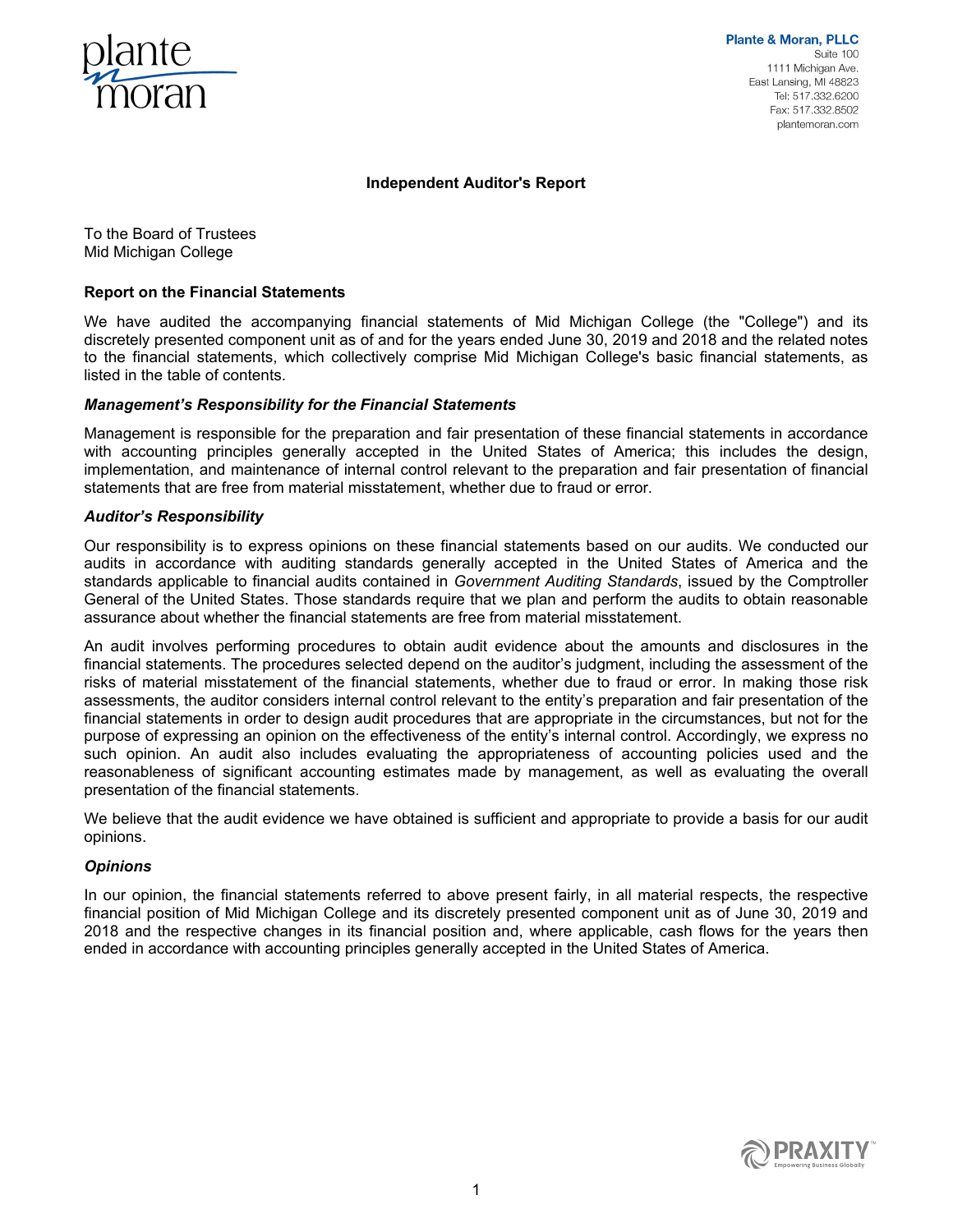To the Board of Trustees Mid Michigan College

#### *Other Matters*

#### *Required Supplemental Information*

Accounting principles generally accepted in the United States of America require that the management's discussion and analysis, schedule of the College's proportionate share of the net pension liability, schedule of College's pension contributions, schedule of the College's proportionate share of the net OPEB liability, and schedule of the College's OPEB contributions be presented to supplement the basic financial statements. Such information, although not a part of the basic financial statements, is required by the Governmental Accounting Standards Board, which considers it to be an essential part of financial reporting for placing the basic financial statements in an appropriate operational, economic, or historical context. We have applied certain limited procedures to the required supplemental information in accordance with auditing standards generally accepted in the United States of America, which consisted of inquiries of management about the methods of preparing the information and comparing the information for consistency with management's responses to our inquiries, the basic financial statements, and other knowledge we obtained during our audit of the basic financial statements. We do not express an opinion or provide any assurance on the information because the limited procedures do not provide us with sufficient evidence to express an opinion or provide any assurance.

#### *Other Supplemental Information*

Our audit was conducted for the purpose of forming an opinion on the financial statements that collectively comprise Mid Michigan College's basic financial statements. The other supplemental information, as identified in the table of contents, is presented for the purpose of additional analysis and is not a required part of the basic financial statements.

The other supplemental information, as identified in the table of contents, is the responsibility of management and was derived from and relates directly to the underlying accounting and other records used to prepare the basic financial statements. Such information has been subjected to the auditing procedures applied in the audit of the basic financial statements and certain additional procedures, including comparing and reconciling such information directly to the underlying accounting and other records used to prepare the basic financial statements or to the basic financial statements themselves, and other additional procedures in accordance with auditing standards generally accepted in the United States of America. In our opinion, the other supplemental information is fairly stated in all material respects in relation to the basic financial statements as a whole.

#### **Other Reporting Required by** *Government Auditing Standards*

In accordance with *Government Auditing Standards*, we have also issued our report dated October 1, 2019 on our consideration of Mid Michigan College's internal control over financial reporting and on our tests of its compliance with certain provisions of laws, regulations, contracts, grant agreements, and other matters. The purpose of that report is to describe the scope of our testing of internal control over financial reporting and compliance and the results of that testing, and not to provide an opinion on the internal control over financial reporting or on compliance. That report is an integral part of an audit performed in accordance with *Government Auditing Standards* in considering Mid Michigan College's internal control over financial reporting and compliance.

Plante & Moran, PLLC

October 1, 2019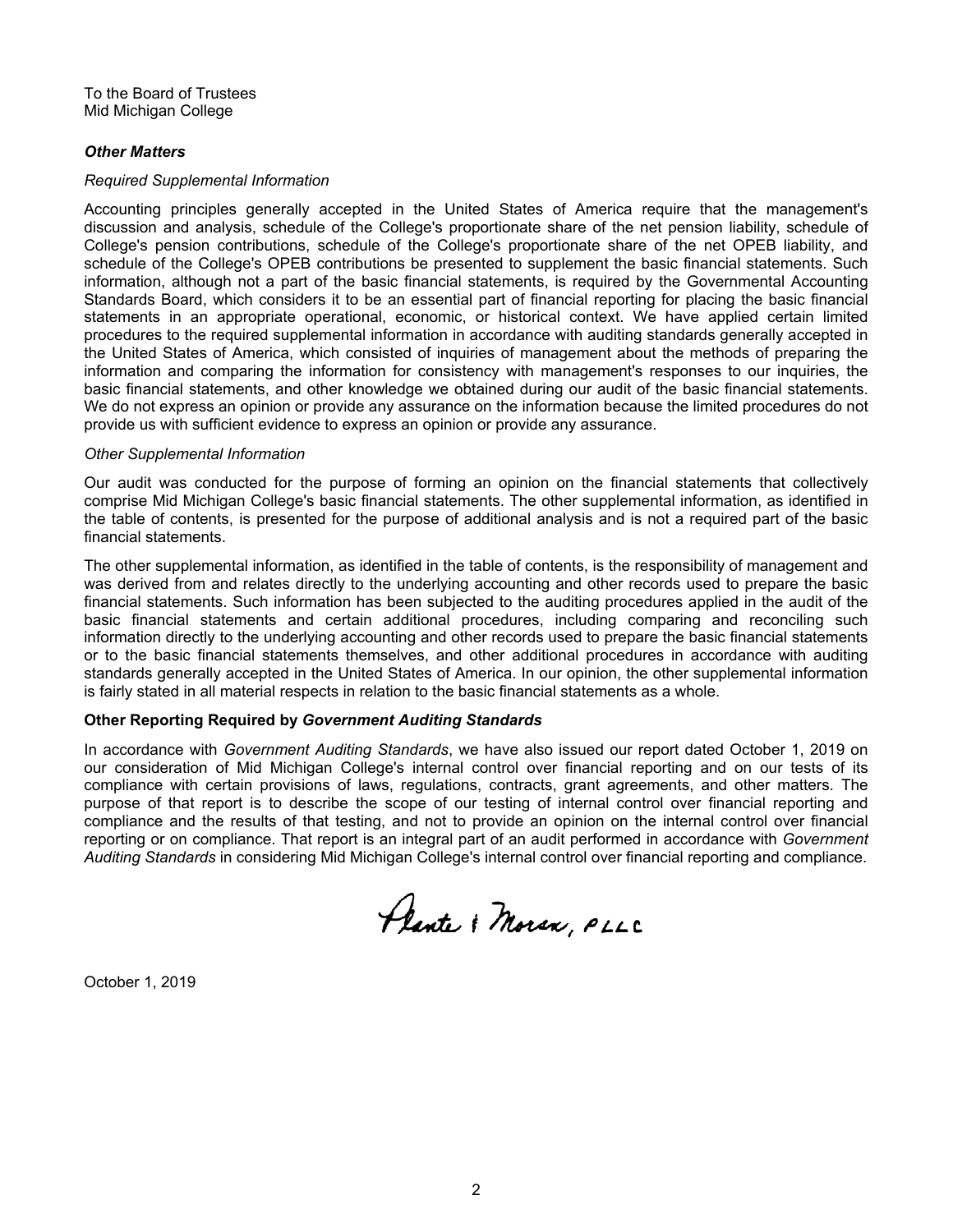## Management's Discussion and Analysis - Unaudited

#### **June 30, 2019**

The discussion and analysis of Mid Michigan College's (the "College" or Mid) financial statements provides an overview of the College's financial activities for the years ended June 30, 2019, 2018, and 2017. Management has prepared the financial statements and the related footnote disclosures along with the discussion and analysis. Responsibility for the completeness and fairness of the information rests with the College's management.

#### **Using the Financial Report**

This financial report includes the report of independent auditors, management's discussion and analysis, the basic financial statements, and notes to the financial statements. The basic financial statements consist of the statement of net position, the statement of revenue, expenses, and changes in net position, and the statement of cash flows. Following the basic financial statements and notes are three supplemental schedules: the GASB 75 and 68 required supplemental information and the combining statement of net position and the combining statement of revenue, expenses, transfers, and changes in net position as of and for the year ended June 30, 2019.

The College's financial statements include all assets and liabilities using the accrual basis of accounting. All revenue and expenses are recorded as incurred regardless of when cash is received or paid. Revenue and expenses are separated into categories of operating and nonoperating.

Under the provision of GASB Statement No. 61, *The Financial Reporting Entity: Omnibus*, the Mid Michigan College Foundation (the "Foundation") has been determined to be a component unit. Accordingly, the Foundation is discretely presented in the College's financial statements. Refer to Note 1 and Note 12 to the financial statements for information regarding the Foundation.

#### **Financial Highlights**

The College's financial position remained strong at June 30, 2019 with assets of \$67.5 million, liabilities of \$51.6 million, with overall positive net position of \$21.5 million.

The net pension liability was \$33.5 million at June 30, 2018 and increased to \$37.7 million at June 30, 2019. The net OPEB liability was \$11.5 million at June 30, 2018 and decreased to \$9.8 million at June 30, 2019. Excluding the impact of GASB 68 and 75, net position, which represents the residual interest in the College's assets after liabilities are deducted, increased \$2.0 million during fiscal year 2019.

Total capital expenditures as of June 30, 2019 were approximately \$3,513,000. Additional information about capital additions is included in the capital asset section of this discussion as well as in the footnotes to the financial statements.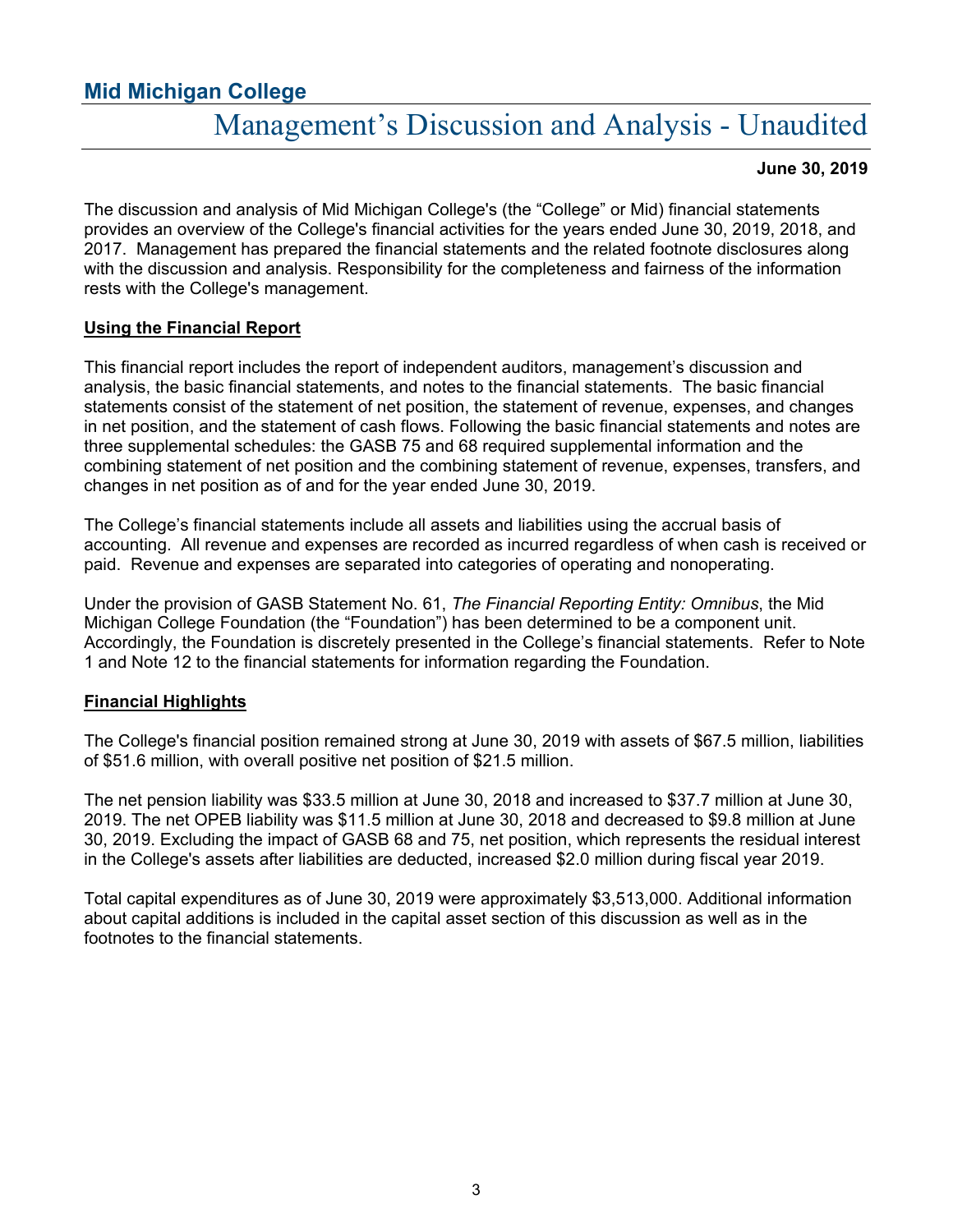## Management's Discussion and Analysis - Unaudited

#### **June 30, 2019**

#### **The Statement of Net Position and the Statement of Revenue, Expenses, and Changes in Net Position**

The statement of net position and the statement of revenue, expenses, and changes in net position report information on the College as a whole. These statements report the College's financial position as of June 30, 2019 and changes in net position for the year then ended.

#### **Statement of Net Position**

Total net position at June 30, 2019, 2018, and 2017 is \$21.5 million, \$20.4 million, and \$33.4 million, respectively. The College's statement of net position at June 30 is summarized as follows:

|                                  | 2019               |    | 2018         | 2017             |
|----------------------------------|--------------------|----|--------------|------------------|
| Current assets                   | \$<br>21, 101, 167 | \$ | 20,212,690   | \$<br>18,492,012 |
| Noncurrent assets                |                    |    |              |                  |
| Capital assets - Net             | 40,644,063         |    | 39,685,796   | 42, 155, 346     |
| Long-term investments            | 5,718,770          |    | 4,978,780    | 5,982,119        |
|                                  |                    |    |              |                  |
| Total assets                     | 67,464,000         |    | 64,877,266   | 66,629,477       |
| Deferred Outflows of Resources   | 13,823,191         |    | 8,246,998    | 5,478,611        |
|                                  |                    |    |              |                  |
| <b>Current liabilities</b>       | 3,782,214          |    | 2,779,005    | 3,448,430        |
| Long-term liabilities            | 47,799,139         |    | 45,653,081   | 34,286,780       |
| Total liabilities                | 51,581,353         |    | 48,432,086   | 37,735,210       |
| Deferred Inflows of Resources    | 8,223,372          |    | 4,264,810    | 976,699          |
| Net investment in capital assets | 39,943,900         |    | 38,614,919   | 40,728,392       |
| Unrestricted                     | (18,461,434)       |    | (18,187,551) | (7,332,213)      |
| Total net position               | 21,482,466         |    | 20,427,368   | 33,396,179       |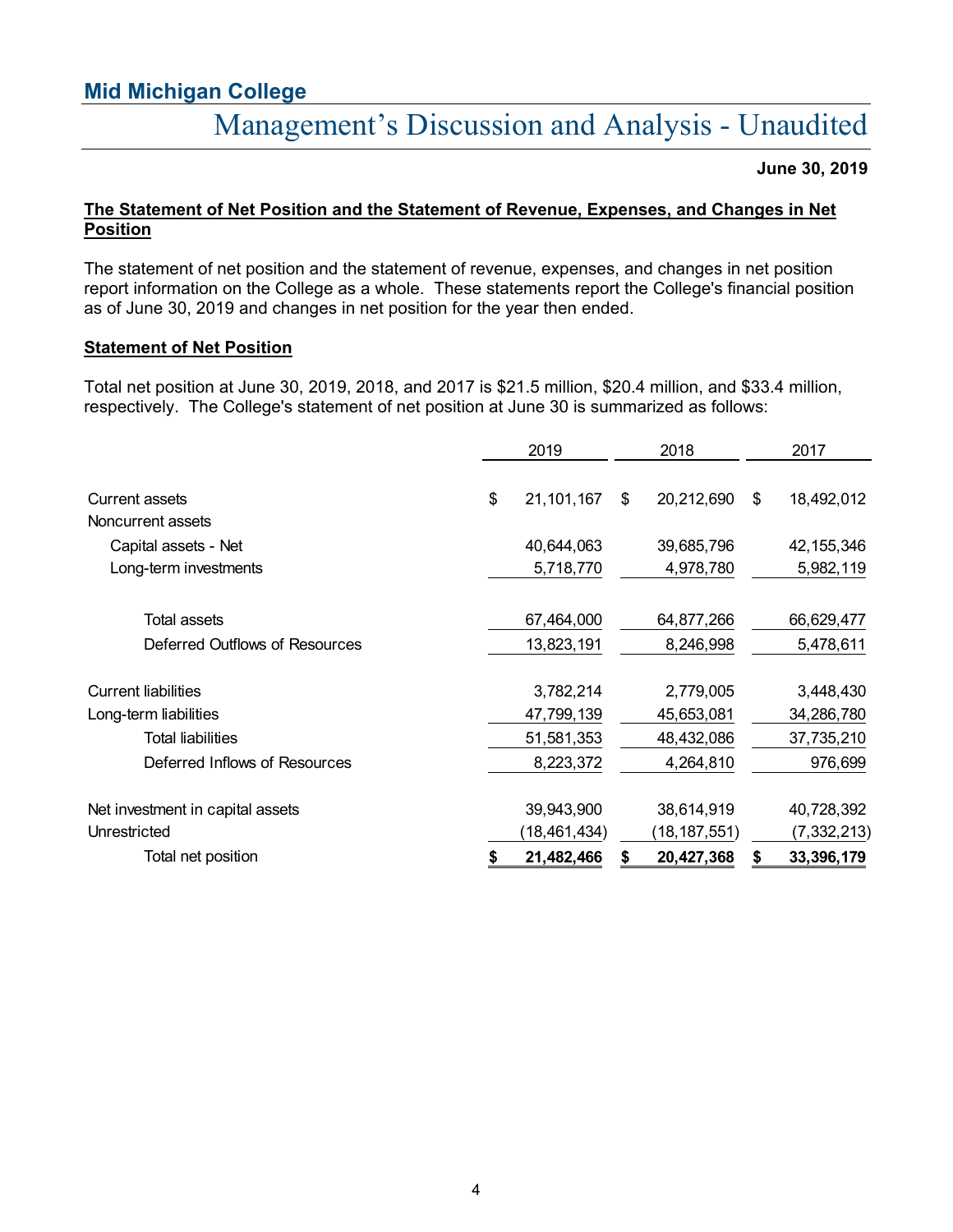## Management's Discussion and Analysis - Unaudited

**June 30, 2019** 

The primary changes in the assets and liabilities of the College between 2019 and 2018 are as follows:

- Current assets increased by approximately \$1 million, partly due to a cash receipt of \$2.5 million for a state capital grant, and current liabilities also increased by approximately \$1 million due to accounts payable invoices related to the Harrison renovation construction project and the outdoor education center project.
- Noncurrent assets increased approximately \$1 million due to an increase in capital asset construction in progress and \$700,000 due to investments allocated to long term.
- Current liabilities increased approximately \$1 million due to capital asset construction.
- Noncurrent liabilities increased approximately \$2.1 million primarily due to the College recording additional pension liability for unfunded obligations to the MPSERS plan, in accordance with GASB 68.
- Overall net position increased approximately \$1.1 million.

The primary changes in the assets and liabilities of the College between 2018 and 2017 are as follows:

- Current assets increased by approximately \$2 million due to reclassification of investments, and current liabilities decreased by approximately \$670,000 as the College accrued fewer payroll and benefit expenses due to the timing of payroll in relation to year end.
- Noncurrent assets decreased approximately \$3.5 million primarily due to fixed asset depreciation.
- Noncurrent liabilities increased approximately \$11.6 million primarily due to the College recording additional pension liability for unfunded obligations to the MPSERS plan, in accordance with GASB 68 and GASB 75.
- Overall net position decreased approximately \$13 million, in part, to record a proportionate share of the OPEB liability of \$11.5 million net of deferred inflows of resources. Additionally, contributing to the decrease in net position is the continued decline in student enrollment.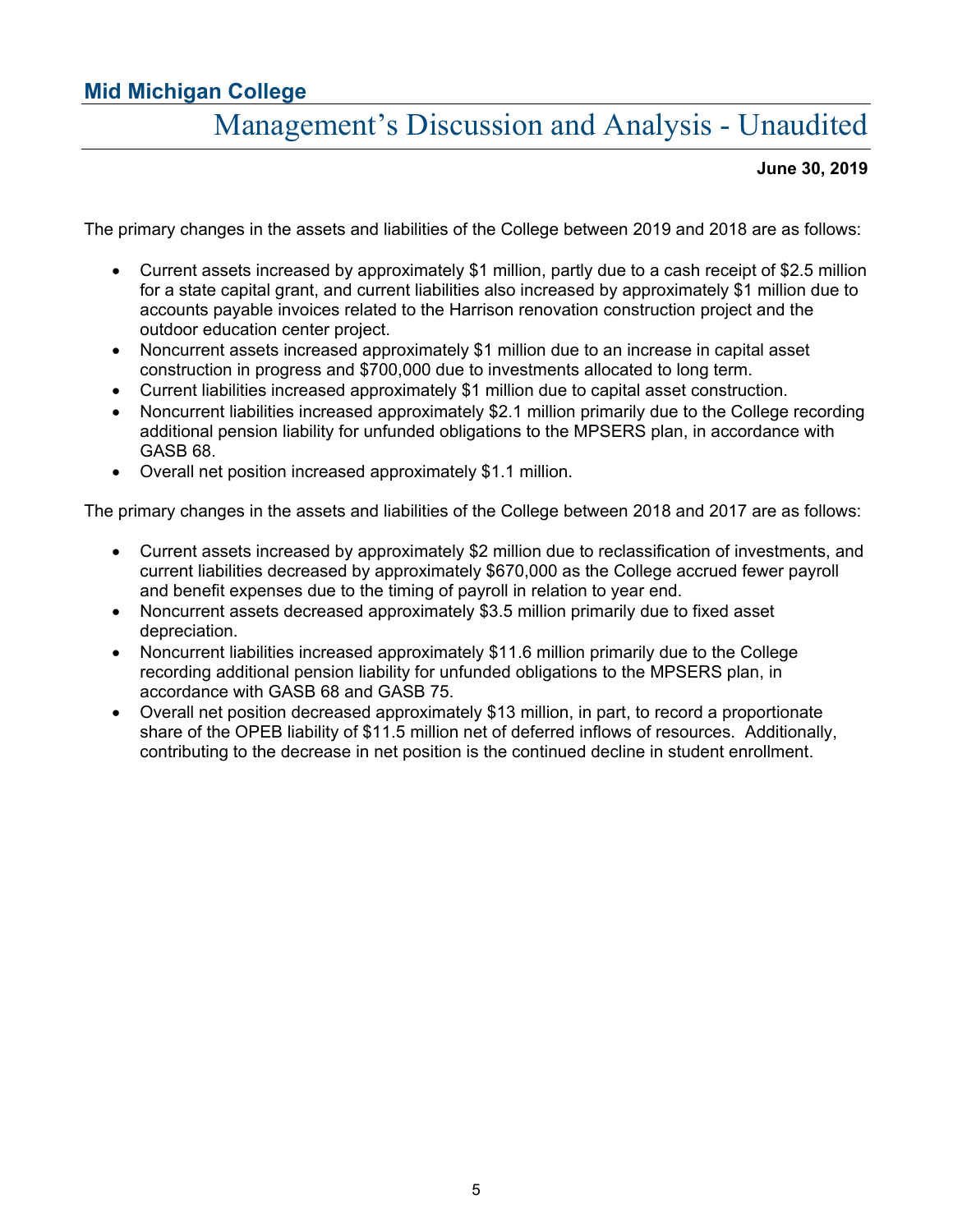# Management's Discussion and Analysis - Unaudited

#### **June 30, 2019**

### **Statement of Revenue, Expenses, and Changes in Net Position**

The following is a comparative analysis of components of the revenue, expenses, and changes in net position for the years ended June 30, 2019, 2018, and 2017:

|                                               | 2019 |                |    | 2018           | 2017             |
|-----------------------------------------------|------|----------------|----|----------------|------------------|
|                                               |      |                |    |                |                  |
| Total operating revenue                       | \$   | 16, 148, 100   | S. | 16,993,561     | \$<br>16,218,420 |
| Total operating expenses                      |      | 33,915,138     |    | 33,533,300     | 33, 123, 167     |
| Net operating loss                            |      | (17, 767, 038) |    | (16, 539, 739) | (16, 904, 747)   |
| Net nonoperating revenue                      |      | 16,322,136     |    | 15, 181, 273   | 15,507,284       |
|                                               |      |                |    |                |                  |
| Change in net position, before other revenue  |      | (1,444,902)    |    | (1,358,466)    | (1, 397, 463)    |
| Capital grants                                |      | 2,500,000      |    |                |                  |
| Change in Net Position                        |      | 1,055,098      |    | (1,358,466)    | (1, 397, 463)    |
| Net Position - Beginning of year              |      | 20,427,368     |    | 33,396,179     | 34,793,642       |
| Adjustment for change in accounting principle |      |                |    | (11, 610, 345) |                  |
| Net Position - Beginning of year, as restated |      | 20,427,368     |    | 21,785,834     | 34,793,642       |
| Net Position - End of year                    |      | 21,482,466     |    | 20,427,368     | 33,396,179       |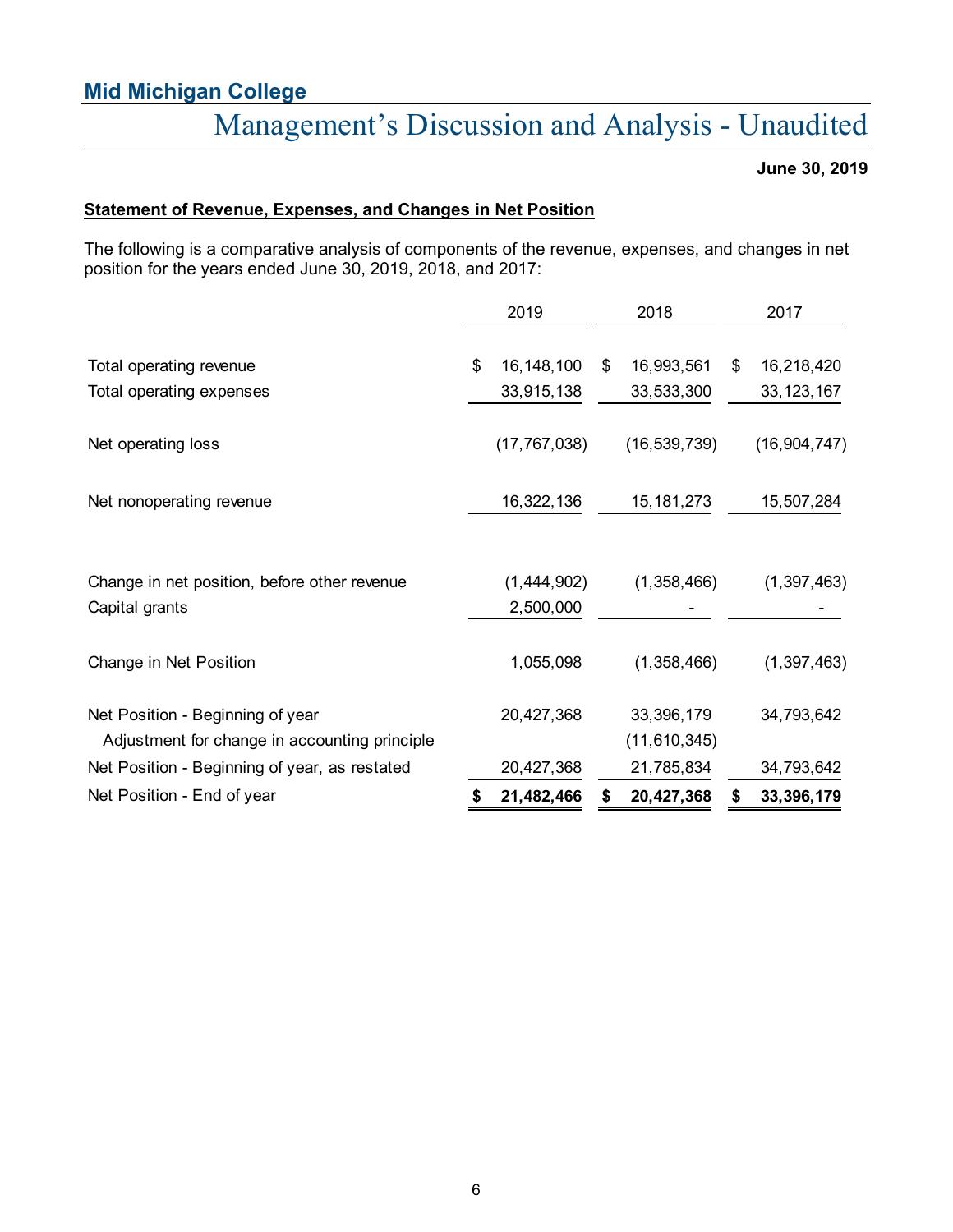## Management's Discussion and Analysis - Unaudited

**June 30, 2019** 

#### **Operating Revenue**

Operating revenue includes charges for all exchange transactions such as tuition and fees, the sale of books and supplies, and certain federal, state, and private grants that were considered a contract for services. Operating revenue consisted of the following:

|                              | 2019             |    | 2018       |   | 2017       |
|------------------------------|------------------|----|------------|---|------------|
| Tuition and fees, net        | \$<br>12,898,787 | \$ | 13,519,640 | S | 12,709,849 |
| Federal grants and contracts | 1,376,405        |    | 1,115,184  |   | 1,045,683  |
| State grants and contracts   | 65,423           |    | 56,631     |   | 46,544     |
| Nongovernmental contracts    | 104,522          |    | 112,867    |   | 49,776     |
| Auxiliary enterprises        | 1,472,967        |    | 1,932,806  |   | 2,113,336  |
| Miscellaneous                | 229,996          |    | 256,433    |   | 253,232    |
| Total operating revenue      | 16,148,100       | S  | 16,993,561 |   | 16,218,420 |

2018-2019 operating revenue increased when compared to the prior year primarily as a result of an increase in federal and state grant funding.

2017-2018 operating revenue increased when compared to the prior year as a result of an increase in tuition rates and an increase in federal, state, and other grant funding.

The following is a graphic illustration of operating revenues for fiscal year 2019:

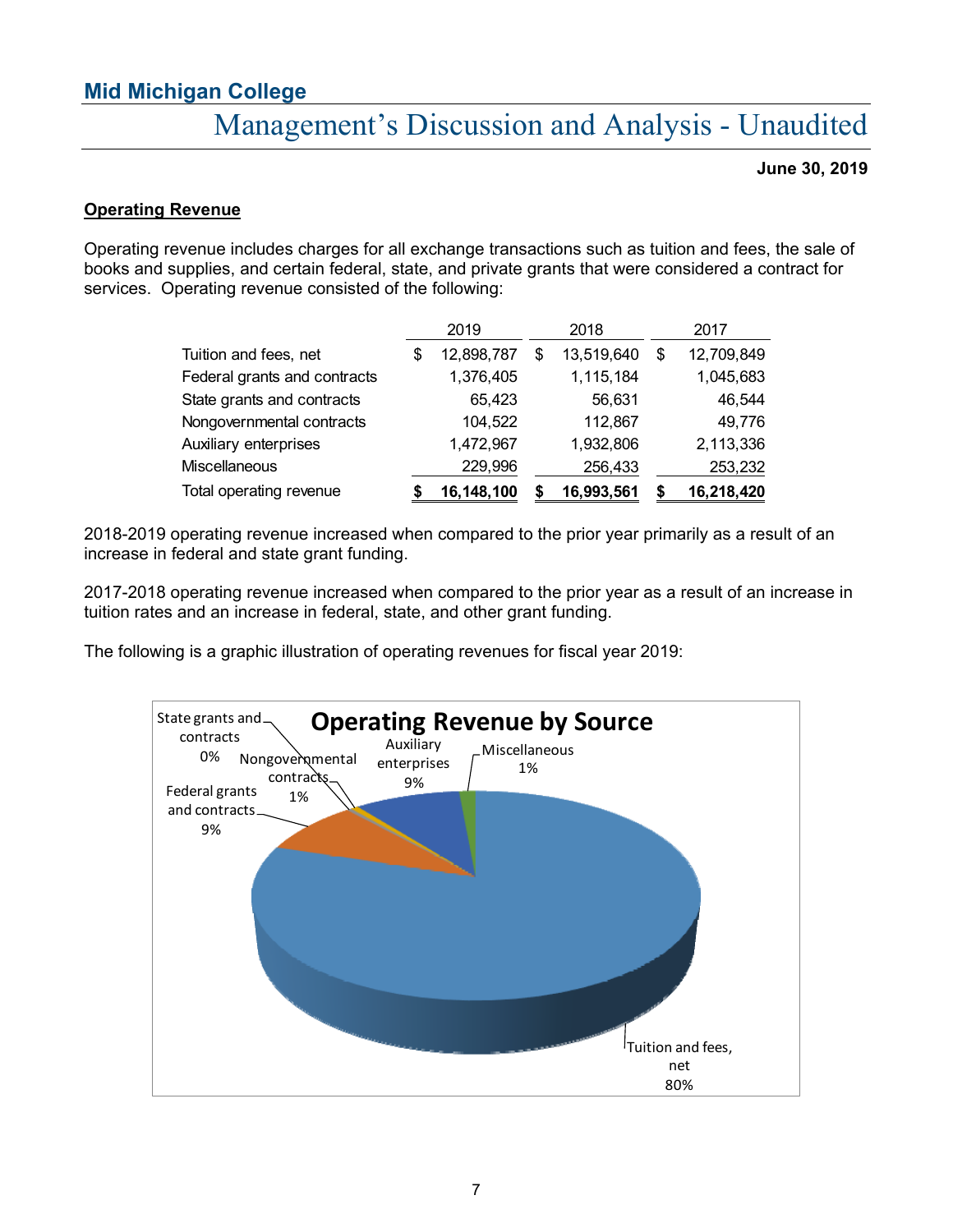## Management's Discussion and Analysis - Unaudited

**June 30, 2019** 

#### **Operating Expenses**

Operating expenses represent the costs necessary to provide services and conduct the programs of the College. Operating expenses consisted of the following:

|                                    |   | 2019       | 2018 |            | 2017             |
|------------------------------------|---|------------|------|------------|------------------|
| Instruction                        | S | 10,493,065 | \$   | 9,923,279  | \$<br>10,664,535 |
| <b>Public services</b>             |   | 1,116,021  |      | 928,470    | 756,139          |
| Instructional support              |   | 2,806,610  |      | 2,842,006  | 2,908,292        |
| Student services                   |   | 8,020,615  |      | 8,384,307  | 7,751,875        |
| Institutional administration       |   | 4,392,721  |      | 4,247,554  | 4,015,942        |
| Operation and maintenance of plant |   | 3,077,889  |      | 2,804,892  | 2,628,122        |
| Information Technology             |   | 1,458,045  |      | 1,623,832  | 1,521,342        |
| Depreciation and amortization      |   | 2,550,172  |      | 2,778,960  | 2,876,920        |
| Total operating expenses           |   | 33,915,138 |      | 33,533,300 | 33, 123, 167     |

2018-2019 operating expense changes were the result of the following factors:

- Instructional expenses increased \$570,000 primarily due to increased faculty pay and related benefits.
- Student services expenses decreased \$364,000 due to a decrease in student workers funded through the College's grant match, a decrease in scholarships awarded, and staffing reorganization.
- Institutional administration increased \$145,000 primarily due to salary and fringe increases.
- Operation and maintenance of plant increased \$273,000 primarily due to salary and fringe increases, but also small increases in plant maintenance and contracted services.
- Depreciation and amortization decreased \$229,000 due to a decrease in assets being depreciated.

2017-2018 operating expense changes were the result of the following factors:

- Instructional expenses decreased \$299,000 primarily due to decreased faculty and adjunct staffing and related benefits, including the impact of GASB 68 and 75. The decrease in faculty staffing resulted from accepted retirement incentives.
- Student services expenses increased \$464,000 primarily due to an increase in student mentoring and the increase in Pell grants awarded to students.
- Institutional administration increased \$185,000 primarily due to salary and fringe increases.
- Depreciation and amortization decreased \$98,000 due to a decrease in assets being depreciated.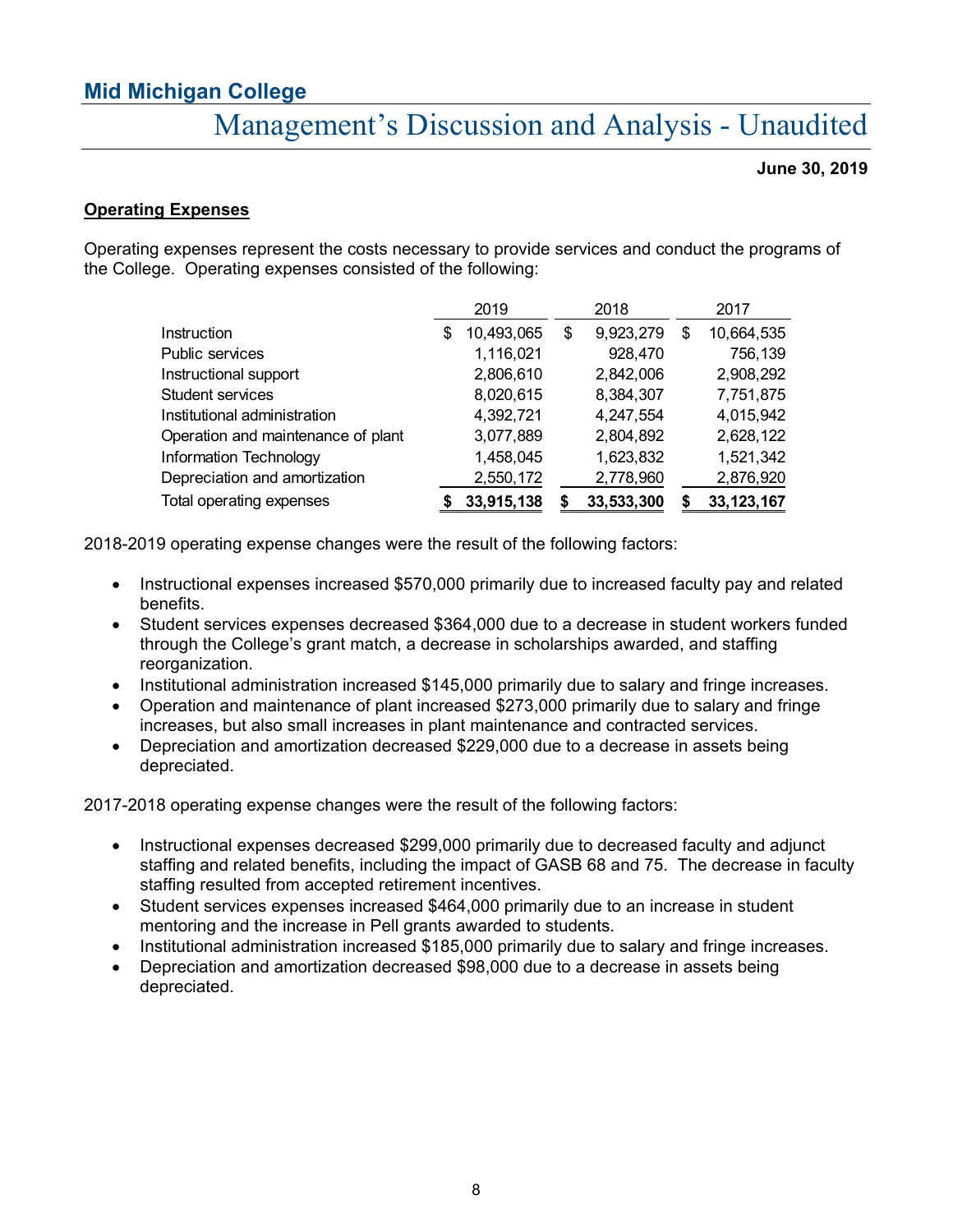## Management's Discussion and Analysis - Unaudited

#### **June 30, 2019**



The following is a graphic illustration of operating expenses for the year ended June 30, 2019:

#### **Nonoperating and Other Revenue**

Nonoperating revenue represents all revenue sources that are primarily nonexchange in nature. They consist primarily of state operating appropriations, Federal Pell grant revenue, property tax revenue, and investment income (including realized and unrealized gains and losses). Other revenue includes state grants for capital projects.

Nonoperating and other revenue was composed of the following:

|                                                    | 2019 |            |   | 2018         | 2017            |
|----------------------------------------------------|------|------------|---|--------------|-----------------|
| State appropriations                               | \$   | 6,680,421  | S | 6,221,827    | \$<br>6,230,731 |
| Federal Pell grants                                |      | 5,959,954  |   | 6,443,030    | 6,299,545       |
| Property tax levy                                  |      | 2,384,953  |   | 2,315,991    | 2,297,861       |
| Gifts                                              |      | 198,318    |   | 144,953      | 96,181          |
| Investment income                                  |      | 305,135    |   | 102,661      | 83,303          |
| Unrealized gain (loss) on investments              |      | 231,577    |   | (113, 441)   | (149, 869)      |
| Other                                              |      | 162,976    |   | 112,222      | 61,805          |
| Gifts and transfers between College and Foundation |      | 438,823    |   | 16,116       | 632,275         |
| Interest on capital asset-related debt             |      | (40, 021)  |   | (62,086)     | (44,548)        |
| Other - capital grants                             |      | 2,500,000  |   |              |                 |
| Total nonoperating and other revenue               |      | 18,822,136 | S | 15, 181, 273 | 15,507,284      |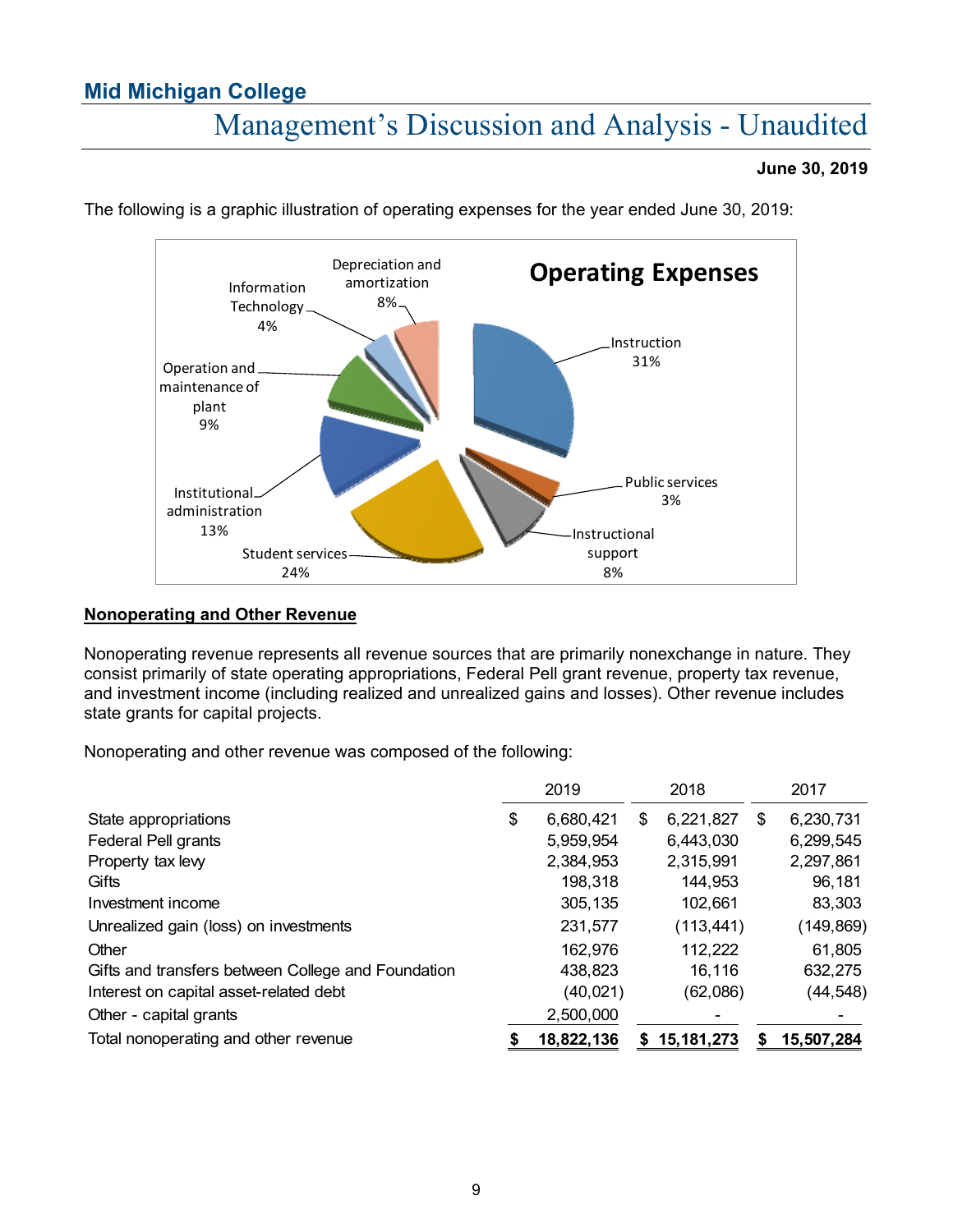## Management's Discussion and Analysis - Unaudited

#### **June 30, 2019**

2018-2019 nonoperating and operating significant revenue changes were the result of the following factors:

- Operating appropriations increased approximately \$459,000 due to state appropriations revenue increase of 2.9% from prior year, as well as an approximate \$70,000 net increase of the MPSERS UAAL allocation.
- Federal Pell decreased \$483,000 due to a decrease in the number of enrolled students eligible for grant funding.
- Gifts and transfers between the College and the Foundation increased \$423,000 due to a one time transfer from the Foundation to the College of \$300,000 for construction costs of the outdoor education center, plus some remaining capital campaign pledge payments.
- Other revenue included a \$2.5 million grant from a state agency for the capital renovation on the Harrison campus

2017-2018 nonoperating and operating significant revenue changes were the result of the following factors:

- Although state appropriations revenue increased 2.8% from prior year, operating appropriations decreased approximately \$9,000 due to the \$100,000 net decrease of the MPSERS UAAL allocation (GASB 68 and 75).
- Federal Pell increased \$144,000 due to an increase in the number of enrolled students eligible for grant funding.
- Gifts and transfers between the College and the Foundation decreased \$616,000 due to a large one time prior year transfer of funds from the Foundation to the College for capital campaign pledge payments.

The following is a graphic illustration of nonoperating and other revenue for the year ended June 30, 2019:

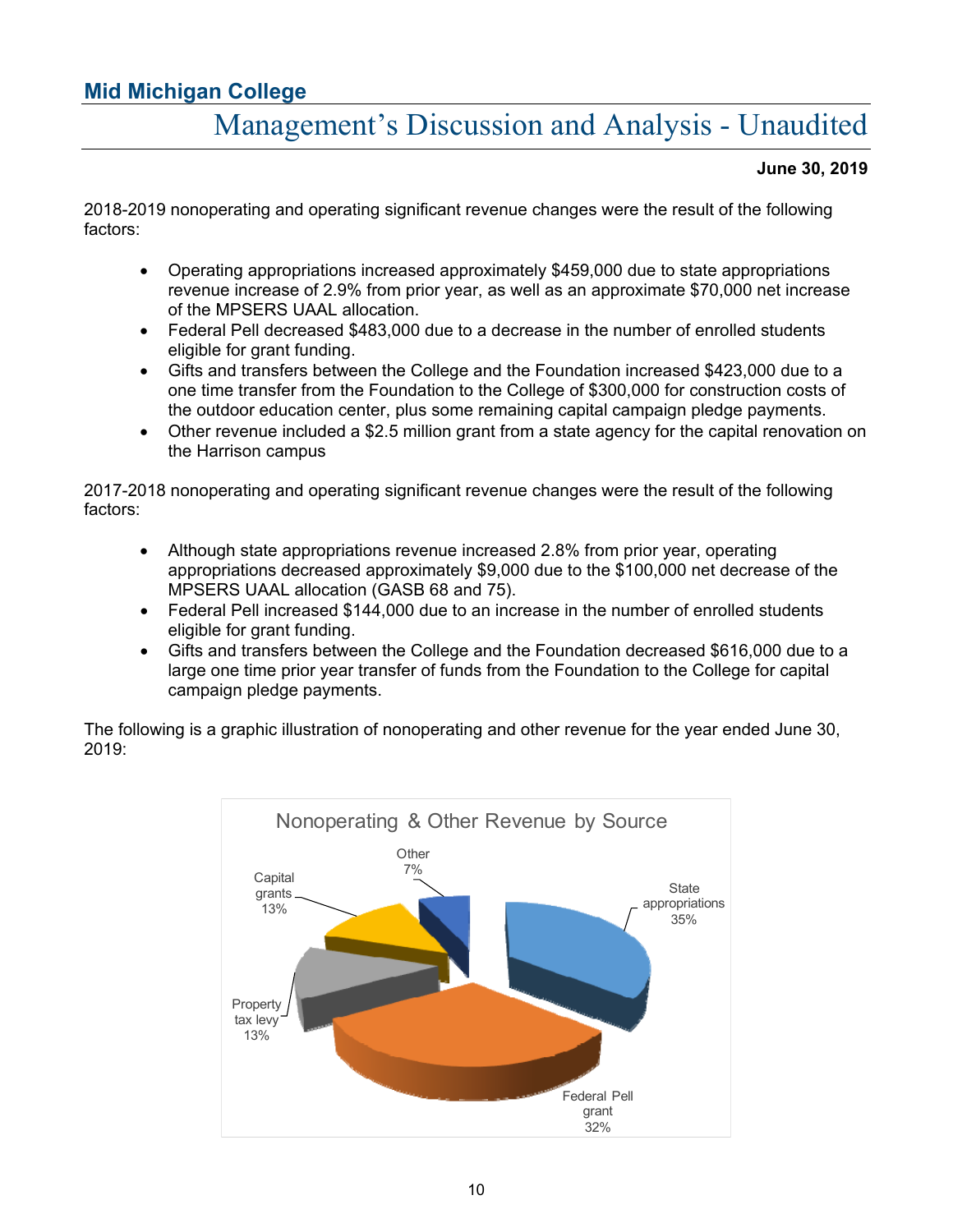## Management's Discussion and Analysis - Unaudited

**June 30, 2019** 

#### **Statement of Cash Flows**

The primary purpose of this statement is to provide relevant information about the cash receipts and cash payments of an entity during a period. The statement of cash flows also helps assess:

An entity's ability to generate net cash flows from operations Its ability to meet its obligations as they come due, and Its needs for external financing.

For 2018-2019, net cash used in operating activities totaled \$13.4 million. This was financed by \$15.4 million of net cash flows from noncapital financing activities such as property taxes, federal Pell grants, and state appropriations. Net cash used in capital and related financing activities totaled \$986,000 during 2019, including \$3,513,000 in capital additions (net of unpaid retainages and accounts payable), \$2,500,000 of a capital grant received, and long-term debt payments of \$413,000 for the year. Net cash used by investing activities totaled approximately \$59,000. The net result of all cash flows is an increase in cash of approximately \$949,000 from 2018.

For 2017-2018, net cash used in operating activities totaled \$11.4 million. This was financed by \$15.3 million of net cash flows from noncapital financing activities such as property taxes, federal Pell grants, and state appropriations. Net cash used in capital and related financing activities totaled \$706,000 during 2018, including \$309,000 in capital additions (net of unpaid retainages and accounts payable) and long-term debt payments of \$413,000 for the year. Net cash provided by investing activities totaled approximately \$40,000. The net result of all cash flows is an increase in cash of approximately \$3.3 million from 2018.

#### **Capital Asset and Debt Administration**

#### **Capital Assets**

The College had \$40.6 million, \$39.7 million, and \$42.2 million invested in capital assets, net of accumulated depreciation of \$39.1 million, \$37.1 million, and \$34.3 million at June 30, 2019, 2018, and 2017, respectively. Depreciation charges totaled \$2.6 million, \$2.8 million, and \$2.9 million, respectively, for the years then ended.

During 2019, the College began a \$12,900,000 renovation of the Harrison Campus to update all of the main building infrastructure. The space has been redesigned to improve operating efficiency and provide enhanced student spaces. As part of this project, approximately 40,000 square feet of the main instructional building was removed to "right size" the campus and make significant gains in energy efficiency. The renovation includes moving the main drive south to separate pedestrian and vehicle interaction and promote safety,

Additionally a 2,000 square foot Outdoor Education Center was constructed in the summer of 2019 to support outside activities and events and provide a welcoming space for students and community members to gather.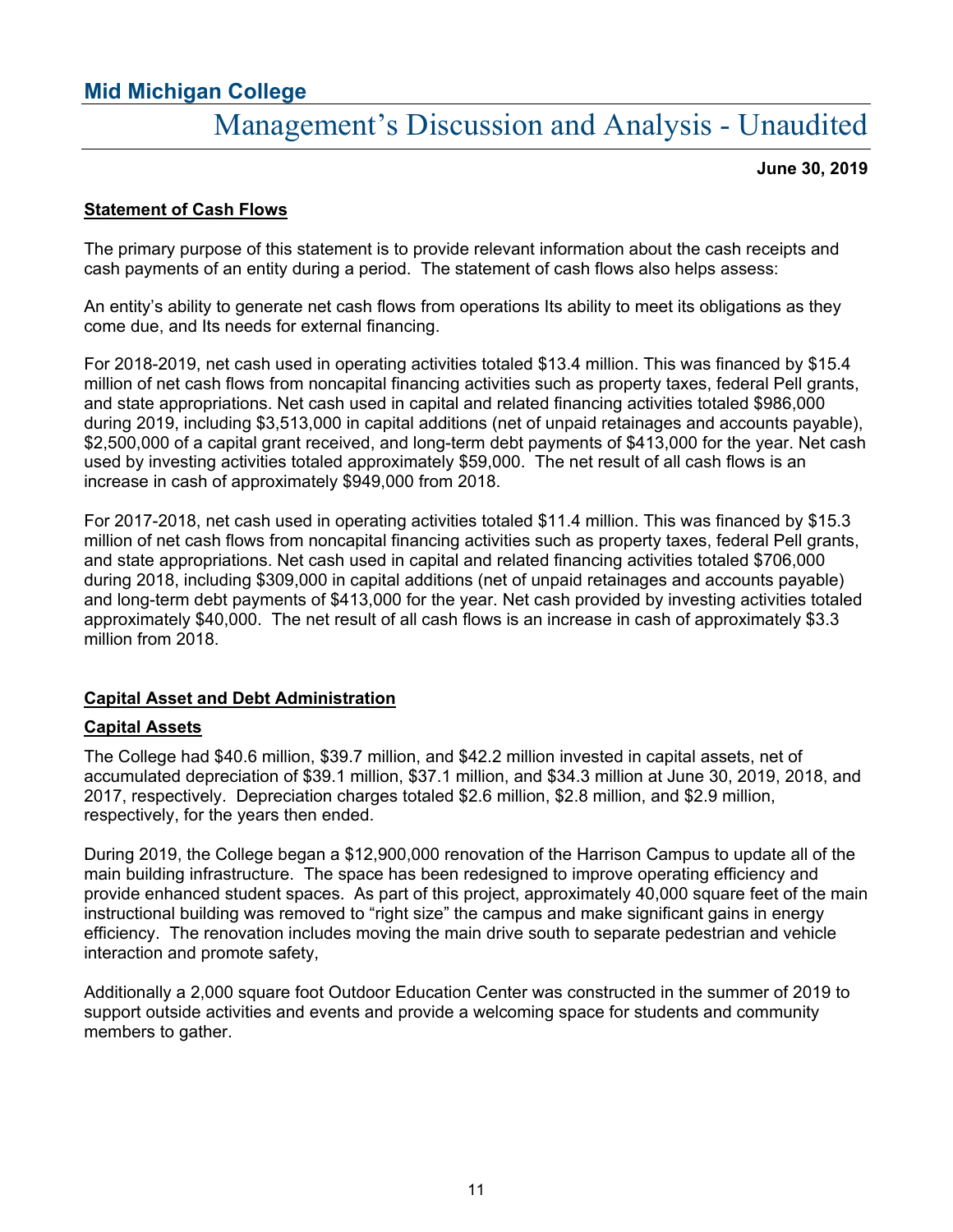## Management's Discussion and Analysis - Unaudited

**June 30, 2019** 

### **Debt**

As of June 30, 2019, 2018, and 2017, the College had \$700,000, \$1.1 million, and \$1.4 million in debt, respectively, primarily consisting of bonds outstanding.

The College's general obligation unlimited tax bond rating was "AAA" at the time of issuing bonds in prior years.

#### **Economic Factors That Will Affect the Future**

The economic position of Mid Michigan College is driven by three revenue streams: its appropriation from the State of Michigan, in-district property taxes, and student tuition and fees.

The table below compares each of these sources in the 10 years between 2007-08 and 2017-18 (the most recent year for which a full set of ACS data is available). In addition to the total number, the table shows revenue and spending per Fiscal Year Equated Student (FYES), a standardization factor equivalent to the number of credit hours divided by 30 (the number required in a semester to complete an Associate's degree in two years).

#### **Increasing reliance on tuition and fees**

As shown below, the College's state appropriation and property tax aggregate revenue grew by only 5% in the last ten years. Because of a lower number of students, the per-FYES appropriations number grew by 16% and the property tax revenue grew by 12%. In contrast, the College's expenditures per FYES grew by 78%, due largely to increases in personnel and technology costs.

|                                     | 2007-08      | 2017-18      | % Change |
|-------------------------------------|--------------|--------------|----------|
| <b>FYES</b>                         | 2,623        | 2,448        | $-7%$    |
| <b>State Appropriations</b>         | \$4,723,700  | \$4,968,900  | 5%       |
| <b>State Aid/FYES</b>               | \$1,744      | \$2,030      | 16%      |
| <b>Property Tax Revenue</b>         | \$2,208,220  | \$2,315,991  | 5%       |
| Property Tax/FYES                   | \$842        | \$946        | 12%      |
| <b>Tuition &amp; Fee Revenue</b>    | \$11,348,587 | \$18,297,977 | 61%      |
| Tuition & Fee/FYES                  | \$4,326      | \$7,475      | 73%      |
| <b>Total Operating/FYES</b>         | \$7,144      | \$10,472     | 47%      |
| Expenditures/FYES                   | \$5,813      | \$10,355     | 78%      |
| <b>In-District Tuition</b>          | \$73         | \$120        | 65%      |
| <b>Out-District Tuition</b>         | \$130        | \$202        | 55%      |
| <b>Average In-District Tuition</b>  | \$77         | \$110        | 43%      |
| <b>Average Out-District Tuition</b> | \$125        | \$183        | 46%      |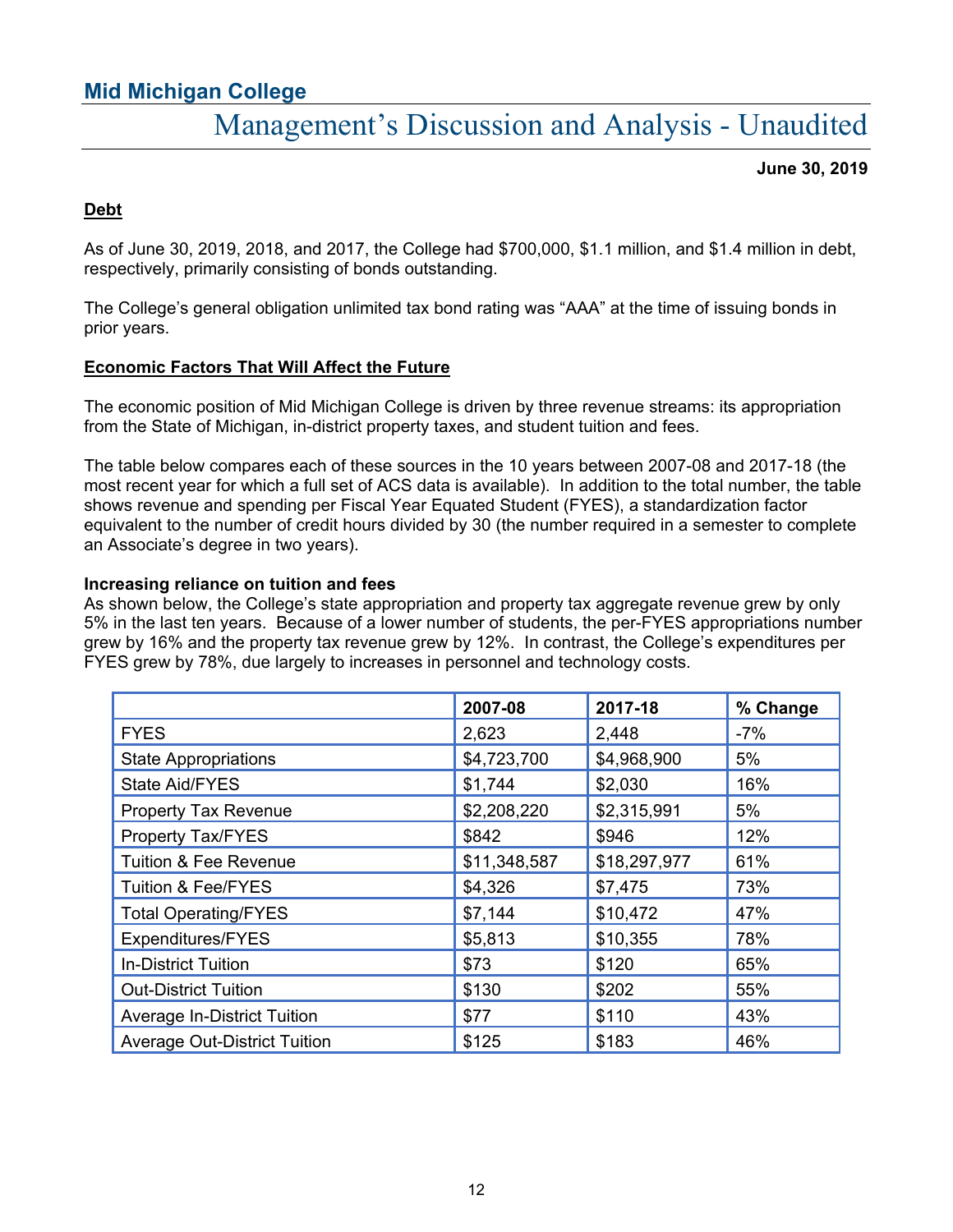## Management's Discussion and Analysis - Unaudited

#### **June 30, 2019**

The College has balanced its budget over the last ten years by greater reliance on student tuition and fees. In part, this was possible when enrollment spiked between 2009 and 2013 – more students generated more tuition and fees. However, the balanced budget has also been achieved by significant increases in tuition and fees (65% for in-district and 55% for out-of-district students). These increases were above the average increases at Michigan community colleges during the same period which were 43% and 46%, respectively.

#### **Enrollment Challenges and Strategies**

The heavy reliance on tuition and fee revenue creates corresponding pressure to increase enrollment. The 7% decline in enrollment between 2008 and 2018 as shown above, was followed by a further FYES decline of 6.3% between Fall 2017 and Fall 2018.

Demographically, the College faces a shrinking population of high school students who have made up most of its prospective student base. In anticipation of further declines, the College has expanded its dual enrollment offerings in high schools to the east, west, and south. Dual enrollment has increased by 12.8% from 2017 to 2019 and now occurs in 35 high schools across the region. Mid is the only public community college in Michigan to be accredited by the National Alliance for Concurrent Enrollment Programs.

In addition to the expansion of dual enrollment, the College has developed a plan to attract and retain adult learners. Specific target markets include veterans, those who have earned some college credits but no degree, and those who can ladder short-term industry-based certificates into associate degree programs.

International student enrollment has continued to decline as a result of federal policies regarding noncitizens. Mid recently hired an international coordinator to increase and support this population.

#### **The Completion Agenda**

Since 2015, the College has made a concerted effort to improve the completion rates for its certificates and degree programs. Not only is this good for the College's enrollment profile, it is even better for the economic vitality of the individuals involved and the communities in which they live. The College's efforts in this regard have been evidence-based, based on national, state, and local data. Several examples are worthy of note and carry with them financial ramifications.

The Guided Pathways and Transfer initiative, conducted in collaboration with other community colleges and universities, made important progress in this regard. Mid students can now access coherent academic plans for every department of the College. Degree completion at Mid is likely to translate into more credit hours and more tuition revenue, although reverse transfer options with partner universities can also be used to achieve this goal. Mid is one of only three community colleges that still requires 62 credits for degree completion. A shift to the more standard 60 credit hours in the next two years will need to be considered in the College's budget forecasts.

Degree and certificate completion has been boosted by the College's affiliation with the National Coalition of Certification Centers (NC3). The NC3 affiliation has sparked an enrollment increase in skilled trades programs and successful collaboration with the area ISDs to seek and implement the State's Marshall grant funds. In the past year, more than 200 industry-based credentials have been earned by Mid students. NC3 participation and the State's "Going Pro" grants have also had an impact on the College's Economic and Workforce Development areas. The past three years have shown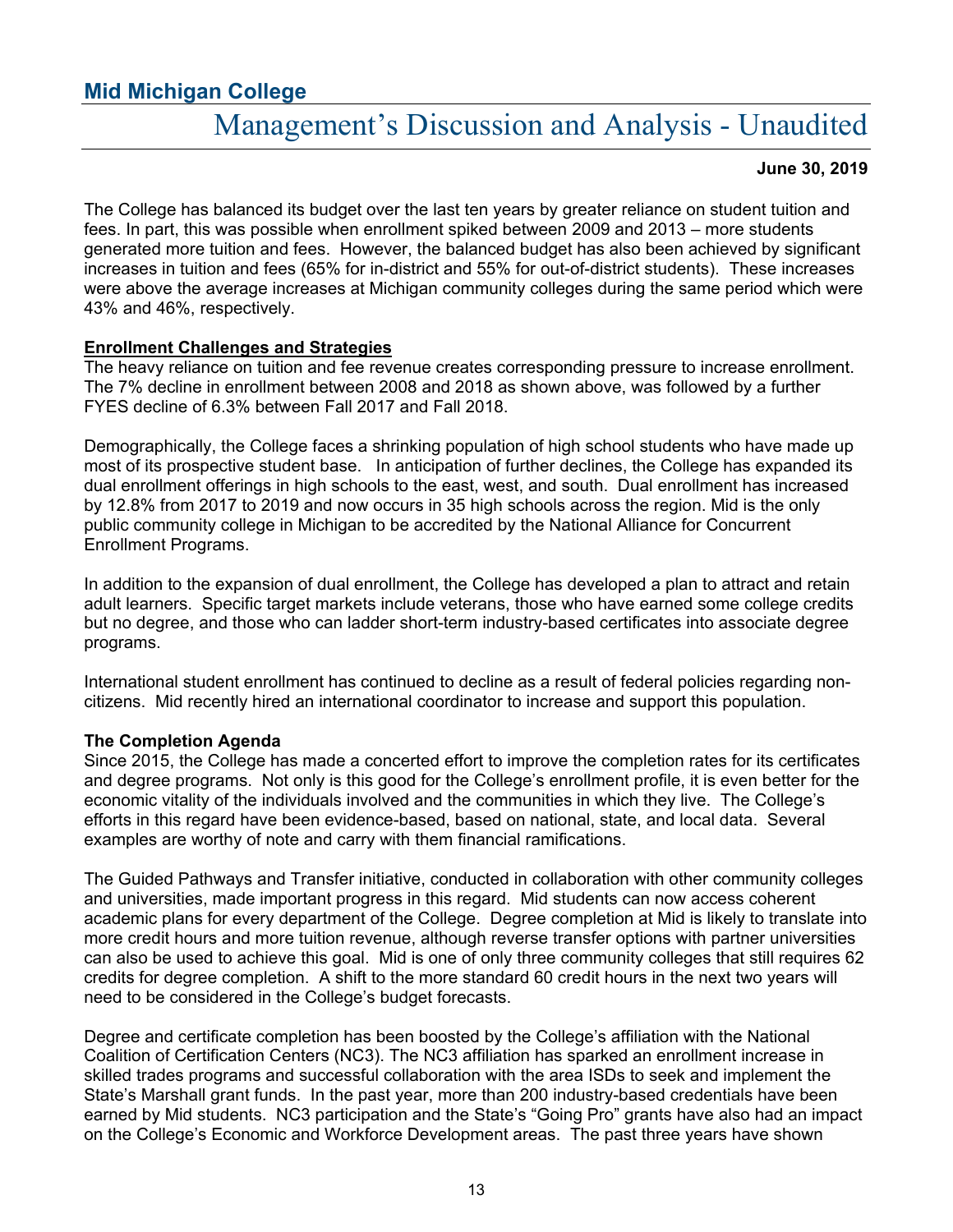## Management's Discussion and Analysis - Unaudited

#### **June 30, 2019**

growth in non-credit offerings, a trend which is anticipated to continue as the College expands its footprint across the region.

Evidence also shows that students are more likely to complete their programs of study if they spend more time on task by taking higher credit hour loads. Through its strategic advising efforts, Mid has increased the average credit hour load per student. For example, the average credit enrollment for first-time freshmen in Fall of 2017 was 9.9 but had risen to 11.7 in Fall of 2019. Recognizing the importance of time on task, the College has also moved to a mandatory attendance reporting policy in the fall of 2019. This move is designed to increase student success but it should also reduce the return of federal financial aid funds required from the College when students fail to attend their classes.

Research has called into question the value of developmental education in degree completion. In the coming years, the College is likely to reduce the number of credit hours in developmental courses and there will be a corresponding budget impact. In addition, the College anticipates shifting from a 16 week to an 8-week semester model, another move that is likely to have a budget impact. Finally, the Enrollment Management Committee will explore alternative tuition models in the coming year in an effort to incentivize enrollment, retention, and completion. This, too, may have an impact on the collection of tuition and fees.

Aside from the cost of attendance, students face challenges from the rising costs of textbooks. Beginning in the Fall semester of 2016, a number of Mid faculty members began to create Open Educational Resources (OER) to support their courses. Students can access these materials free of charge. Since that time, Mid students have saved over \$1M in textbook costs. While this is a boon for students and while the research shows that it supports retention and completion, it does have a concomitant impact on the College's auxiliary operations, especially its bookstore. Re-envisioning the role of the College store will need to be a significant aspect of the College's next strategic plan.

#### **"Free College."**

In 2018 nearly 20 states offered some tuition-free program for the first two years of College. Governor Whitmer included MI-Opportunity and MI-Reconnect options in her platform for election here in Michigan. Michigan's decentralized approach to higher education and its reliance on property-tax revenue are likely to make the implementation of a tuition-free model more complex than in other states. However, Mid has begun to consider the impact that such a program could have on its recruitment and enrollment efforts. The College is working to strengthen its relationship to Central Michigan University (CMU) as a way to create an attractive pathway for students whose will be able to use their tuition benefits at any community college in the state. The collaboration between Mid and CMU to develop the BSN completion program, the alignment of the transfer pathways between the two institutions, and the Chippewa Achieve Program are examples of successful efforts in this regard.

#### **Expansion Efforts.**

In the initial authorization for the College in 1965, the Michigan Department of Public Instruction urged the College trustees to, "…take immediate appropriate steps to bring about the annexation of the Intermediate School District of Isabella County." Although Isabella districts were not annexed, the College has had a strong presence in Mt. Pleasant since 1968. It began with classes scattered in schools, the hospital, and local storefronts. In 1992, the College purchased the Energy One building at 5805 East Pickard Avenue. This 57,000 sq. ft. building became the College's base of operations until 2014 when the College consolidated its operations at its new location on the corner of Broadway and Summerton Roads in Mt. Pleasant. The out-of-district tuition from Mt. Pleasant students served as a supporting revenue stream for the College's work in Clare and Gladwin Counties. Today the number of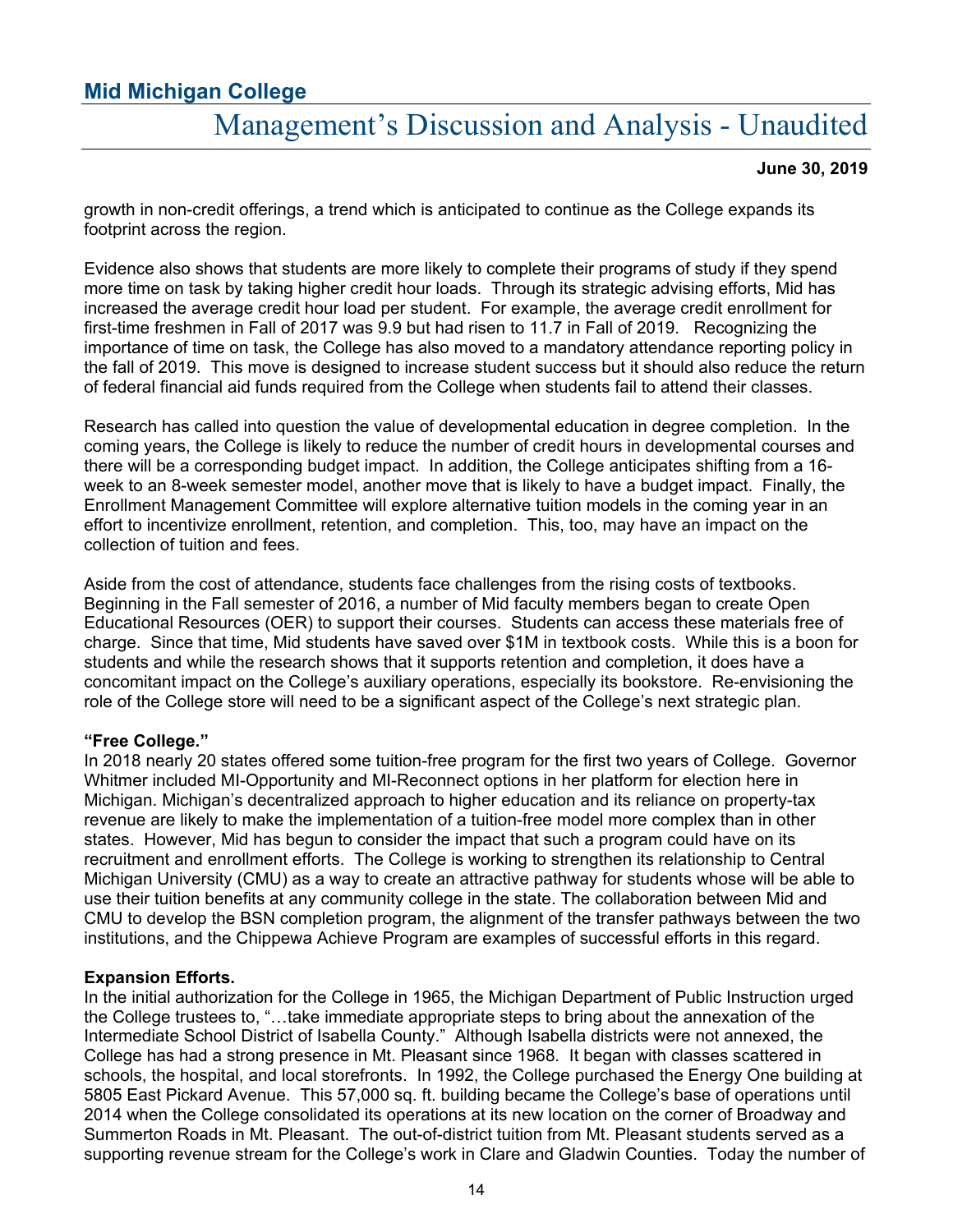## Management's Discussion and Analysis - Unaudited

#### **June 30, 2019**

Mid students from Isabella county is slightly higher than the combined student count from Clare and Gladwin counties.

Over the years, the College has contemplated how best to balance the needs and priorities of its indistrict and out-of-district offerings. In 2017, the Board of Trustees authorized expansion efforts to surrounding contiguous counties and to counties in the Thumb region (Huron, Sanilac, and Tuscola). The College has created advisory boards and built relationships in these areas in order to best identify the local needs and engender public support. The feasibility of public support, either through a longterm contractual agreement or through an annexation millage effort is being explored in the 2019-2020 academic year.

#### **Facilities and Financing.**

Mid owns more than 600 acres of property and more than 459,000 sq. ft. in facilities. In the coming year, it anticipates the sale of the Pickard Building with anticipated revenue of over \$1M and annual cost savings of approximately \$120,000.

In addition, the College has invested over \$13M in its Harrison campus during 2018 and 2019. It seeks to preserve the vitality of the campus and to create a point of pride for local citizens. In September 2019 it opened its Poet Outdoor Education Center, funded through grants from the USDA, the Mid Michigan College Foundation, and the College's Building & Site reserve fund. 2020 should bring the addition of a disk-golf course. The renovation of the main instructional building will make it among the most energy efficient community college buildings in the state. The facilities cost savings will offset the financing of the \$6-\$7 million municipal bond issue which, along with funds from the College's building and site reserves, will finance the project.

In April 2015, the College engaged Neumann/Smith Architecture in conjunction with Peter Basso Associates to develop a Campus Master Plan. The resulting report, particularly the thorough analysis of the College's infrastructure, has proven very valuable. In 2020, the College should undertake an update to the plan. It is likely that the next major facilities initiative will be on the Mt. Pleasant campus as the College seeks state capital outlay funding for an expansion of the Morey Tech Center.

#### **Personnel**

The College is midway through contracts with its two bargaining units. The Employee Support Personnel Association agreement runs through June 30, 2021. The Faculty Senate contract runs through August 19, 2022.

The College is currently staffed at a level that is significantly higher than it was in 2006-07 when enrollment was at a similar level. However, an expanded physical footprint, the growth of instructional technology, and an increased emphasis on federal and state compliance issues have created a new set of human resource needs. The College is attempting to use natural attrition, especially through retirements, to reduce its personnel costs without layoffs.

The College has undertaken two other significant shifts regarding its personnel. First, in January 2016, the College made a five-year commitment to self-funding employee healthcare in an attempt to better control cost increases. The College is partnering with Gallagher Benefit Services, Inc. (formerly Ballard Benefits) and Blue Cross/Blue Shield to administer the plan, which is reinsured with a \$35,000 per member stop-loss plan. The purpose of stop-loss insurance is to limit the risk of exposure to the College. The claims and costs experiences have thus far been positive and the College's health care reserve amount now exceeds \$1M, a reasonable cushion should the claims experience change in the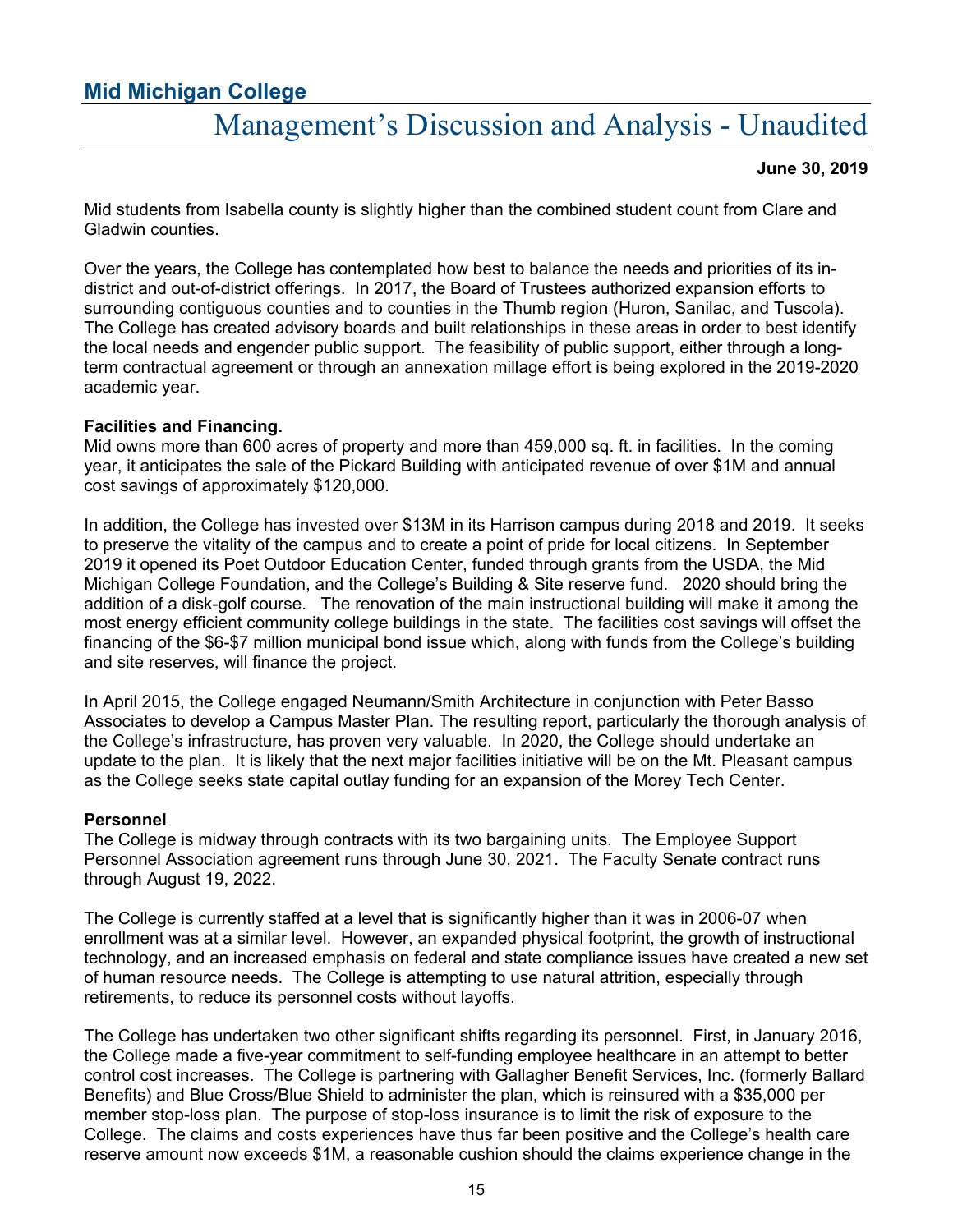## Management's Discussion and Analysis - Unaudited

#### **June 30, 2019**

coming years. The College will need to remain vigilant in monitoring costs and cost-saving opportunities and support employee wellness.

The second significant shift was made in July of 2016 when the College contracted with EDUStaff as a third-party administrator to handle its adjunct faculty and part-time staff hiring. Since then, the College has realized a cost savings of \$740,000.

Most College employees participate in the Michigan Public School Employees' Retirement System (MPSERS) with employer contributions mandated by the State. Contribution rates have risen significantly in recent years to fund retiree healthcare benefits and the unfunded pension liability. Employer contribution rates range from 20.96% - 27.16%, depending on the plan in which employees are enrolled. When applied to the College's total payroll, this represents a sizeable commitment. The EDUStaff benefit load of 17% represents a significant cost savings for the College and has enabled compensation increases for the individuals working through EDUStaff as well. Additional information about MPSERS and retirement options is included in the footnotes to the financial section.

#### **Budget Projections**

Given the demographic shifts in Michigan, even greater enrollment declines at some community colleges, and the trend line at Mid, the College took a conservative approach to its forecasts for 2019- 2020. It assumed an 8% enrollment decline and a corresponding reduction in tuition and fees. The 2019-2020 budget was balanced with only one layoff because the Board of Trustees suspended for one year its requirement that the College make a 3-5% contribution to planned savings. Fall enrollment is significantly better than anticipated. In fact, billing hours are up nearly one half of one percent over the previous year. Many other Michigan community colleges fared better than anticipated as well. The College's leadership team is analyzing these results in the hope of continuing successful strategies. However, if the Board had not suspended the contribution to planned savings, the College would have needed enrollment growth of 11.6% to break even.

The College Board of Trustees approved a tuition increase of \$4, \$7, and \$12 per contact hour for indistrict, out-district, and international students, respectively, effective with the 2019 fall term.

The College's current financial and capital plans indicate that the infusion of additional financial resources from the foregoing actions will be required in order for it to maintain its present level of services.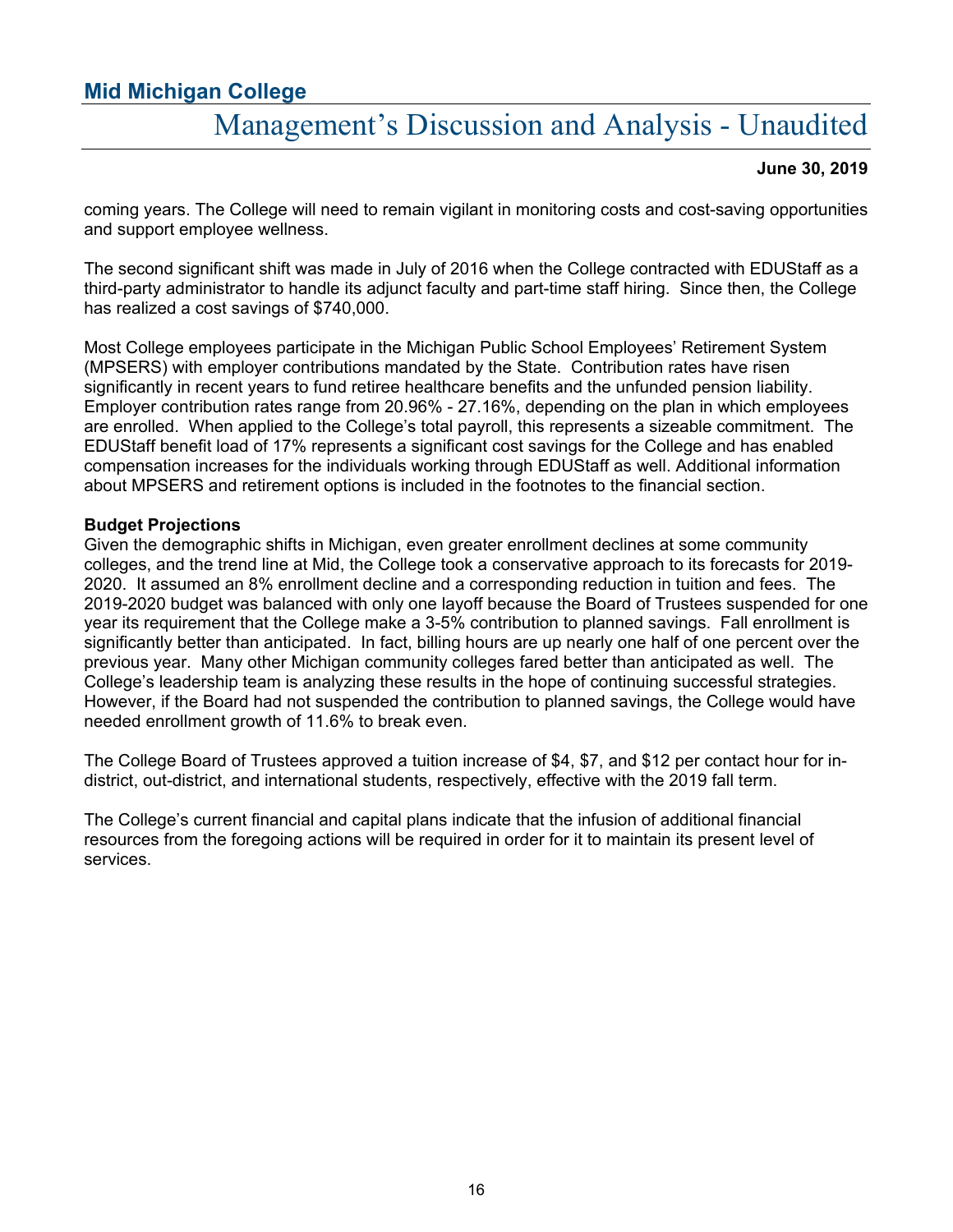## Statement of Net Position

### **June 30, 2019 and 2018**

|                                                                             | College                 |                         | Component Unit - Foundation |           |
|-----------------------------------------------------------------------------|-------------------------|-------------------------|-----------------------------|-----------|
|                                                                             | 2019                    | 2018                    | 2019                        | 2018      |
| <b>Assets</b>                                                               |                         |                         |                             |           |
| Current assets:                                                             |                         |                         |                             |           |
| Cash and cash equivalents                                                   | \$<br>16,765,871 \$     | 15,817,007 \$           | 228,360 \$                  | 211,703   |
| Short-term investments (Notes 2, 3, and 12)                                 | 1,537,668               | 1,681,974               | 3,471,266                   | 3,321,536 |
| Receivables - Net (Notes 4 and 12)                                          | 2,629,752               | 2,283,876               | 129,684                     | 151,215   |
| Inventories                                                                 | 240,707                 | 304,150                 |                             |           |
| Prepaid expenses and other assets                                           | 341,044                 | 362,658                 |                             |           |
| Due (to) from other                                                         | (413, 875)              | (236, 975)              | 413,875                     | 236,975   |
| Total current assets                                                        | 21,101,167              | 20,212,690              | 4,243,185                   | 3,921,429 |
|                                                                             |                         |                         |                             |           |
| Noncurrent assets:                                                          |                         |                         |                             |           |
| Pledges receivable - Net of current                                         |                         |                         |                             |           |
| portion (Note 12)                                                           |                         |                         |                             | 386,628   |
| Long-term investments (Notes 2, 3, and 12)<br>Capital assets - Net (Note 5) | 5,718,770<br>40,644,063 | 4,978,780<br>39,685,796 | 1,190,510                   | 1,179,135 |
| Total noncurrent assets                                                     | 46,362,833              | 44,664,576              | 1,190,510                   | 1,565,763 |
| Total assets                                                                | 67,464,000              | 64,877,266              | 5,433,695                   | 5,487,192 |
| Deferred Outflows of Resources (Note 7)                                     | 13,823,191              | 8,246,998               |                             |           |
| <b>Liabilities</b>                                                          |                         |                         |                             |           |
| <b>Current liabilities:</b>                                                 |                         |                         |                             |           |
| Accounts payable                                                            | 1,256,233               | 146,676                 |                             |           |
| Accrued liabilities and other                                               | 1,372,797               | 1,429,796               |                             |           |
| Unearned revenue                                                            | 784,208                 | 831,819                 |                             |           |
| Current portion of long-term debt                                           |                         |                         |                             |           |
| obligations (Note 6)                                                        | 368,976                 | 370,714                 |                             |           |
| <b>Total current liabilities</b>                                            | 3,782,214               | 2,779,005               |                             |           |
| Noncurrent liabilities:                                                     |                         |                         |                             |           |
| Net pension liability (Note 7)                                              | 37,712,126              | 33,486,216              |                             |           |
| Net OPEB liability (Note 7)                                                 | 9,755,826               | 11,466,702              |                             |           |
| Long-term debt obligations (Note 6)                                         | 331,187                 | 700,163                 |                             |           |
| <b>Total noncurrent liabilities</b>                                         | 47,799,139              | 45,653,081              |                             |           |
| <b>Total liabilities</b>                                                    | 51,581,353              | 48,432,086              |                             |           |
| Deferred Inflows of Resources (Note 7)                                      | 8,223,372               | 4,264,810               |                             |           |
| <b>Net Position</b>                                                         |                         |                         |                             |           |
| Net investment in capital assets                                            | 39,943,900              | 38,614,919              |                             |           |
| Restricted for:                                                             |                         |                         |                             |           |
| Nonexpendable scholarships                                                  |                         |                         | 1,133,117                   | 1,118,099 |
| Expendable scholarships and grants                                          |                         |                         | 672,252                     | 549,346   |
| Expendable capital campaign proceeds                                        |                         |                         | 345,682                     | 752,972   |
| Unrestricted (Note 8)                                                       | (18, 461, 434)          | (18, 187, 551)          | 3,282,644                   | 3,066,775 |
| Total net position                                                          | 21,482,466 \$           | 20,427,368 \$           | 5,433,695 \$                | 5,487,192 |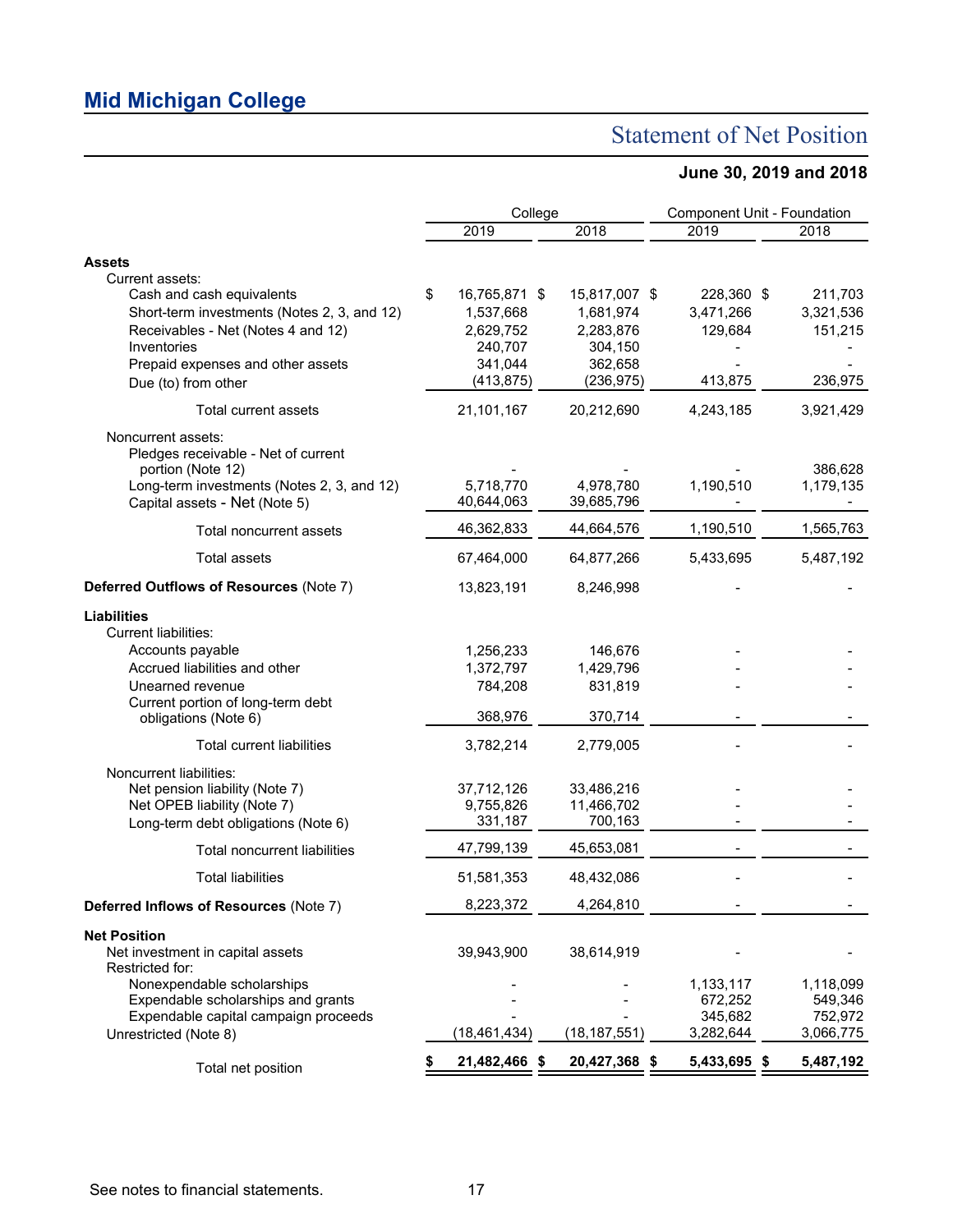## Statement of Revenue, Expenses, and Changes in Net Position

### **Years Ended June 30, 2019 and 2018**

|                                                                     | College                |                        | Component Unit - Foundation |            |
|---------------------------------------------------------------------|------------------------|------------------------|-----------------------------|------------|
|                                                                     | 2019                   | 2018                   | 2019                        | 2018       |
| <b>Operating Revenue</b>                                            |                        |                        |                             |            |
| Student tuition and fees - Net of scholarship                       |                        |                        |                             |            |
| allowance of \$4,359,904 in 2019 and \$4,778,337                    |                        |                        |                             |            |
| in 2018                                                             | \$<br>12,898,787 \$    | 13,519,640 \$          | \$                          |            |
| Federal grants and contracts                                        | 1,376,405              | 1,115,184              |                             |            |
| State grant and contracts<br>Nongovernmental grants                 | 65,423<br>104,522      | 56,631<br>112,867      |                             |            |
| Miscellaneous                                                       | 229,996                | 256,433                |                             |            |
| Auxiliary enterprises - Net of scholarship                          |                        |                        |                             |            |
| allowance of \$46,565 in 2019 and \$99,495 in                       |                        |                        |                             |            |
| 2018                                                                | 1,472,967              | 1,932,806              |                             |            |
| Total operating revenue                                             | 16,148,100             | 16,993,561             |                             |            |
| <b>Operating Expenses</b>                                           |                        |                        |                             |            |
| Instruction                                                         | 10,493,065             | 9,923,279              |                             |            |
| Public service                                                      | 1,116,021              | 928,470                |                             |            |
| Instructional support                                               | 2,806,610              | 2,842,006              |                             |            |
| Student services                                                    | 8,020,615              | 8,384,307              | 90.293                      | 101,079    |
| Institutional administration                                        | 4,392,721              | 4,247,554              | 95,038                      | 86,177     |
| Operation and maintenance of plant                                  | 3,077,889              | 2,804,892              |                             |            |
| Depreciation and amortization                                       | 2,550,172<br>1,458,045 | 2,778,960<br>1,623,832 |                             |            |
| Information technology                                              |                        |                        |                             |            |
| Total operating expenses                                            | 33,915,138             | 33,533,300             | 185,331                     | 187,256    |
| <b>Operating Loss</b>                                               | (17, 767, 038)         | (16, 539, 739)         | (185, 331)                  | (187, 256) |
| <b>Nonoperating Revenue (Expense)</b>                               |                        |                        |                             |            |
| State appropriations - Operating                                    | 6,680,421              | 6,221,827              |                             |            |
| Federal Pell grants                                                 | 5,959,954              | 6,443,030              |                             |            |
| Property taxes<br>Transfers between funds                           | 2,384,953<br>438,823   | 2,315,991<br>16,116    | (438, 823)                  | (16, 116)  |
| Gifts                                                               | 198,318                | 144,953                | 310,924                     | 249,048    |
| Interest income                                                     | 305,135                | 102,661                | 86,179                      | 77,889     |
| Realized and unrealized gain (loss) on                              |                        |                        |                             |            |
| investments                                                         | 231,577                | (113, 441)             | 172,854                     | 289,637    |
| Other                                                               | 162,976                | 112,222                |                             |            |
| Interest on capital asset-related debt                              | (40, 021)              | (62,086)               |                             |            |
| Total nonoperating revenue                                          | 16,322,136             | 15, 181, 273           | 131,134                     | 600.458    |
| (Loss) Income - Before capital grants and additions                 |                        |                        |                             |            |
| permanent endowments                                                | (1,444,902)            | (1,358,466)            | (54, 197)                   | 413,202    |
| <b>Capital Grants</b>                                               | 2,500,000              |                        |                             |            |
| <b>Additions to Permanent Endowments</b>                            |                        |                        | 700                         | 63,436     |
| <b>Change in Net Position</b>                                       | 1,055,098              | (1,358,466)            | (53, 497)                   | 476,638    |
| <b>Net Position</b> - Beginning of year, as previously<br>reported  | 20,427,368             | 33,396,179             | 5,487,192                   | 5,010,554  |
|                                                                     |                        |                        |                             |            |
| <b>Cumulative Effect of Change in</b><br><b>Accounting (Note 1)</b> |                        | (11,610,345)           |                             |            |
| Net Position - Beginning of year                                    | 20,427,368             | 21,785,834             | 5,487,192                   | 5,010,554  |
| Net Position - End of year                                          | 21,482,466 \$          | 20,427,368 \$          | 5,433,695 \$                | 5,487,192  |
|                                                                     |                        |                        |                             |            |

See notes to financial statements. 18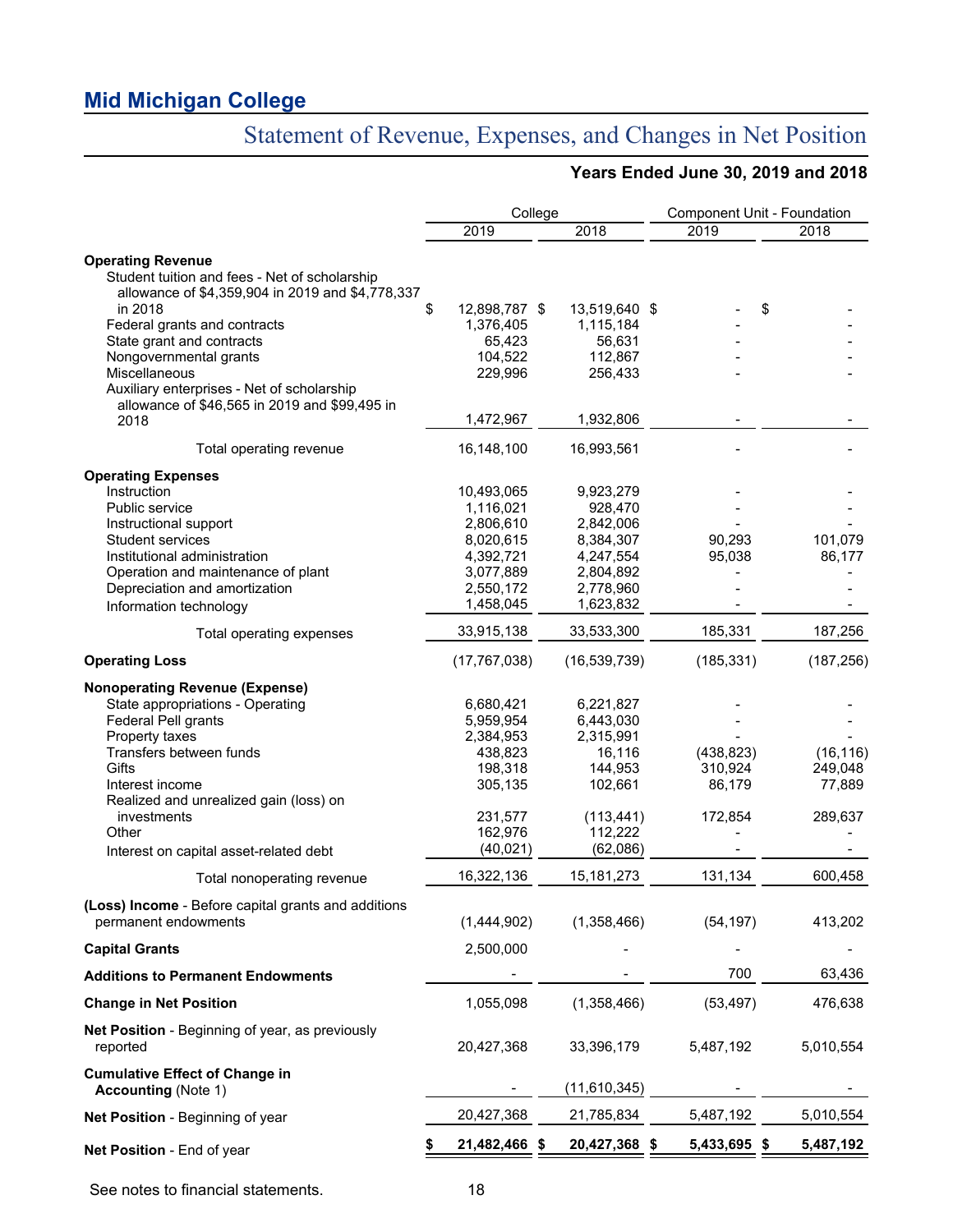## Statement of Cash Flows

## **Years Ended June 30, 2019 and 2018**

|                                                                                                                                                                                                                                                                       | 2019                                                                                         | 2018                                                                                |
|-----------------------------------------------------------------------------------------------------------------------------------------------------------------------------------------------------------------------------------------------------------------------|----------------------------------------------------------------------------------------------|-------------------------------------------------------------------------------------|
| <b>Cash Flows from Operating Activities</b><br>Tuition and fees<br>Grants and contracts<br>Payments to suppliers<br>Payments to employees<br>Auxiliary enterprise charges<br>Other                                                                                    | \$<br>12,765,713 \$<br>1,360,775<br>(18, 492, 783)<br>(10, 873, 510)<br>1,472,967<br>380,377 | 13,417,683<br>3,189,369<br>(18, 859, 516)<br>(11, 758, 707)<br>1,932,806<br>685,560 |
| Net cash and cash equivalents used in operating activities                                                                                                                                                                                                            | (13,386,461)                                                                                 | (11, 392, 805)                                                                      |
| <b>Cash Flows from Noncapital Financing Activities</b><br>Direct lending receipts<br>Direct lending disbursements<br>Local property taxes<br>Gifts and contributions<br>State appropriations<br>Federal Pell grant                                                    | 6,972,963<br>(6,972,963)<br>2,375,403<br>361,294<br>6,683,878<br>5,959,954                   | 8,375,417<br>(8,375,417)<br>2,230,480<br>257,175<br>6,401,502<br>6,443,030          |
| Net cash and cash equivalents provided by noncapital<br>financing activities                                                                                                                                                                                          | 15,380,529                                                                                   | 15,332,187                                                                          |
| <b>Cash Flows from Capital and Related Financing Activities</b><br>Capital grant received<br>Purchase of capital assets and construction<br>Principal paid on capital debt<br>Interest paid on capital debt<br>Gifts transferred from Foundation for capital projects | 2,500,000<br>(3,512,575)<br>(370, 714)<br>(41, 766)<br>438,823                               | (309, 410)<br>(356, 077)<br>(56, 543)<br>16,116                                     |
| Net cash and cash equivalents used in capital and related<br>financing activities                                                                                                                                                                                     | (986, 232)                                                                                   | (705, 914)                                                                          |
| <b>Cash Flows from Investing Activities</b><br>Interest income<br>Purchase of investments                                                                                                                                                                             | 305,135<br>(364, 107)                                                                        | 102,661<br>(62, 978)                                                                |
| Net cash and cash equivalents (used in) provided by<br>investing activities                                                                                                                                                                                           | (58, 972)                                                                                    | 39,683                                                                              |
| Net Increase in Cash and Cash Equivalents                                                                                                                                                                                                                             | 948,864                                                                                      | 3,273,151                                                                           |
| Cash and Cash Equivalents - Beginning of year                                                                                                                                                                                                                         | 15,817,007                                                                                   | 12,543,856                                                                          |
| Cash and Cash Equivalents - End of year                                                                                                                                                                                                                               | \$<br>16,765,871 \$                                                                          | 15,817,007                                                                          |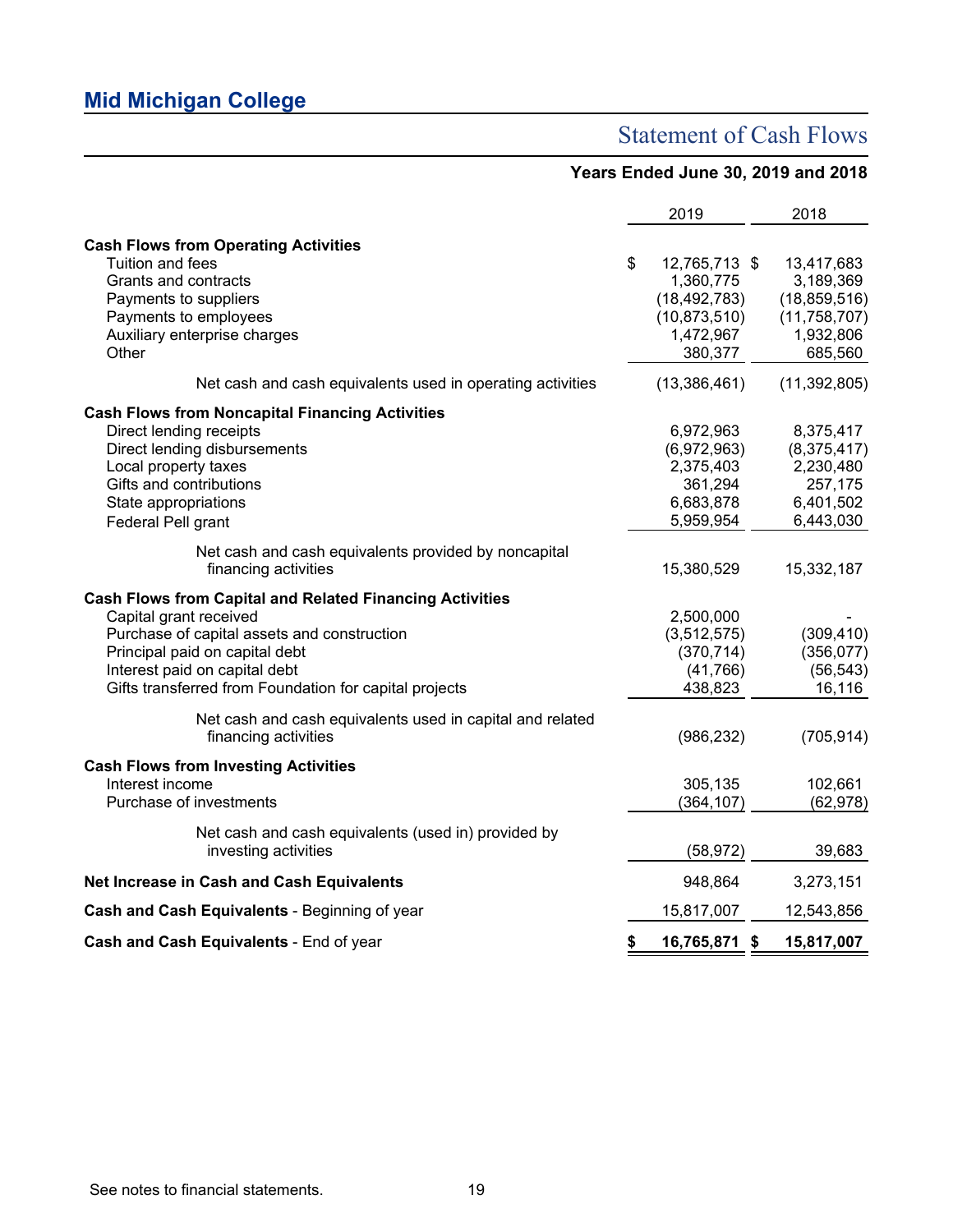## Statement of Cash Flows (Continued)

## **Years Ended June 30, 2019 and 2018**

|                                                                                                                                                                      | 2019                      | 2018           |
|----------------------------------------------------------------------------------------------------------------------------------------------------------------------|---------------------------|----------------|
| Reconciliation of Operating Loss to Net Cash from Operating Activities<br>Operating loss<br>Adjustments to reconcile operating loss to net cash and cash equivalents | \$<br>$(17, 767, 038)$ \$ | (16, 539, 739) |
| from operating activities:<br>Depreciation and amortization                                                                                                          | 2,550,172                 | 2,778,960      |
| Bad debt (recovery) expense                                                                                                                                          | (94, 400)                 | 88,731         |
| Loss on disposal of fixed assets                                                                                                                                     | 4,136                     |                |
| Change in assets and liabilities:                                                                                                                                    |                           |                |
| Accounts receivable                                                                                                                                                  | (26, 257)                 | 2,227,997      |
| Inventories                                                                                                                                                          | 63,443                    | 35,167         |
| Prepaid expense and other assets                                                                                                                                     | 21,614                    | 248,675        |
| Deferred outflows of resources                                                                                                                                       | (5,576,193)               | (1,971,517)    |
| Accounts payable                                                                                                                                                     | 1,109,557                 | 4,755          |
| Accrued payroll and other compensation                                                                                                                               | (55, 254)                 | (609, 488)     |
| Unearned revenue                                                                                                                                                     | (47, 611)                 | (84, 871)      |
| Net pension liability                                                                                                                                                | 4,225,910                 | 270,312        |
| Net OPEB liability                                                                                                                                                   | (1,710,876)               | (628, 129)     |
| Deferred inflows of resources                                                                                                                                        | 3,916,336                 | 2,786,342      |
| Total adjustments                                                                                                                                                    | 4,380,577                 | 5,146,934      |
| Net cash and cash equivalents used in operating activities                                                                                                           | (13,386,461) \$           | (11,392,805)   |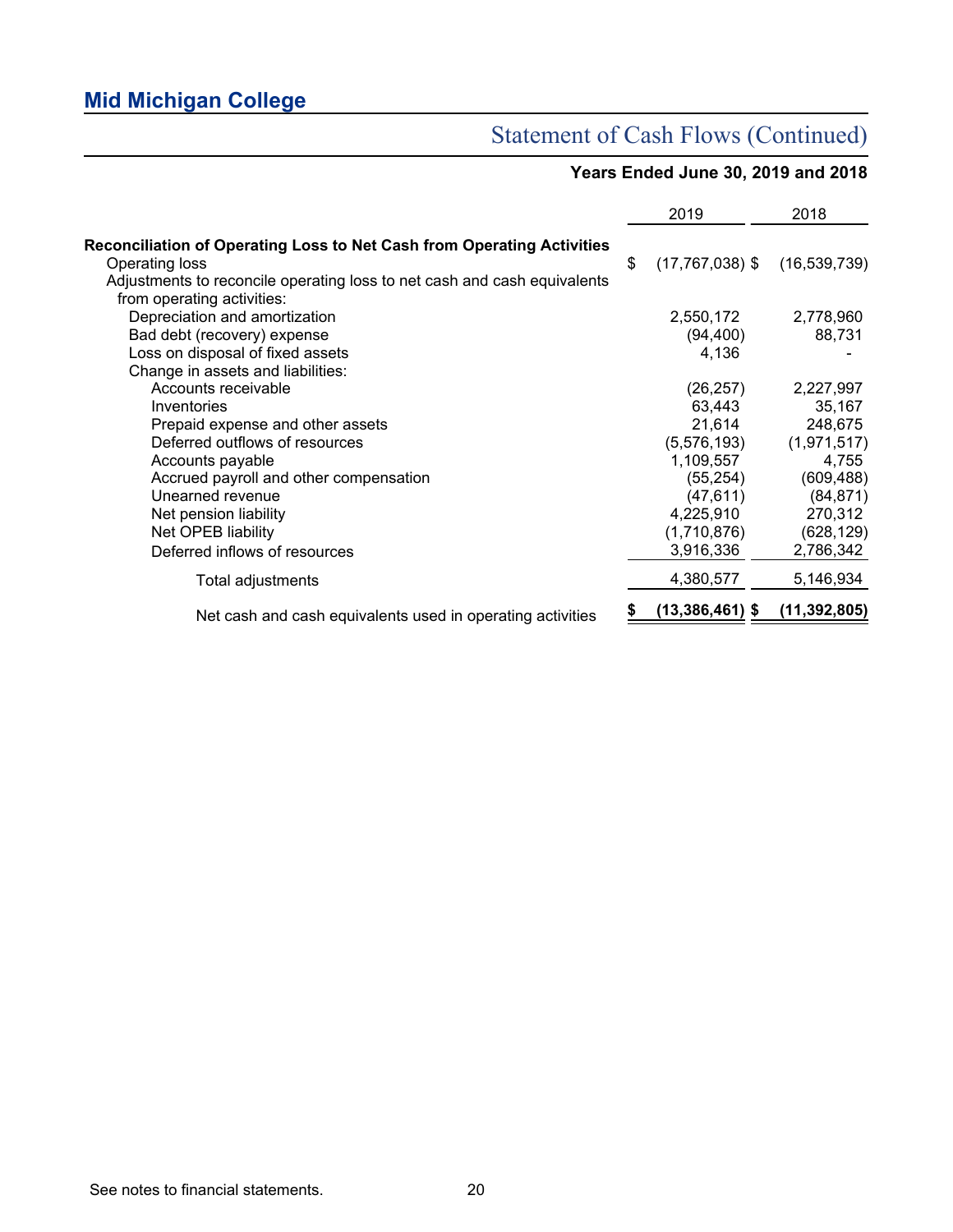#### **June 30, 2019 and 2018**

#### **Note 1 - Significant Accounting Policies**

#### *Reporting Entity*

Mid Michigan College (the "College") is a Michigan community college whose financial statements have been prepared in accordance with generally accepted accounting principles applicable to public colleges and universities outlined in the Governmental Accounting Standards Board (GASB) Statement No. 35, *Basic Financial Statements - and Management's Discussion and Analysis - for Public Colleges and Universities, and Manual for Uniform Financial Reporting - Michigan Public Community Colleges, 2001*. During the fiscal year ended June 30, 2019, the College changed its name from Mid Michigan Community College to Mid Michigan College.

The accompany financial statements have been prepared in accordance with criteria established by the GASB for determining the various governmental organizations to be included in the reporting entity. These criteria include significant operational or financial relationships with the College.

The Mid Michigan College Foundation (the "Foundation") is a separate legal entity established as a 501(c)(3) corporation to accept, collect, hold, and invest donations made for the promotion of educational and cultural activities at and on behalf of the College. The Foundation is discretely presented in the financial statements of the College (see Note 12).

Significant accounting policies followed by the College are described below to enhance the usefulness of the financial statements to the reader:

#### *Basis of Accounting*

The financial statements of the College have been prepared on the accrual basis of accounting, whereby revenue is recognized when earned, and expenditures are recognized when the related liabilities are incurred and certain measurement and matching criteria are met.

The Foundation reports under the provisions of Accounting Standards Codification (ASC) Topic 958, *Notfor-Profit Entities*. As such, certain revenue recognition criteria and presentation features are different from GASB revenue recognition and presentation features. With the exception of necessary presentation adjustments, no modifications have been made to the Foundation's financial information in the College's financial report for these differences.

#### *Cash and Cash Equivalents*

Cash and cash equivalents consist of all deposit accounts and highly liquid investments with an initial maturity of three months or less.

#### *Investments*

Investments are reported at fair value based on quoted market prices and may not be indicative of net realizable value or reflective of future fair values.

#### *Accounts Receivable*

Receivables are recorded at invoice amounts net of allowance for uncollectible accounts of \$500,729 and \$595,129 for the years ended June 30, 2019 and 2018, respectively. The allowance for uncollectible accounts is a general reserve based on a percentage of receivables and historical write-off amounts.

#### *Inventories*

Inventories are stated at the lower of cost or market using the first-in, first-out method.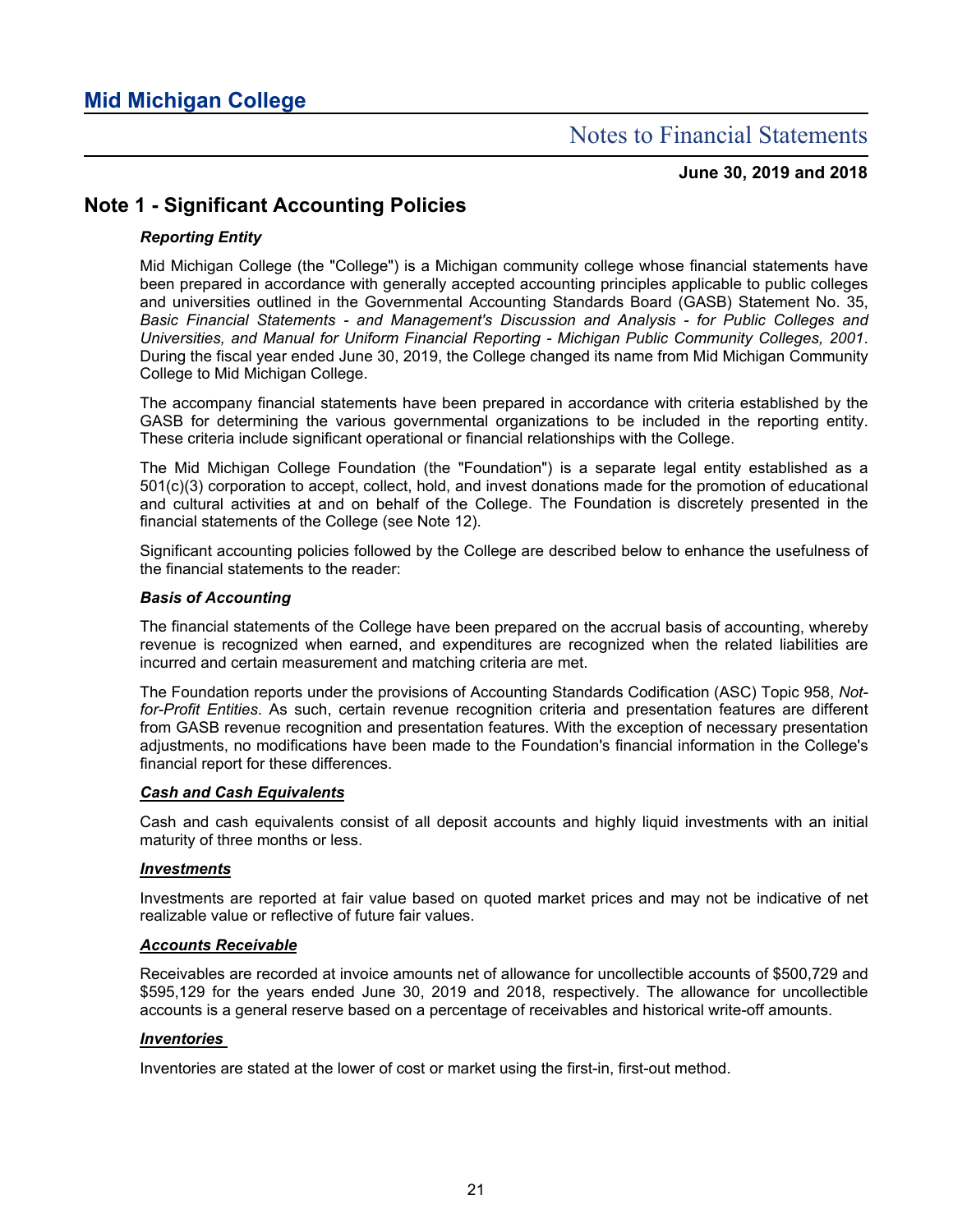#### **June 30, 2019 and 2018**

### **Note 1 - Significant Accounting Policies (Continued)**

#### *Capital Assets*

Capital assets are recorded at cost or, if acquired by gift, at acquisition value as of the date of acquisition.

Capital assets are depreciated using the straight-line method over the following useful lives:

|                                          | Depreciable Life -<br>Years |
|------------------------------------------|-----------------------------|
| Land improvements                        | 8-15                        |
| Infrastructure                           | $10 - 40$                   |
| <b>Buildings and improvements</b>        | $10 - 40$                   |
| Equipment                                | $5 - 7$                     |
| Vocational Education (Perkins) equipment | $5 - 7$                     |
| <b>Furniture and fixtures</b>            | $5 - 7$                     |
| Library books                            | 10                          |
| Vehicles                                 | $5 - 7$                     |
| Computer and software                    | 3-5                         |

#### *Deferred Outflows of Resources*

In addition to assets, the statement of net position reports a separate section for deferred outflows of resources. This separate financial statement element represents a consumption of net position that applies to future periods and will not be recognized as an outflow of resources (expense/expenditure) until then.

The College reports deferred outflows of resources for certain pension-related and OPEB-related amounts, such as change in expected and actual experience, changes in assumptions, and certain contributions made to the plan subsequent to the measurement date. More detailed information can be found in Note 7.

#### *Unearned Revenue*

Revenue received prior to year end that is related to the next fiscal period is recorded as unearned revenue. For the year ended June 30, 2019, unearned revenue consisted of \$462,183 of payments for classes that began prior to June 30, 2019 but were not completed until after June 30, 2019 and \$121,593 of payments for classes that will begin in August 2019. For the year ended June 30, 2018, unearned revenue consists of \$513,970 of payments for classes that began prior to June 30, 2018 but were not completed until after June 30, 2018 and \$72,463 of payments for classes that will begin in August 2018. Grant revenue received prior to qualifying expenditures is also included in unearned revenue. Generally, the College first applies restricted resources when an expense is incurred for which both restricted and unrestricted resources are available.

#### *Pension*

For the purpose of measuring the net pension liability, deferred outflows of resources and deferred inflows of resources related to pensions, and pension expense, information about the fiduciary net position of the Michigan Public School Employees' Retirement System (MPSERS) and additions to/deductions from the MPSERS fiduciary net position have been determined on the same basis as they are reported by MPSERS. MPSERS uses the economic resources measurement focus and the full accrual basis of accounting. Contribution revenue is recorded as contributions are due, pursuant to legal requirements. Benefit payments (including refunds of employee contributions) are recognized as expenses when due and payable in accordance with the plan benefit terms. Related plan investments are reported at fair value.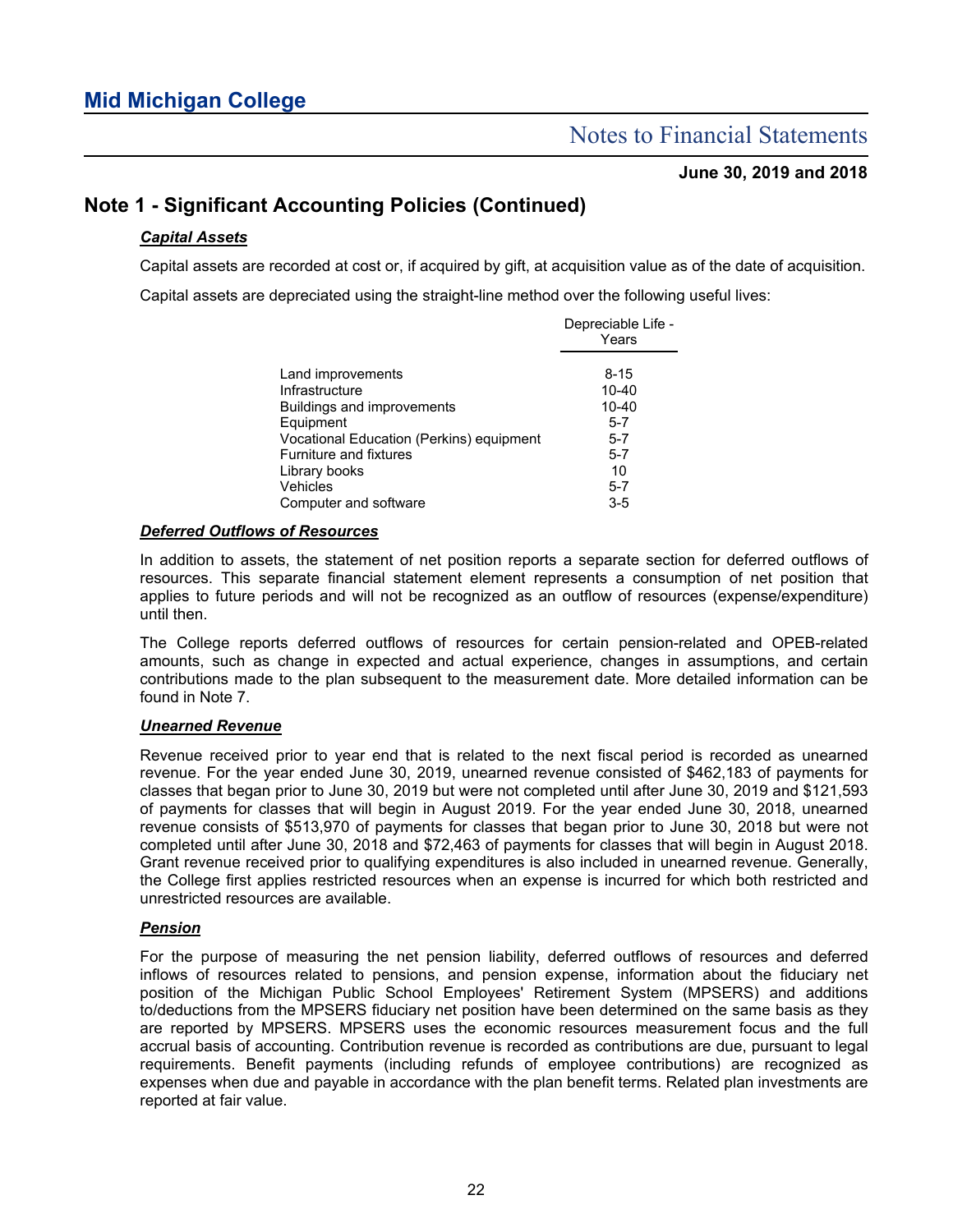#### **June 30, 2019 and 2018**

### **Note 1 - Significant Accounting Policies (Continued)**

#### *Other Postemployment Benefit Costs*

For the purpose of measuring the net other postemployment benefit (OPEB) liability, deferred outflows of resources and deferred inflows of resources related to OPEB, and OPEB expense, information about the fiduciary net position of the MPSERS and additions to/deductions from MPSERS fiduciary net position have been determined on the same basis as they are reported by MPSERS. MPSERS uses the economic resources measurement focus and the full accrual basis of accounting. For this purpose, MPSERS recognizes benefit payments when due and payable in accordance with the benefit terms. Investments are reported at fair value, except for money market investments and participating interestearning investment contracts that have a maturity at the time of purchase of one year or less, which are reported at cost.

#### *Deferred Inflows of Resources*

In addition to liabilities, the statement of net position reports a separate section for deferred inflows of resources. This separate financial statement element represents an acquisition of net position that applies to a future period and so will not be recognized as an inflow of resources (revenue or expense reduction) until that time.

The College reports deferred inflows of resources for certain pension related and OPEB-related amounts, such as the difference between projected and actual earnings of the plan's investments. More detailed information can be found in Note 7.

#### *Net Position*

#### *Net Investment in Capital Assets*

Net position that consists of capital assets, net of accumulated depreciation, and outstanding principal balances of debt attributable to the acquisition, construction, or improvement of those assets.

#### *Restricted Net Position*

Expendable - Net position whose use by the College is subject to externally imposed constraints that can be fulfilled by actions of the College pursuant to those constraints or that expire by the passage of time.

Nonexpendable - Net position subject to donor-imposed constraints that they be maintained permanently by the College. Nonexpendable net position includes the corpus portion (historical value) of gifts to the College's permanent endowment funds.

#### *Unrestricted Net Position*

Net position that is not subject to externally imposed constraints. Unrestricted net position may be designated for specific purposes by action of management or the board of trustees (the "Board") or may otherwise be limited by contractual agreements with outside parties.

#### *Property Tax Revenue*

Property tax revenue is recognized in the year for which taxes have been levied.

Property taxes are levied on December 1 based on taxable values as of the preceding December 31. The taxes, which are collected and remitted to the College by townships within the College's district boundaries, are collected through February 28. Uncollected real property taxes of the College are turned over to the counties in which the district is located for subsequent collection. The College is subsequently paid 100 percent of delinquent real property taxes through the counties' tax revolving funds. These payments are usually received within three to five months after the delinquency date.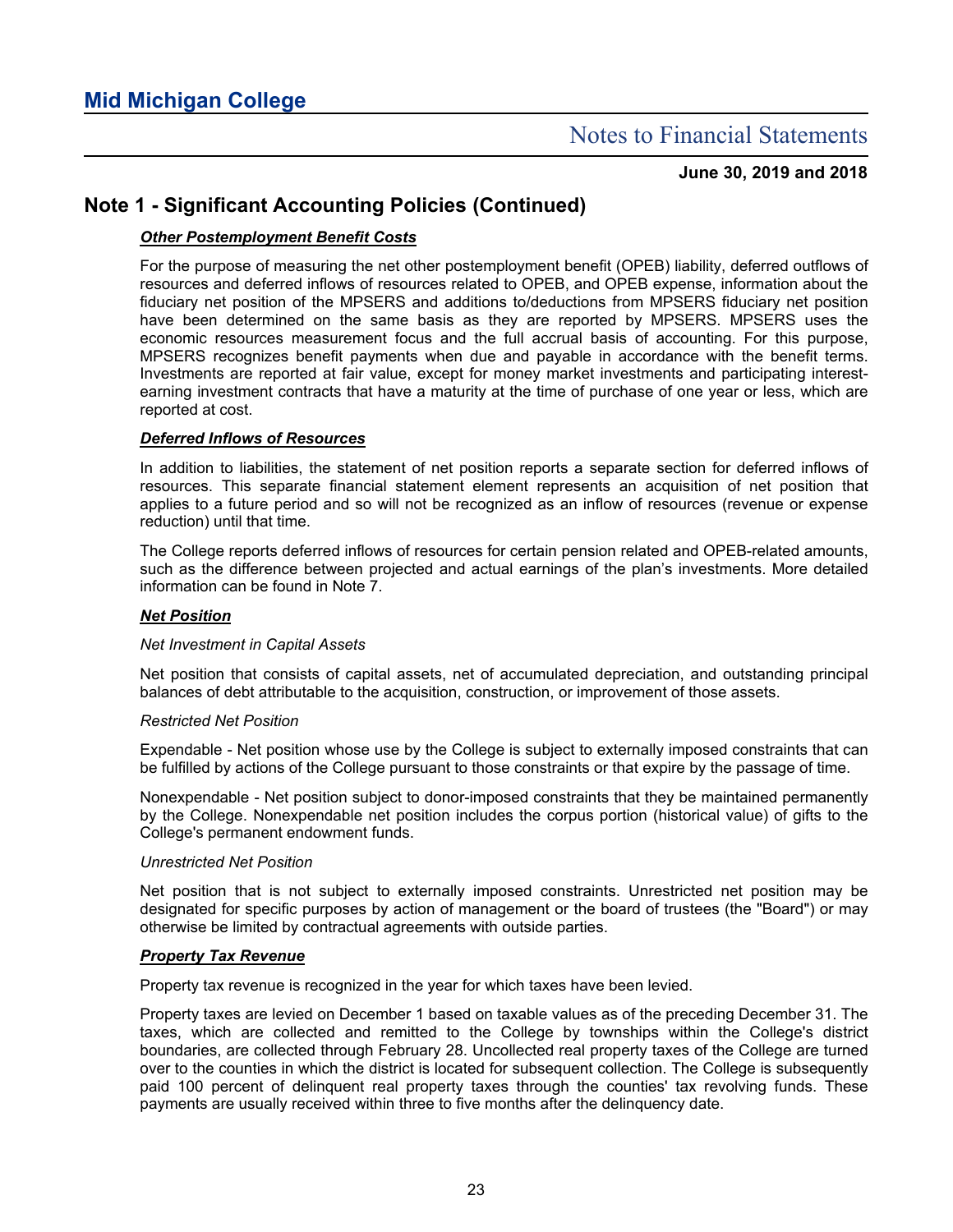#### **June 30, 2019 and 2018**

### **Note 1 - Significant Accounting Policies (Continued)**

During the years ended June 30, 2019 and 2018, \$1.2232 of tax per \$1,000 of taxable property value in the College's taxing district was levied for general operating purposes on all property. Total operating property tax revenue was \$2,384,953 and \$2,315,991 for the years ended June 30, 2019 and 2018, respectively.

#### *Revenue*

All transactions that result in sales and/or receipt from goods and services, such as tuition and fees and sales from the College's bookstore, are classified as operating revenue. All revenue sources that are primarily nonexchange in nature in which the College received value without directly giving equal value in return are classified as nonoperating revenue.

#### *Tuition and Fees*

Student tuition and fee revenue are reported net of scholarship allowances in the statement of revenue, expenses, and changes in net position. Scholarship allowances represent the difference between the stated charge for goods and services provided by the College and the amount that is paid by the students or third parties on behalf of the students, where the College has discretion over such expenses.

#### *Auxiliary*

Auxiliary activities primarily represent revenue generated from the bookstore and various other departmental activities that provide services to the student body, faculty, staff, and general public.

#### *Pell Grant*

Pell grant revenue is classified as nonoperating revenue due to its nonexchange nature. The amounts received for 2019 and 2018 were \$5,959,954 and \$6,443,030, respectively.

#### *Federal Financial Assistance Programs*

The College participates in federally funded Pell grants, SEOG grants, Federal Work Study, and Federal Direct Lending programs. Federal programs are audited in accordance with Title 2 U.S. Code of Federal Regulations Part 200, *Uniform Administrative Requirements, Cost Principles, and Audit Requirements for Federal Awards*.

During the years ended June 30, 2019 and 2018, the College distributed \$6,972,963 and \$8,375,417, respectively, for direct lending through the U.S. Department of Education, which is not included as revenue and expenditures on the accompanying financial statements.

#### *Use of Estimates*

The preparation of financial statements in conformity with accounting principles generally accepted in the United States of America requires management to make estimates and assumptions that affect the reported amounts of assets and liabilities and disclosure of contingent assets and liabilities at the date of the financial statements and the reported amounts of revenue and expenses during the period. Actual results could differ from those estimates.

#### *Subsequent Events*

The financial statements and related disclosures include evaluation of events up through and including October 1, 2019, which is the date the financial statements were available to be issued.

#### *Reclassification*

Certain 2018 amounts have been reclassified to conform to 2019 presentation, including \$237,005 of the unrestricted net position of the Foundation that was reclassified to nonexpendable scholarships and expendable scholarships and grants on the statement of net position in the amounts of \$19,743 and \$217,262, respectively.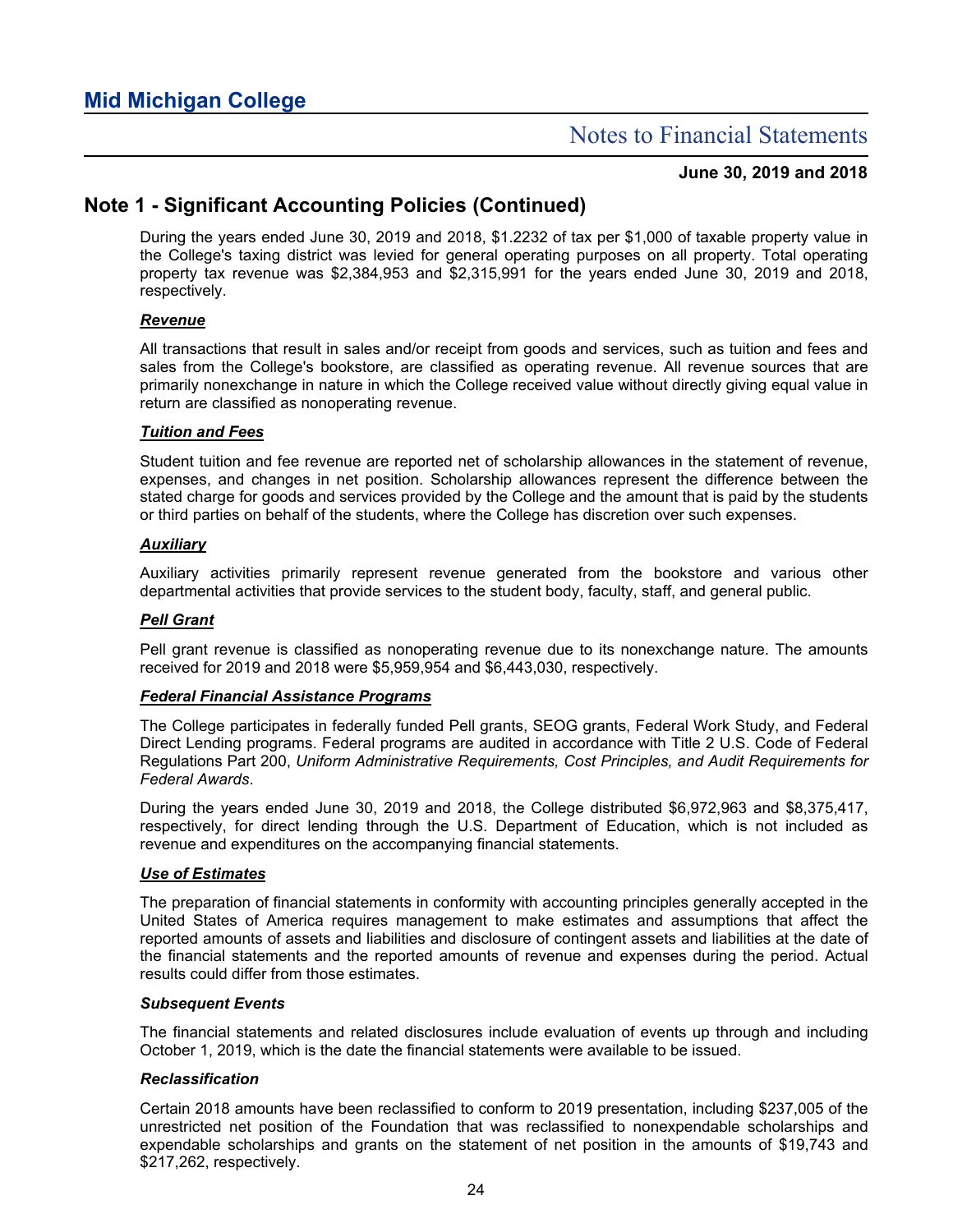#### **June 30, 2019 and 2018**

### **Note 1 - Significant Accounting Policies (Continued)**

#### *Adoption of New Accounting Pronouncement*

Effective July 1, 2017, the College adopted GASB Statement No. 75, *Accounting and Financial Reporting for Postemployment Benefits Other Than Pensions*, which addressed reporting by governments that provide postemployment benefits other than pensions (OPEB) to their employees and for governments that finance OPEB for employees of other governments. This statement required governments providing postemployment benefits to recognize their unfunded benefit obligations as a liability for the first time and to more comprehensively and comparably measure the annual costs of OPEB benefits. The statement also enhances accountability and transparency through revised note disclosures and required supplemental information (RSI). The College is recognizing on the face of the financial statements its proportionate share of the net OPEB liability related to its participation in the Michigan Public School Employees' Retirement System (MPSERS) for the first time in fiscal year 2018. In accordance with the statement, the College has reported a change in accounting principle adjustment to unrestricted net position of \$11.6 million, which is the net of the net OPEB liability and related deferred outflows as of July 1, 2017.

#### *Upcoming Accounting Pronouncements*

In January 2017, the Governmental Accounting Standards Board issued Statement No. 84, *Fiduciary Activities*. This statement establishes criteria for identifying fiduciary activities of all state and local governments. An activity meeting the criteria should be reported in a fiduciary fund in the basic financial statements. The College is currently evaluating the impact this standard will have on the financial statements when adopted. The provisions of this statement are effective for the College's financial statements for the year ending June 30, 2020.

In June 2017, the Governmental Accounting Standards Board issued Statement No. 87, *Leases*, which improves accounting and financial reporting for leases by governments. This statement requires recognition of certain lease assets and liabilities for leases that previously were classified as operating leases and recognized as inflows of resources or outflows of resources based on the payment provisions of the contract. It establishes a single model for lease accounting based on the foundational principle that leases are financings of the right to use an underlying asset. Under this statement, a lessee is required to recognize a lease liability and an intangible right-to-use lease asset, and a lessor is required to recognize a lease receivable and a deferred inflow of resources. The College is currently evaluating the impact this standard will have on the financial statements when adopted. The provisions of this statement are effective for the College's financial statements for the year ending June 30, 2021.

### **Note 2 - Deposits and Investments**

#### *Bank Deposits and Investments*

The College's policy for reducing risk is to invest surplus funds in accordance with the provisions set forth in Michigan Public Act 153 of 2012. This act allows the College to invest in bonds, bills, or notes of the United States or its agencies, obligations of the State of Michigan, corporate commercial paper rated prime by at least one of the standard rating services, bankers' acceptances issued by and certificates of deposit of financial institutions which are members of the Federal Deposit Insurance Corporation, mutual funds and investment pools that are composed of authorized investment instruments, and certain repurchase agreements. The College does not have a formal investment policy further limiting its investment options.

#### *Custodial Credit Risk of Bank Deposits*

Custodial credit risk is the risk that, in the event of a bank failure, the College's deposits may not be returned to it. The College's investment policy requires that financial institutions be evaluated and only those with an acceptable risk level for custodial risk be used for the College's deposits.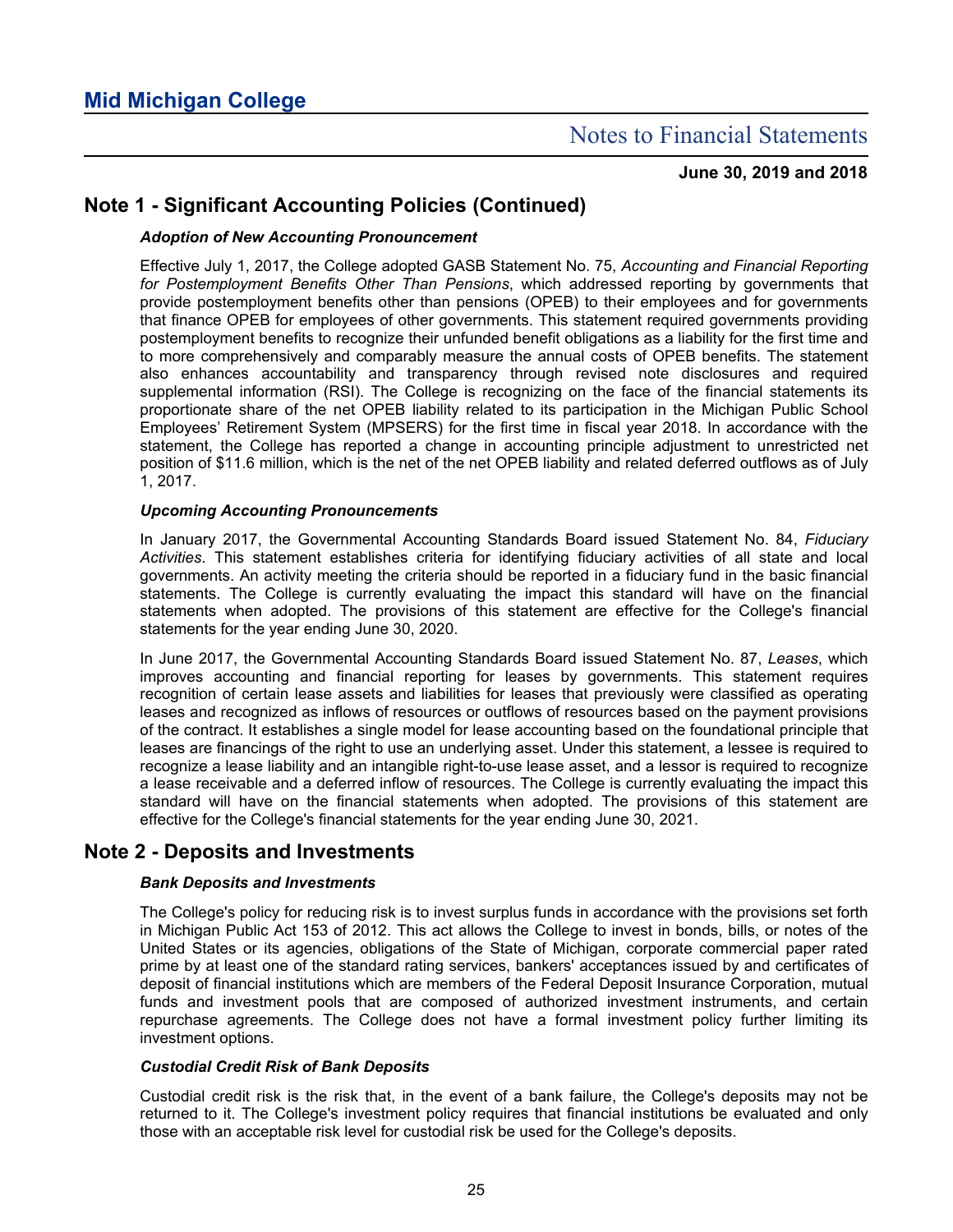#### **June 30, 2019 and 2018**

### **Note 2 - Deposits and Investments (Continued)**

The deposits at June 30, 2019 were reflected in the accounts of the bank (without recognition of checks written but not cleared or of deposits in transit) at \$19,838,382. Of these bank deposits, a total of \$1,500,000 was covered by federal depository insurance.

The deposits at June 30, 2018 were reflected in the accounts of the bank (without recognition of checks written but not cleared or of deposits in transit) at \$18,447,953. Of these bank deposits, a total of \$1,500,000 was covered by federal depository insurance. Additionally, under the direction of the board of trustees, general checking account funds of \$13,302,160 are covered under a repurchase agreement in which they are secured and collateralized by treasuries that back these funds every night. The remainder of the deposits is uninsured and uncollateralized.

The College believes that, due to the dollar amounts of cash deposits and the limits of FDIC insurance, it is impractical to insure all bank deposits. As a result, the College evaluates each financial institution with which it deposits College funds and assesses the level of risk of each institution. Only those institutions with an acceptable estimated risk level are used as depositories

#### *Credit Risk*

Credit risk is the risk that, in the event of the failure of the counterparty, the College will not be able to recover the value of its investments or collateral securities that are in the possession of an outside party. The College's policy for custodial credit risk states that custodial credit risk will be minimized by limiting investments to the types of securities allowed by the state law. All U.S. government bonds held by the College are subject to credit risk (interest rate fluctuations) and rate Aaa by a NRSRO at June 30, 2019. and 2018.

#### *Interest Rate Risk*

Interest rate risk is the risk that changes in interest rates will adversely affect the fair value of an investment. There is not a formal policy limiting investment maturities; however; the College manages its exposure to interest rate risk by generally limiting investment maturities to less than 10 years. See the maturity schedule for the College's investments summarized below:

|                                                  | 2019                          |                           |                                 |             |               |  |  |  |  |
|--------------------------------------------------|-------------------------------|---------------------------|---------------------------------|-------------|---------------|--|--|--|--|
|                                                  | <b>Fair Market</b>            | ∟ess Than                 |                                 |             | More Than     |  |  |  |  |
| Investment Type                                  | Value                         | 1 Year                    | 1-5 Years                       | 6-10 Years  | 10 Years      |  |  |  |  |
| Certificates of deposit<br>U.S. government bonds | $$2,629,319$ \$<br>4,627,119  | 1,438,070<br>99.598       | 1.191.249 \$<br>\$<br>1.562.995 | 2,723,750   | \$<br>240,776 |  |  |  |  |
| Total                                            | 7,256,438 \$                  | 1,537,668                 | \$2,754,244                     | \$2,723,750 | 240,776<br>S  |  |  |  |  |
|                                                  | 2018                          |                           |                                 |             |               |  |  |  |  |
|                                                  | <b>Fair Market</b>            | Less Than                 |                                 |             | More Than     |  |  |  |  |
| Investment Type                                  | Value                         | 1 Year                    | 1-5 Years                       | 6-10 Years  | 10 Years      |  |  |  |  |
| Certificates of deposit<br>U.S. government bonds | 2,630,947<br>\$.<br>4,029,807 | 1,483,164<br>S<br>198.810 | 1,147,783 \$<br>S.<br>1.453.854 | 2,158,863   | \$<br>218,280 |  |  |  |  |
|                                                  |                               |                           |                                 |             |               |  |  |  |  |
|                                                  |                               |                           |                                 |             |               |  |  |  |  |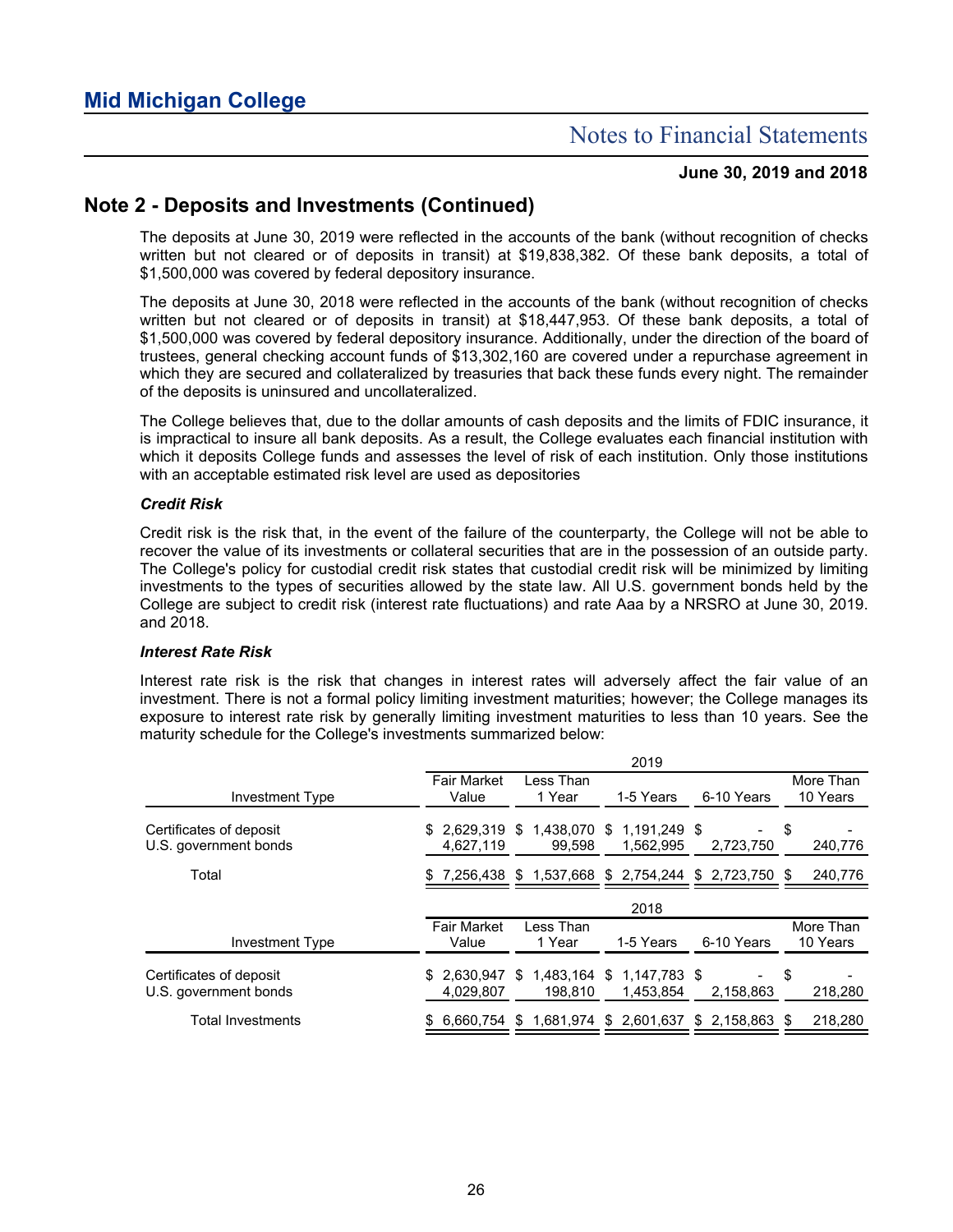**June 30, 2019 and 2018**

### **Note 2 - Deposits and Investments (Continued)**

#### *Concentration of Credit Risk*

Concentration of credit risk is the risk of loss attributed to the magnitude of the organization's investment in a single issuer. The College does not have a policy limiting the amount the College is allowed to invest in any one issuer; however; the College evaluates each issuer with which it invests funds and assesses the level of risk of each issuer. The College invests only in those issuers with an acceptable estimated risk level.

### **Note 3 - Fair Value Measurements**

The College categorizes its fair value measurements within the fair value hierarchy established by generally accepted accounting principles. The hierarchy is based on the valuation inputs used to measure the fair value of the asset. Level 1 inputs are quoted prices in active markets for identical assets; Level 2 inputs are significant other observable inputs; Level 3 inputs are significant unobservable inputs. Investments that are measured at fair value using net asset value per share (or its equivalent) as a practical expedient are not classified in the fair value hierarchy below.

In instances whereby inputs used to measure fair value fall into different levels in the fair value hierarchy, fair value measurements in their entirety are categorized based on the lowest level input that is significant to the valuation. The College's assessment of the significance of particular inputs to these fair value measurements requires judgment and considers factors specific to each asset.

The College has the following recurring fair value measurements as of June 30, 2019:

|                                                                  | Assets Measured at Fair Value on a Recurring Basis |               |  |                       |    |                     |  |              |  |
|------------------------------------------------------------------|----------------------------------------------------|---------------|--|-----------------------|----|---------------------|--|--------------|--|
|                                                                  |                                                    |               |  | Quoted Prices in      |    |                     |  |              |  |
|                                                                  |                                                    |               |  | <b>Active Markets</b> |    | Significant Other   |  | Significant  |  |
|                                                                  |                                                    |               |  | for Identical         |    | Observable          |  | Unobservable |  |
|                                                                  |                                                    | Balance at    |  | Assets                |    | Inputs<br>(Level 2) |  | Inputs       |  |
|                                                                  |                                                    | June 30, 2019 |  | (Level 1)             |    |                     |  | (Level 3)    |  |
| College investments by fair value<br>level - Debt securities:    |                                                    |               |  |                       |    |                     |  |              |  |
| U.S. government bonds<br>Certificate of deposits                 | \$                                                 | 4,627,119 \$  |  |                       | \$ | 4,627,119 \$        |  |              |  |
| (participating)                                                  |                                                    | 1,086,473     |  |                       |    | 1,086,473           |  |              |  |
| Total college<br>investments measured<br>at fair value           |                                                    | 5,713,592     |  |                       |    | 5,713,592           |  |              |  |
| Certificate of deposits at amortized<br>costs (nonparticipating) |                                                    | 1,542,846     |  |                       |    |                     |  |              |  |
|                                                                  |                                                    |               |  |                       |    |                     |  |              |  |
| Total college<br>investments                                     | \$                                                 | 7,256,438 \$  |  |                       | \$ | 5,713,592 \$        |  |              |  |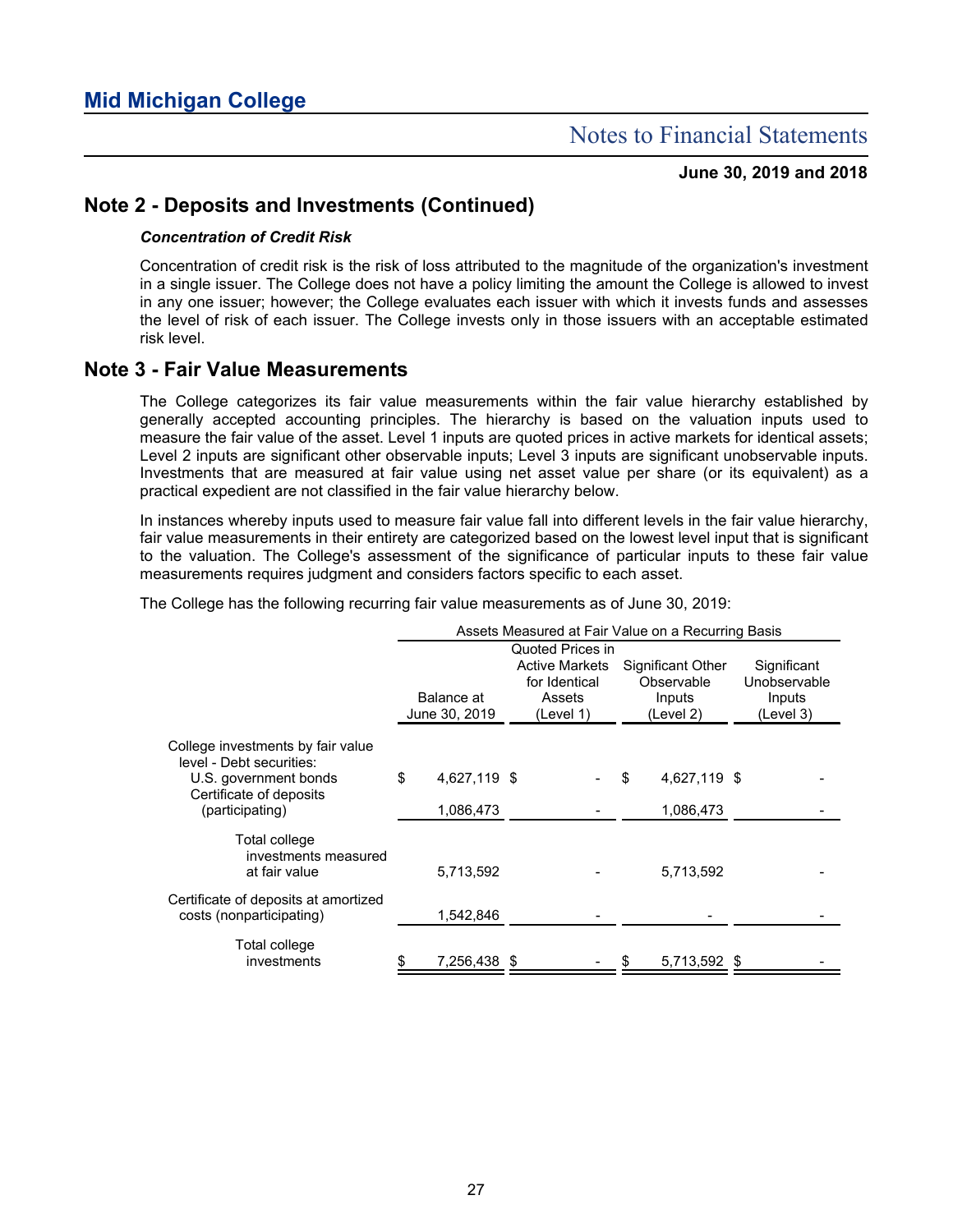#### **June 30, 2019 and 2018**

### **Note 3 - Fair Value Measurements (Continued)**

The College has the following recurring fair value measurements as of June 30, 2018:

|                                                               | Assets Measured at Fair Value on a Recurring Basis |               |     |                       |    |                   |  |              |  |
|---------------------------------------------------------------|----------------------------------------------------|---------------|-----|-----------------------|----|-------------------|--|--------------|--|
|                                                               |                                                    |               |     | Quoted Prices in      |    |                   |  |              |  |
|                                                               |                                                    |               |     | <b>Active Markets</b> |    | Significant Other |  | Significant  |  |
|                                                               |                                                    |               |     | for Identical         |    | Observable        |  | Unobservable |  |
|                                                               |                                                    | Balance at    |     | Assets                |    | Inputs            |  | Inputs       |  |
|                                                               |                                                    | June 30, 2018 |     | (Level 1)             |    | (Level 2)         |  | (Level 3)    |  |
|                                                               |                                                    |               |     |                       |    |                   |  |              |  |
| College investments by fair value<br>level - Debt securities: |                                                    |               |     |                       |    |                   |  |              |  |
| U.S. government bonds<br>Certificate of deposits              | \$                                                 | 4,029,807 \$  |     |                       | \$ | 4,029,807 \$      |  |              |  |
| (participating)                                               |                                                    | 1,118,176     |     |                       |    | 1,118,176         |  |              |  |
| Total college<br>investments measured                         |                                                    |               |     |                       |    |                   |  |              |  |
| at fair value                                                 |                                                    | 5,147,983     |     |                       |    | 5,147,983         |  |              |  |
| Certificate of deposits at amortized                          |                                                    |               |     |                       |    |                   |  |              |  |
| costs (nonparticipating)                                      |                                                    | 1,512,771     |     |                       |    |                   |  |              |  |
| Total college                                                 |                                                    |               |     |                       |    |                   |  |              |  |
| investments                                                   | \$                                                 | 6,660,754     | - 5 |                       | \$ | 5,147,983 \$      |  |              |  |

The fair value of U.S. government bonds and participating certificates of deposits at June 30, 2019 and 2018 was determined primarily based on Level 2 inputs. The College estimates the fair value of these investments using other inputs, such as interest rates and yield curves, that are observable at commonly quoted intervals.

### **Note 4 - Accounts Receivable**

The following is the detail of accounts receivable:

|                                    | 2019              | 2018      |
|------------------------------------|-------------------|-----------|
| Property taxes receivable          | \$<br>$97.123$ \$ | 87,573    |
| Student receivables                | 918.598           | 927,535   |
| Other receivables                  | 355,532           | 329.013   |
| State appropriations receivable    | 1,183,375         | 1,144,606 |
| Federal and state grant receivable | 575.853           | 390,278   |
| Gross accounts receivable          | 3,130,481         | 2,879,005 |
| Allowance for doubtful accounts    | (500,729)         | (595,129) |
| Total accounts receivable - Net    | 2,629,752         | 2,283,876 |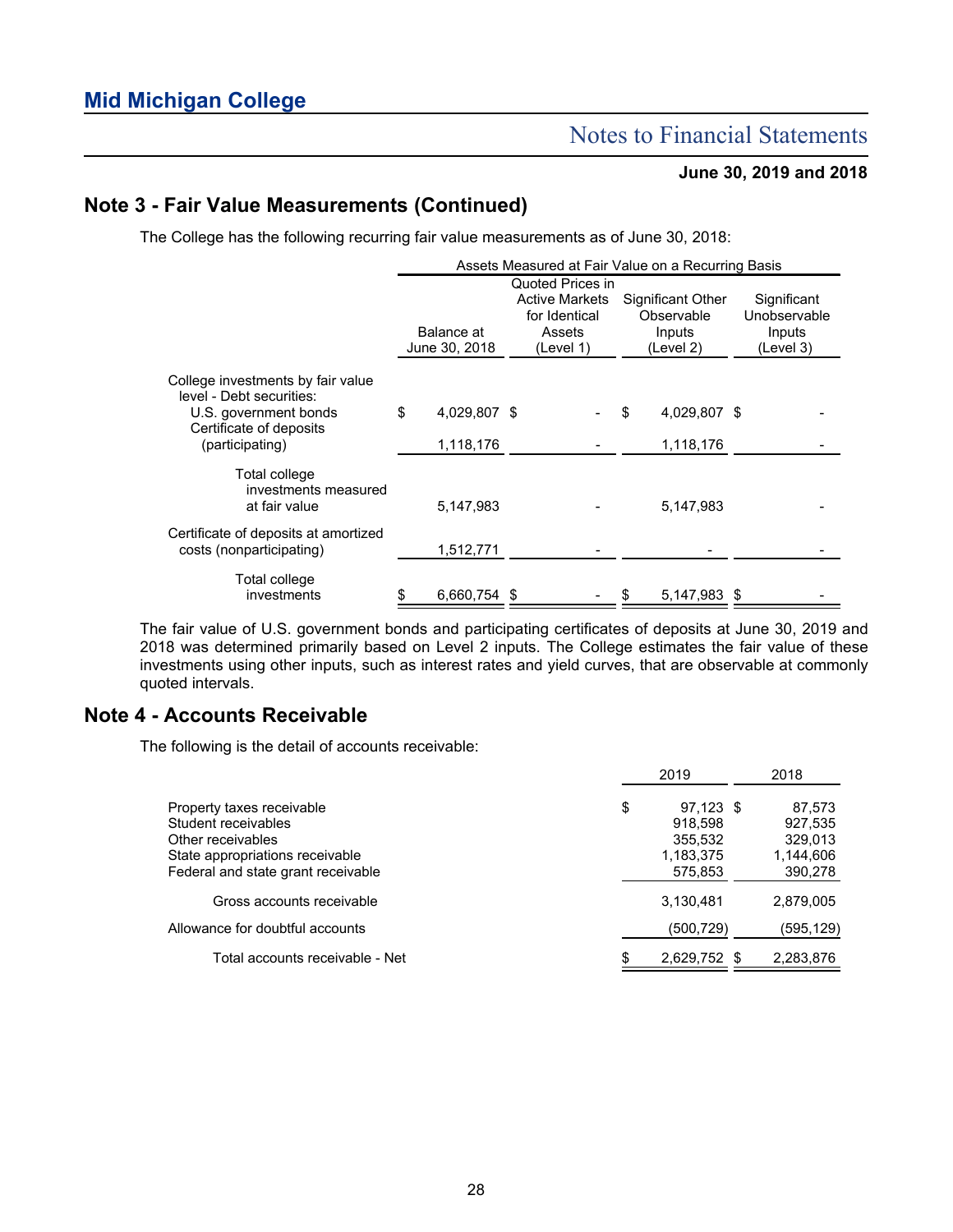## Notes to Financial Statements

### **June 30, 2019 and 2018**

## **Note 5 - Capital Assets**

Capital asset activity for the years ended June 30, 2019 and 2018 was as follows:

|                                       | <b>Balance</b>     |               |                     | <b>Balance</b>  |
|---------------------------------------|--------------------|---------------|---------------------|-----------------|
|                                       | July 1, 2018       | Additions     | <b>Disposals</b>    | June 30, 2019   |
| Capital assets not being depreciated: |                    |               |                     |                 |
| Land                                  | \$<br>2,796,389 \$ | 10,675 \$     |                     | \$<br>2.807.064 |
| Construction in progress              | 2,611              | 3,147,047     | (2,611)             | 3,147,047       |
| Subtotal                              | 2,799,000          | 3,157,722     | (2,611)             | 5,954,111       |
| Capital assets being depreciated:     |                    |               |                     |                 |
| Land improvements                     | 2,351,188          |               |                     | 2,351,188       |
| Infrastructure                        | 1,685,796          |               |                     | 1,685,796       |
| Buildings and improvements            | 56,367,340         |               |                     | 56,367,340      |
| Equipment                             | 3,399,146          | 215,827       | (275, 932)          | 3,339,041       |
| Vocational educational (Perkins)      |                    |               |                     |                 |
| equipment                             | 1,887,308          | 139,025       | (16,000)            | 2,010,333       |
| <b>Furniture and fixtures</b>         | 3,103,582          |               |                     | 3,103,582       |
| Library books                         | 1,125,463          |               |                     | 1,125,463       |
| Vehicles                              | 509,064            |               | (187, 953)          | 321,111         |
| Computer and software                 | 3,512,888          |               |                     | 3,512,888       |
| Subtotal                              | 73,941,775         | 354,852       | (479, 885)          | 73,816,742      |
| Accumulated depreciation:             |                    |               |                     |                 |
| Land improvements                     | 1,778,147          | 82,977        |                     | 1,861,124       |
| Infrastructure                        | 882,804            | 61,357        |                     | 944,161         |
| <b>Buildings and improvements</b>     | 22,963,451         | 1,709,823     |                     | 24,673,274      |
| Equipment                             | 2,934,616          | 108,918       | (274, 408)          | 2,769,126       |
| Vocational educational (Perkins)      |                    |               |                     |                 |
| equipment                             | 1,510,740          | 96,272        | (16,000)            | 1,591,012       |
| Furniture and fixtures                | 2,347,878          | 173,426       |                     | 2,521,304       |
| Library books                         | 1,125,463          |               |                     | 1,125,463       |
| Vehicles                              | 475,791            | 13,143        | (187, 953)          | 300,981         |
| Computer and software                 | 3,036,089          | 304,256       |                     | 3,340,345       |
| Subtotal                              | 37,054,979         | 2,550,172     | (478, 361)          | 39,126,790      |
| Net capital assets being              |                    |               |                     |                 |
| depreciated                           | 36,886,796         | (2, 195, 320) | (1,524)             | 34,689,952      |
| Capital assets - Net                  | \$<br>39,685,796   | \$<br>962,402 | \$<br>$(4, 135)$ \$ | 40,644,063      |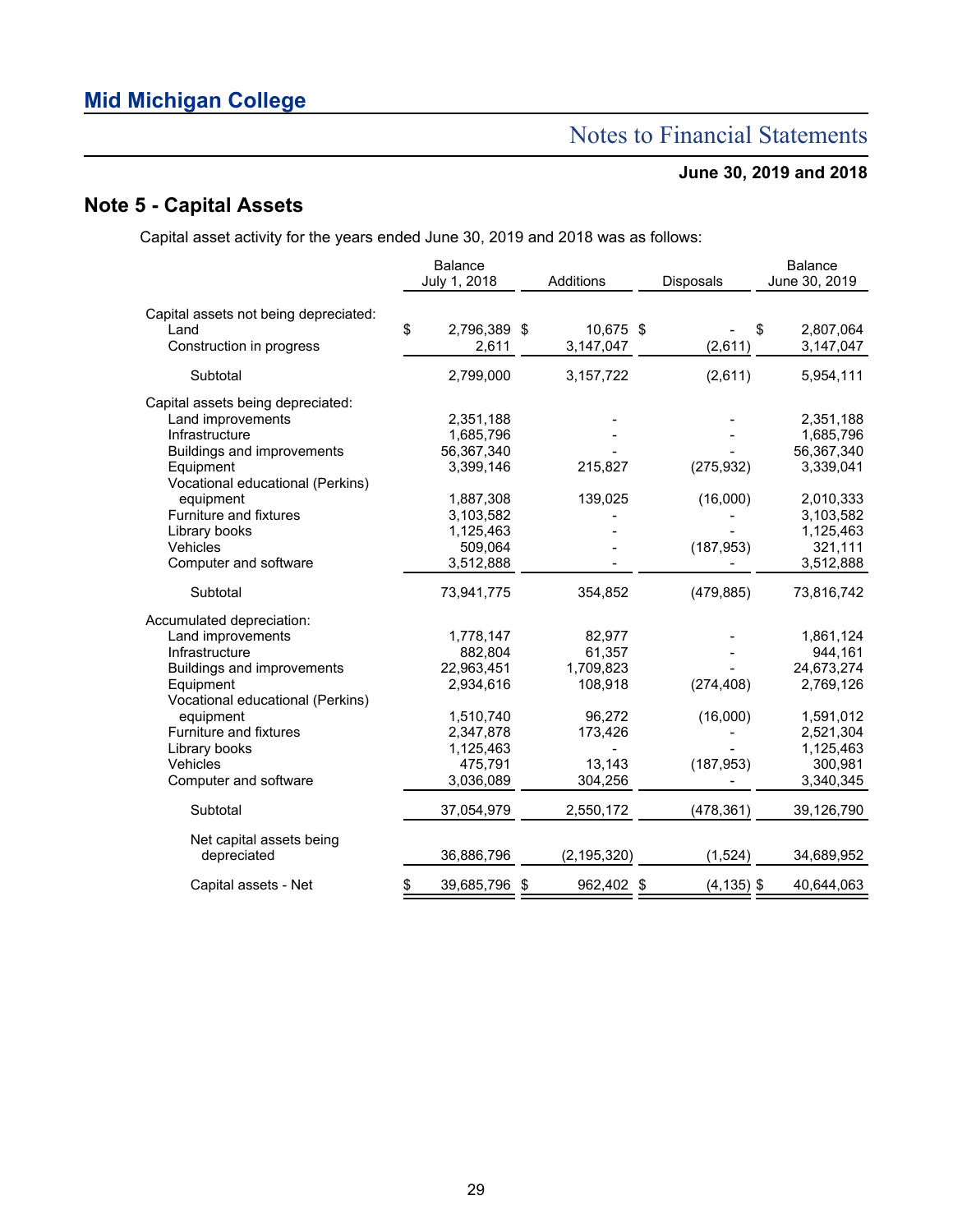#### **June 30, 2019 and 2018**

### **Note 5 - Capital Assets (Continued)**

|                                       | <b>Balance</b>     |                        |           | <b>Balance</b>   |
|---------------------------------------|--------------------|------------------------|-----------|------------------|
|                                       | July 1, 2017       | Additions              | Disposals | June 30, 2018    |
|                                       |                    |                        |           |                  |
| Capital assets not being depreciated: |                    |                        |           |                  |
| Land                                  | \$<br>2,677,375 \$ | 119,014 \$             |           | \$<br>2,796,389  |
| Construction in progress              | 2,282              | 329                    |           | 2,611            |
| Subtotal                              | 2,679,657          | 119,343                |           | 2,799,000        |
| Capital assets being depreciated:     |                    |                        |           |                  |
| Land improvements                     | 2,351,188          |                        |           | 2,351,188        |
| Infrastructure                        | 1,685,796          |                        |           | 1,685,796        |
| Buildings and improvements            | 56,367,340         |                        |           | 56,367,340       |
| Equipment                             | 3,328,439          | 70,707                 |           | 3,399,146        |
| Perkins equipment                     | 1,801,317          | 85,991                 |           | 1,887,308        |
| <b>Furniture and fixtures</b>         | 3,103,582          |                        |           | 3,103,582        |
| Library books                         | 1,125,463          |                        |           | 1,125,463        |
| Vehicles                              | 485,237            | 33,369                 | (9, 542)  | 509,064          |
| Computer and software                 | 3,512,888          |                        |           | 3,512,888        |
| Subtotal                              | 73,761,250         | 190,067                | (9, 542)  | 73,941,775       |
| Accumulated depreciation:             |                    |                        |           |                  |
| Land improvements                     | 1,663,524          | 114,623                |           | 1,778,147        |
| Infrastructure                        | 819,529            | 63,275                 |           | 882,804          |
| <b>Buildings and improvements</b>     | 21,251,818         | 1,711,633              |           | 22,963,451       |
| Equipment                             | 2,778,674          | 155,942                |           | 2,934,616        |
| Perkins equipment                     | 1,407,513          | 103,227                |           | 1,510,740        |
| Furniture and fixtures                | 2,090,660          | 257,218                |           | 2,347,878        |
| Library books                         | 1,125,463          |                        |           | 1,125,463        |
| Vehicles                              | 457,492            | 27,841                 | (9, 542)  | 475,791          |
| Computer and software                 | 2,690,888          | 345,201                |           | 3,036,089        |
| Subtotal                              | 34,285,561         | 2,778,960              | (9, 542)  | 37,054,979       |
| Net capital assets being              |                    |                        |           |                  |
| depreciated                           | 39,475,689         | (2,588,893)            |           | 36,886,796       |
| Capital assets - Net                  | \$<br>42,155,346   | \$<br>$(2,469,550)$ \$ |           | \$<br>39,685,796 |
|                                       |                    |                        |           |                  |

Buildings with a total cost of \$32,163,394 at June 30, 2019 and 2018 and accumulated depreciation of \$9,186,644 and \$8,248,658 at June 30, 2019 and 2018, respectively, were partially financed through the issuance of bonds by the State of Michigan Building Authority (SBA). The SBA bonds are secured by a pledge of rentals to be received from the State of Michigan pursuant to a lease agreement entered into among the SBA, the State of Michigan, and the College. During the lease term, the SBA will hold title to the buildings, the State of Michigan will make all lease payments to the SBA, and the College will be responsible for all operating and maintenance costs. At the expiration of the lease, the SBA will transfer the title of the buildings to the College. The cost and accumulated depreciation for these facilities are included in the accompanying statement of net position.

The College has active construction projects at year end, including the Harrison renovation project and the outdoor education center project, resulting in construction commitments of approximately \$8,360,000 as of June 30, 2019.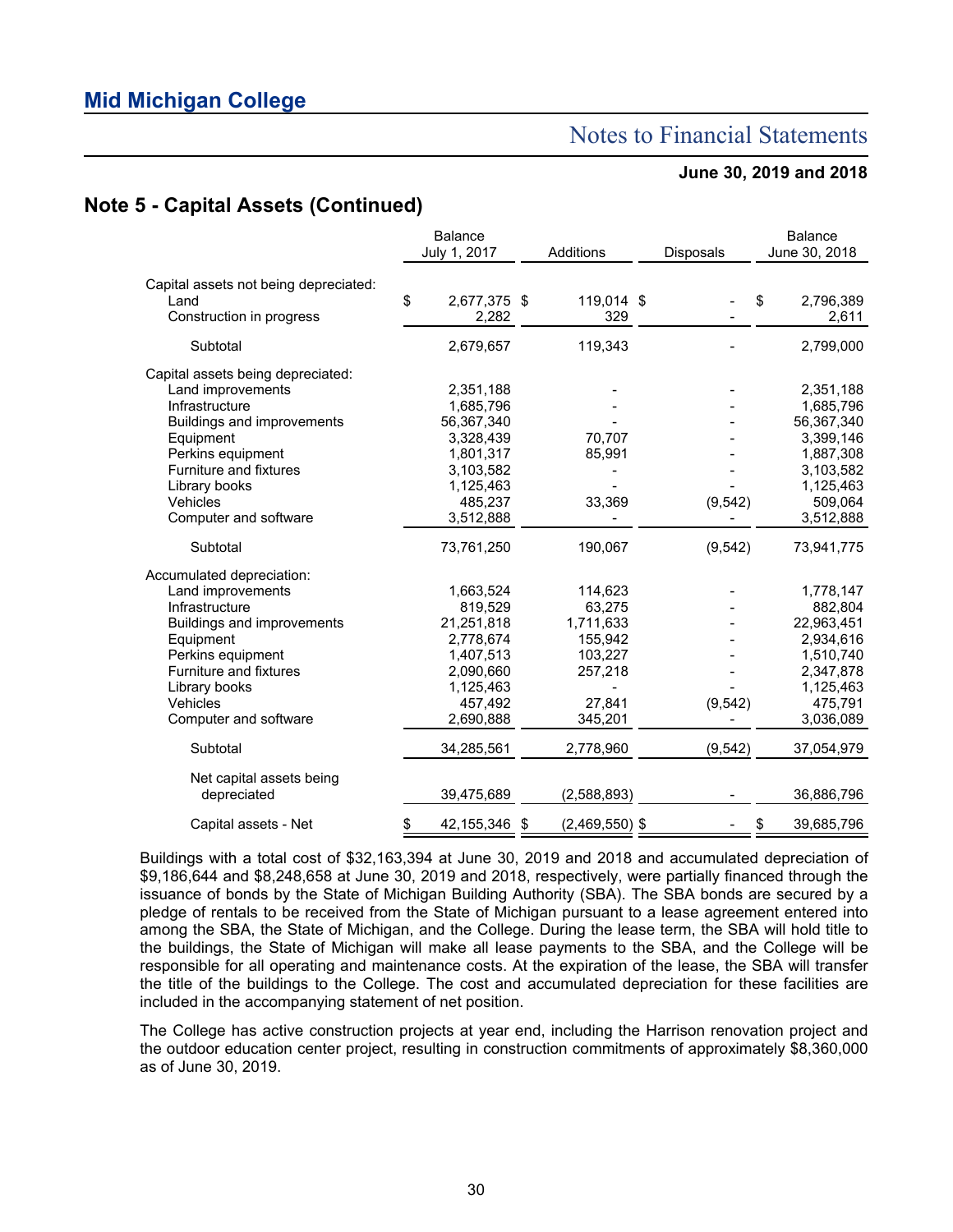#### **June 30, 2019 and 2018**

### **Note 6 - Long-term Liabilities**

Long-term obligations activity for the years ended June 30, 2019 and 2018 can be summarized as follows:

|                                |                               |  |           |    | 2019                       |                       |  |                        |  |
|--------------------------------|-------------------------------|--|-----------|----|----------------------------|-----------------------|--|------------------------|--|
|                                | Beginning<br><b>Balance</b>   |  | Additions |    | <b>Reductions</b>          | <b>Ending Balance</b> |  | Due within<br>One Year |  |
| Bonds payable<br>Other         | \$<br>850,000 \$<br>220,877   |  |           | \$ | (270,000) \$<br>(100, 714) | 580,000 \$<br>120,163 |  | 285,000<br>83,976      |  |
| Total long-term<br>obligations | \$<br>1,070,877 \$            |  |           | \$ | (370,714) \$               | 700,163 \$            |  | 368,976                |  |
|                                | 2018                          |  |           |    |                            |                       |  |                        |  |
|                                | Beginning<br>Balance          |  | Additions |    | <b>Reductions</b>          | <b>Ending Balance</b> |  | Due within One<br>Year |  |
| Bonds payable<br>Other         | \$<br>1,110,000 \$<br>316,954 |  |           | \$ | $(260,000)$ \$<br>(96,077) | 850,000 \$<br>220,877 |  | 270,000<br>100,714     |  |
| Total long-term<br>obligations | \$<br>1,426,954 \$            |  |           | \$ | (356,077) \$               | 1,070,877 \$          |  | 370,714                |  |

The College issued 2006 Community College Facilities Bonds (General Obligated-Limited Tax) totaling \$5.5 million on August 31, 2006 to fund a 50 percent match required by the State of Michigan for capital outlay projects. Principal payments are due annually in May through maturity. Interest on bonds ranges from 3.80 percent to 3.95 percent, payable semiannually, maturing in May 2021.

#### *Debt Service Requirements to Maturity*

Annual debt service requirements to maturity for the above bonds are as follows:

| Years Ending<br>June 30 |    | Principal          |      | Interest         |      | Total              |  |  |  |
|-------------------------|----|--------------------|------|------------------|------|--------------------|--|--|--|
| 2020<br>2021            | \$ | 285,000<br>295,000 | - \$ | 22.910<br>11,653 | - \$ | 307,910<br>306,653 |  |  |  |
| Total                   | S. | 580,000            |      | 34.563           | \$.  | 614,563            |  |  |  |

Cash paid for interest was \$41,766 and \$56,543 for the years ended June 30, 2019 and 2018, respectively.

#### **Note 7 - Retirement Plans**

#### *Plan Description*

The College participates in the Michigan Public School Employees' Retirement System (the "System"), a statewide, cost-sharing, multiple-employer defined benefit public employee retirement system governed by the State of Michigan that covers substantially all employees of the College. Certain college employees also receive defined contribution retirement and healthcare benefits through the System. The System provides retirement, survivor, and disability benefits to plan members and their beneficiaries. The System also provides postemployment healthcare benefits to retirees and beneficiaries who elect to receive those benefits.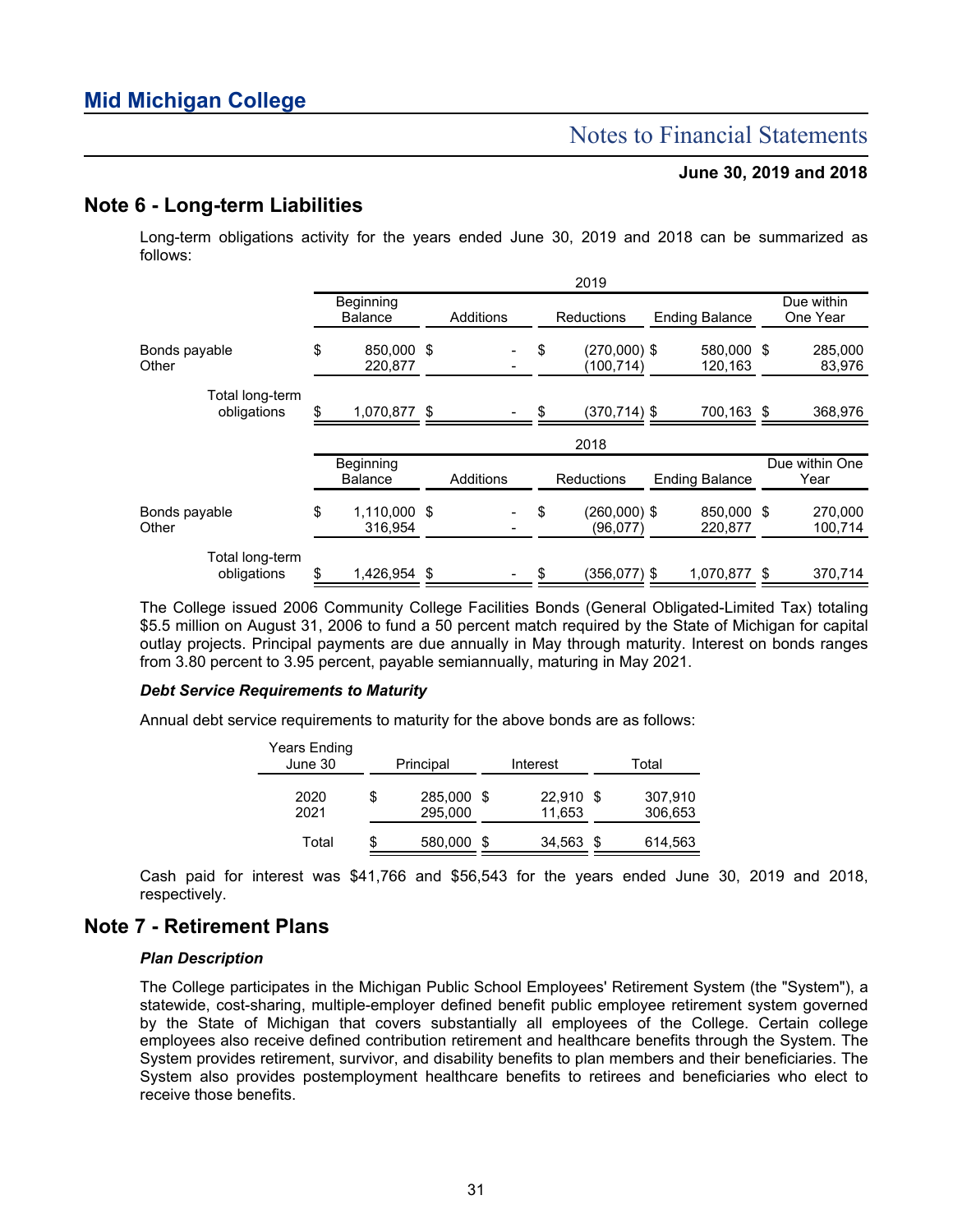#### **June 30, 2019 and 2018**

### **Note 7 - Retirement Plans (Continued)**

The System is administered by the Office of Retirement Services (ORS). The Michigan Public School Employees' Retirement System issues a publicly available financial report that includes financial statements and required supplemental information for the pension and postemployment healthcare plans. That report is available on the web at http://www.michigan.gov/orsschools, or by writing to the Office of Retirement System (ORS) at 7150 Harris Drive, P.O. Box 30171, Lansing, MI 48909.

#### *Benefits Provided*

Benefit provisions of the defined benefit (DB) pension plan and the postemployment healthcare plan are established by state statute, which may be amended. Public Act 300 of 1980, as amended, establishes eligibility and benefit provisions for the defined benefit pension plan and the postemployment healthcare plan.

Depending on the plan option selected, member retirement benefits are calculated as final average compensation times years of services times a pension factor ranging from 1.25 to 1.50 percent. The requirements to retire range from attaining the age of 46 to 60 with years of service ranging from 5 to 30 years, depending on when the employee became a member. Early retirement is computed in the same manner as a regular pension, but is permanently reduced 0.50 percent for each full and partial month between the pension effective date and the date the member will attain age 60. There is no mandatory retirement age.

Depending on the member's date of hire, MPSERS offers the option of participating in the defined contribution (DC) plan that provides a 50 percent employer match (up to 3 percent of salary) on employee contributions.

Members are eligible for nonduty disability benefits after 10 years of service and for duty-related disability benefits upon hire. Disability retirement benefits are determined in the same manner as retirement benefits, but are payable immediately without an actuarial reduction. The disability benefits plus authorized outside earnings are limited to 100 percent of the participant's final average compensation, with an increase of 2 percent each year thereafter.

Benefits may transfer to a beneficiary upon death and are determined in the same manner as retirement benefits, but with an actuarial reduction.

Benefit terms provide for annual cost of living adjustments to each employee's retirement allowance subsequent to the employee's retirement date. The annual adjustment, if applicable, is 3 percent. Some members who do not receive an annual increase are eligible to receive a supplemental payment in those years when investment earnings exceed actuarial assumptions.

MPSERS provides medical, prescription drug, dental, and vision coverage for retirees and beneficiaries. A subsidized portion of the premium is paid by MPSERS with the balance deducted from the monthly pension of each retiree healthcare recipient. Depending on the member's date of hire, this subsidized portion ranges from 80 percent to the maximum allowed by the statute.

#### *Contributions*

Public Act 300 of 1980, as amended, required the College to contribute amounts necessary to finance the coverage of pension benefits of active and retired members. Contribution provisions are specified by state statute and may be amended only by action of the state Legislature. Under these provisions, each school district's contribution is expected to finance the costs of benefits earned by employees during the year, with an additional amount to finance a portion of the unfunded accrued liability.

Under the OPEB plan, retirees electing this coverage contribute an amount equivalent to the monthly cost for Part B Medicare and 10 percent, or 20 percent for those not Medicare eligible, of the monthly premium amount for the health, dental, and vision coverage at the time of receiving the benefits. The MPSERS board of trustees annually sets the employer contribution rate to fund the benefits. Participating employers are required to contribute at that rate.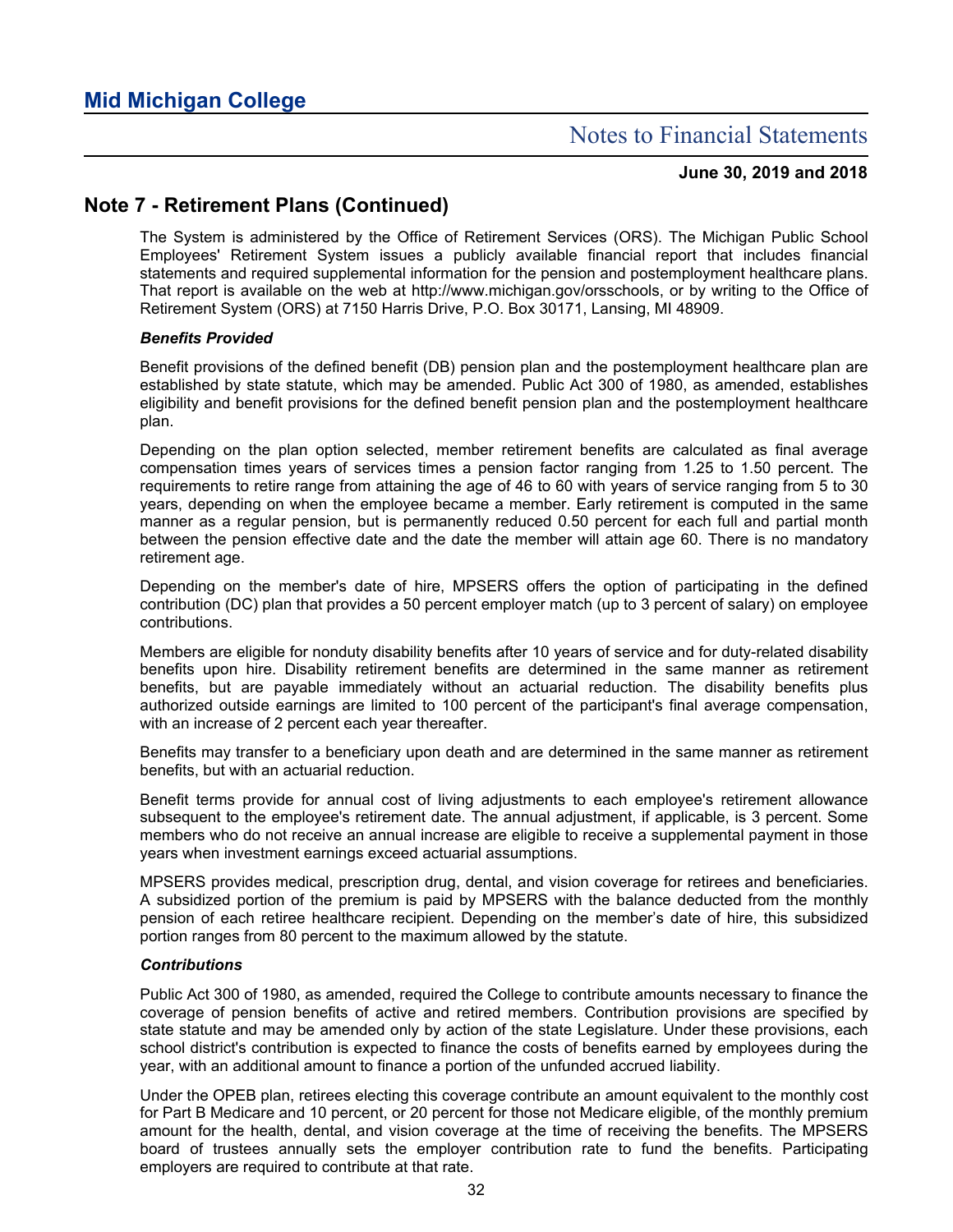#### **June 30, 2019 and 2018**

#### **Note 7 - Retirement Plans (Continued)**

Under Public Act 300 of 2012, members were given the choice between continuing the 3 percent contribution to the retiree healthcare and keeping the premium subsidy benefit described above, or choosing not to pay the 3 percent contribution and instead opting out of the subsidy benefit and becoming a participant in the Personal Healthcare Fund (PHF), a portable, tax-deferred fund that can be used to pay healthcare expenses in retirement. Participants in the PHF are automatically enrolled in a 2 percent employee contribution into their 457 account as of their transition date, earning them a 2 percent employer match into a 401(k) account. Members who selected this option stop paying the 3 percent contribution to the retiree healthcare as of the day before their transition date, and their prior contributions were deposited into their 401(k) account.

The College's contributions are determined based on employee elections. There are multiple different pension and healthcare benefit options included in the plan available to employees based on date of hire and the elections available at that time. Contribution rates are adjusted annually by the ORS.

The range of rates is as follows:

|                                       | Pension         | OPFB              |
|---------------------------------------|-----------------|-------------------|
|                                       |                 |                   |
| October 1, 2016 - September 30, 2017  | 15.27% - 19.03% | $5.69\% - 5.91\%$ |
| October 1, 2017 - January 31, 2018    | 13.54% - 17.89% | 7.42% - 7.67%     |
| February 1, 2018 - September 30, 2018 | 13.54% - 19.74% | 7.42% - 7.67%     |
| October 1, 2018 - September 30, 2019  | 13.39% - 19.59% | 7.57% - 7.93%     |

Depending on the plan selected, member pension contributions range from 0 percent up to 7.0 percent of gross wages. For certain plan members, a 4 percent employer contribution to the defined contribution pension plan is required. In addition, for certain plan members, a 3 percent employer match is provided to the defined contribution pension plan.

The College's required and actual pension contributions to the plan for the years ended June 30, 2019 and 2018 were \$3,453,365 and \$3,481,755, respectively, which include the College's contributions required for those members with a defined contribution benefit. The College's required and actual pension contributions include an allocation of \$1,383,472 and \$1,341,244 in revenue received from the State of Michigan and remitted to the System to fund the MPSERS unfunded actuarial accrued liability (UAAL) stabilization rate for the years ended June 30, 2019 and 2018, respectively.

The College's required and actual OPEB contributions to the plan for the years ended June 30, 2019 and 2018 were \$923,020 and \$766,977, respectively, which include the College's contributions required for those members with a defined contribution benefit.

#### *Net Pension Liability*

At June 30, 2019 and 2018, the College reported a liability of \$37,712,126 and \$33,486,216, respectively, for its proportionate share of the net pension liability. The net pension liability was measured as of September 30, 2018 and 2017, and the total pension liability used to calculate the net pension liability was determined by an actuarial valuation as of September 30, 2017 and 2016, which used updated procedures to roll forward the estimated liability to September 30, 2018 and 2017. The College's proportion of the net pension liability was based on a projection of its long-term share of contributions to the pension plan relative to the projected contributions of all participating reporting units, actuarially determined. At September 30, 2018, 2017, and 2016, the College's proportion was 0.125449, 0.129219, and 0.133130 percent, respectively, representing a change of (2.918039) and (2.937497) percent, respectively.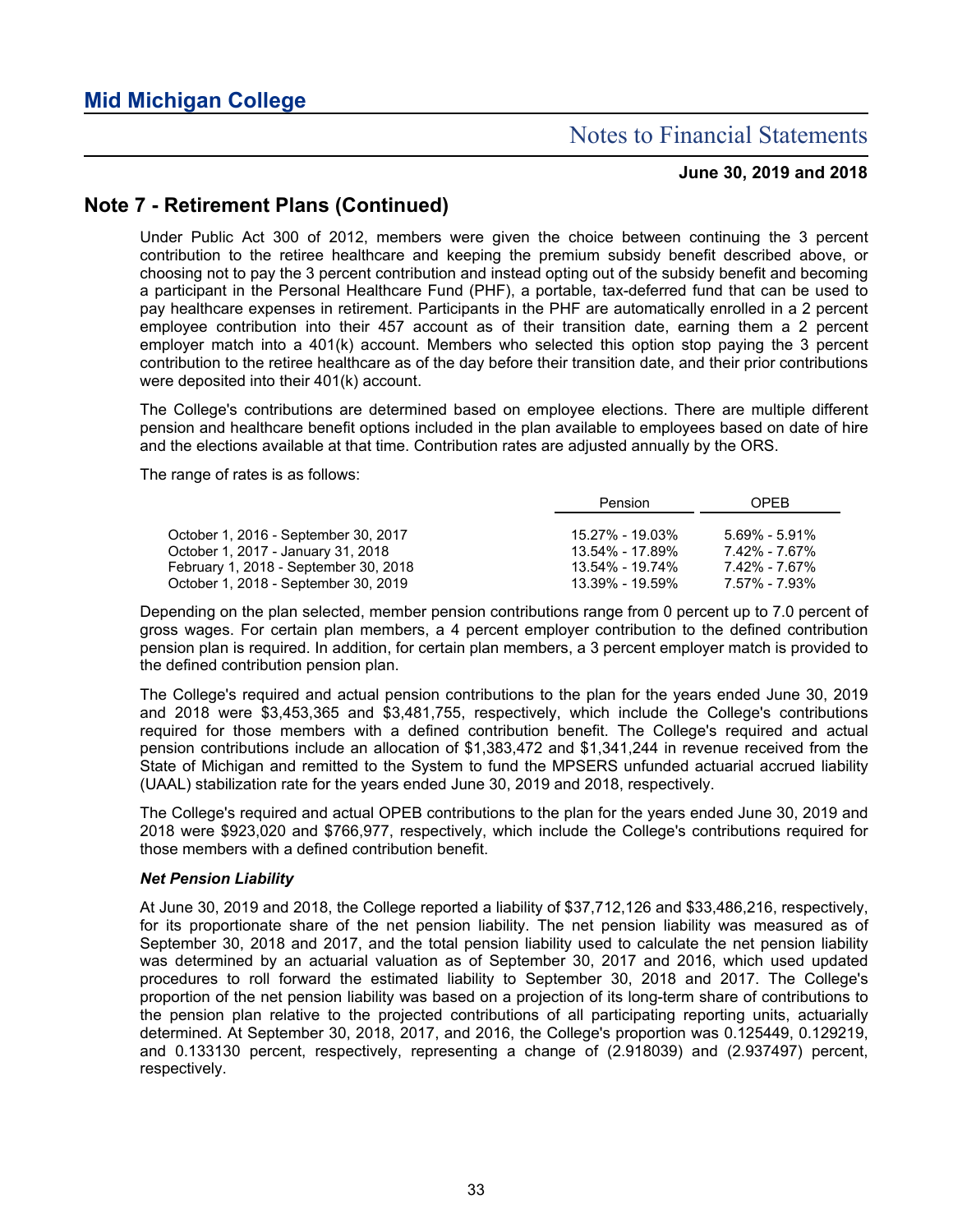#### **June 30, 2019 and 2018**

#### **Note 7 - Retirement Plans (Continued)**

#### *Net OPEB Liability*

At June 30, 2019 and 2018, the College reported a liability of \$9,755,826 and \$11,466,702, respectively, for its proportionate share of the net OPEB liability. The net OPEB liability for fiscal year 2019 and 2018 was measured as of September 30, 2018 and 2017, and the total OPEB liability used to calculate the net OPEB liability was determined by an actuarial valuation as of September 30, 2017 and 2016, which used updated procedures to roll forward the estimated liability to September 30, 2018 and 2017. The College's proportion of the net OPEB liability was based on a projection of its long-term share of contributions to the OPEB plan relative to the projected contributions of all participating reporting units, actuarially determined. At September 30, 2018, 2017, and 2016, the College's proportion was 0.122731, 0.129487, and 0.129487 percent, respectively, representing a change of (5.217681) and 0.00 percent, respectively.

#### *Pension Expense and Deferred Outflows of Resources and Deferred Inflows of Resources Related to Pensions*

For the years ended June 30, 2019 and 2018, the College recognized pension expense of \$4,726,200 and \$3,676,877, respectively, inclusive of payments to fund the MPSERS UAAL stabilization rate. At June 30, 2019 and 2018, the College reported deferred outflows of resources and deferred inflows of resources related to pensions from the following sources:

|                                                                                                                                      |                                      | 2019 |                                     | 2018                                 |  |                                     |  |
|--------------------------------------------------------------------------------------------------------------------------------------|--------------------------------------|------|-------------------------------------|--------------------------------------|--|-------------------------------------|--|
|                                                                                                                                      | Deferred<br>Outflows of<br>Resources |      | Deferred<br>Inflows of<br>Resources | Deferred<br>Outflows of<br>Resources |  | Deferred<br>Inflows of<br>Resources |  |
| Difference between expected and<br>actual experience<br>Changes in assumptions                                                       | \$<br>174,991 \$<br>8,734,097        |      | $(274, 047)$ \$                     | 291,018 \$<br>3,668,681              |  | (164, 310)                          |  |
| Net difference between projected<br>and actual earnings on pension<br>plan investments<br>Changes in proportion and                  |                                      |      | (2,578,551)                         |                                      |  | (1,600,861)                         |  |
| differences between the College's<br>contributions and proportionate<br>share of contributions<br>The College's contributions to the | 462,605                              |      | (1,286,050)                         | 905,630                              |  | (770, 736)                          |  |
| plan subsequent to the<br>measurement date                                                                                           | 2,785,460                            |      |                                     | 2,749,664                            |  |                                     |  |
| Total                                                                                                                                | \$<br>12,157,153 \$                  |      | (4,138,648) \$                      | 7,614,993 \$                         |  | (2,535,907)                         |  |

The \$1,383,472 and \$1,341,245 reported as deferred inflows of resources resulting from the pension portion of state aid payments received pursuant to the UAAL payment will be recognized as state appropriations revenue for the years ending June 30, 2020 and 2019, respectively. Amounts reported as deferred outflows of resources and deferred inflows of resources related to pensions will be recognized in pension expense as follows:

| <b>Years Ending</b>          |     | Amount                                       |
|------------------------------|-----|----------------------------------------------|
| 2020<br>2021<br>2022<br>2023 | \$  | 2,383,746<br>1,495,523<br>954,195<br>399.581 |
| Total                        | \$. | 5,233,045                                    |

In addition, the contributions subsequent to the measurement date will be included as a reduction of the net pension liability in the next year.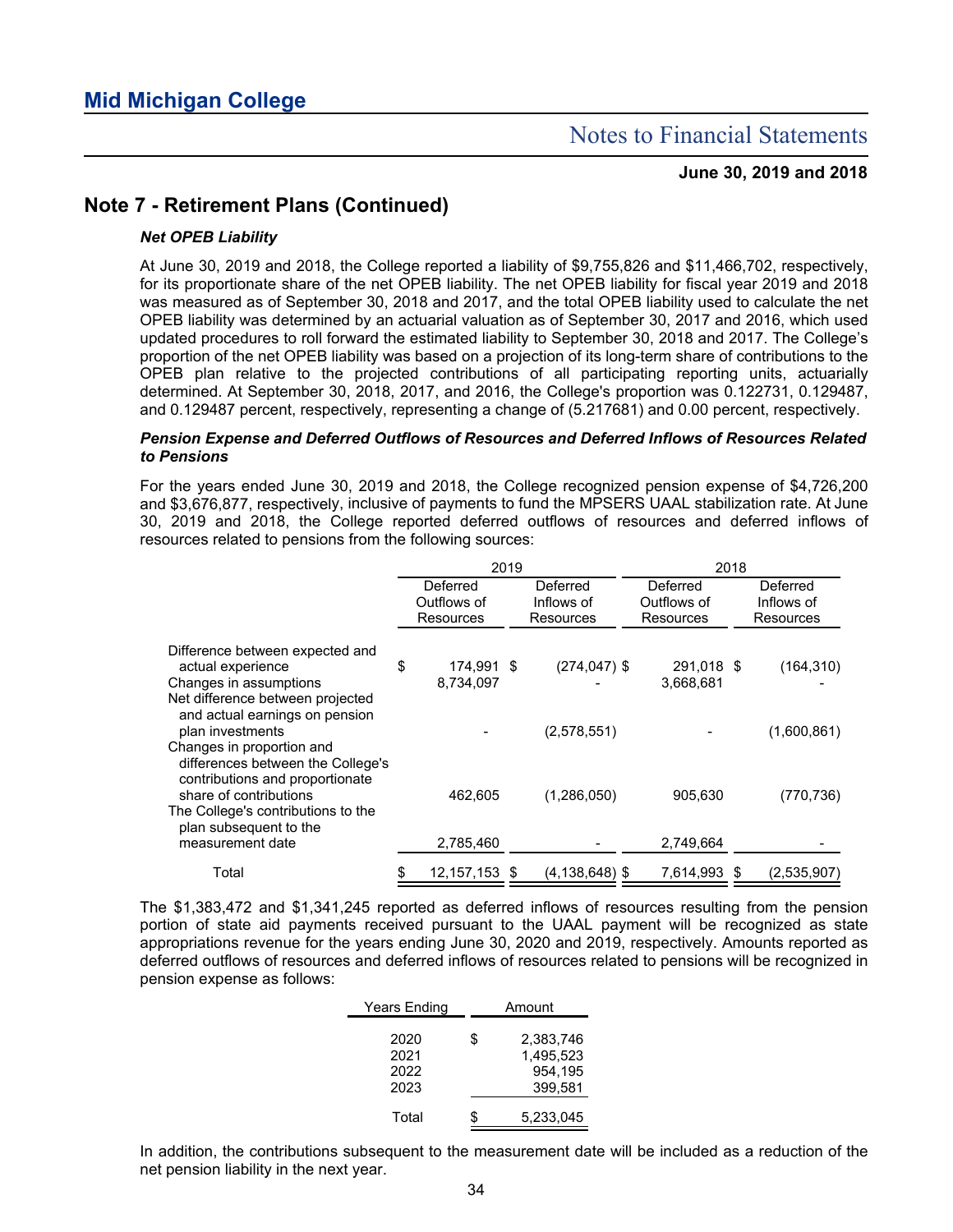#### **June 30, 2019 and 2018**

### **Note 7 - Retirement Plans (Continued)**

#### *OPEB Expense and Deferred Outflows of Resources and Deferred Inflows of Resources Related to OPEB*

For the years ended June 30, 2019 and 2018, the College recognized OPEB expense of \$370,145 and \$771,838, respectively.

At June 30, 2019 and 2018, the College reported deferred outflows of resources and deferred inflows of resources related to OPEB from the following sources:

|                                                                                                                                                   |                                      | 2019 |                                     | 2018                                 |    |                                     |  |  |
|---------------------------------------------------------------------------------------------------------------------------------------------------|--------------------------------------|------|-------------------------------------|--------------------------------------|----|-------------------------------------|--|--|
|                                                                                                                                                   | Deferred<br>Outflows of<br>Resources |      | Deferred<br>Inflows of<br>Resources | Deferred<br>Outflows of<br>Resources |    | Deferred<br>Inflows of<br>Resources |  |  |
| Difference between expected and<br>actual experience<br>Changes in assumptions<br>Net difference between projected<br>and actual earnings on OPEB | \$<br>1,033,147                      | \$   | $(1,815,810)$ \$                    |                                      | \$ | (122,087)                           |  |  |
| plan investments<br>Changes in proportionate share or<br>difference between amount<br>contributed and proportionate                               |                                      |      | (374, 940)                          |                                      |    | (265, 571)                          |  |  |
| share of contributions<br>Employer contributions to the plan<br>subsequent to the measurement                                                     | 16,878                               |      | (510, 502)                          | 21,736                               |    |                                     |  |  |
| date                                                                                                                                              | 616,013                              |      |                                     | 610,269                              |    |                                     |  |  |
| Total                                                                                                                                             | \$<br>1,666,038 \$                   |      | $(2,701,252)$ \$                    | 632,005                              |    | (387,658)                           |  |  |

Amounts reported as deferred outflows of resources and deferred inflows of resources related to OPEB will be recognized in OPEB expense as follows (note that employer contributions subsequent to the measurement date will reduce the net OPEB liability and, therefore, will not be included in future pension expense):

| Years Ending                         | Amount                                                                  |
|--------------------------------------|-------------------------------------------------------------------------|
| 2020<br>2021<br>2022<br>2023<br>2024 | \$<br>(391, 958)<br>(391, 958)<br>(391, 958)<br>(317,990)<br>(157, 363) |
| Total                                | (1,651,227)                                                             |

Ĭ.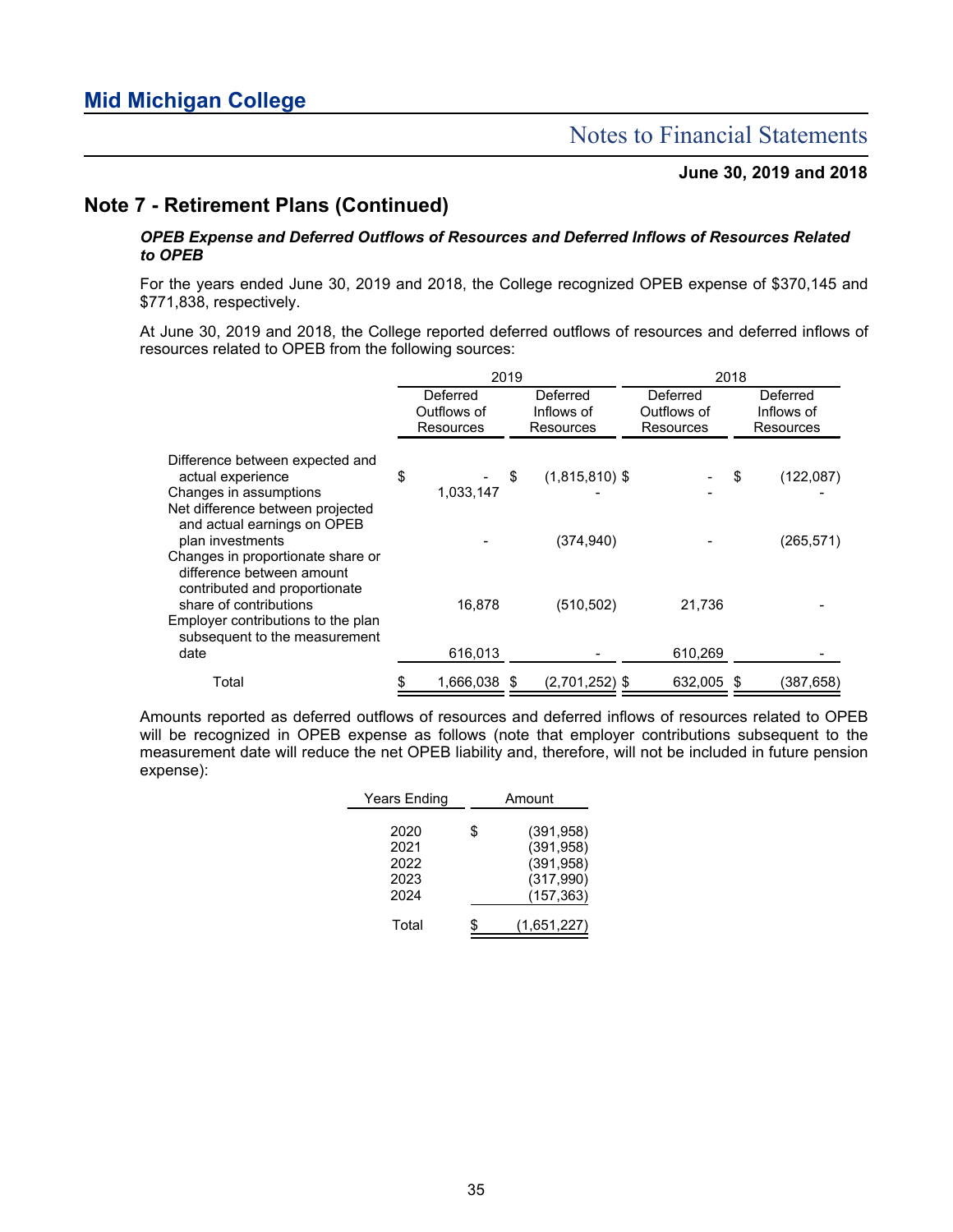#### **June 30, 2019 and 2018**

### **Note 7 - Retirement Plans (Continued)**

#### *Actuarial Assumptions*

The total pension liability and total OPEB liability as of September 30, 2018 and 2017 are based on the results of an actuarial valuation as of September 30, 2017 and 2016, respectively, and rolled forward. The total pension liability and OPEB liability were determined using the following actuarial assumptions:

|                                                                 | 2019                                                                                                                                                                                                                              | 2018                                                                                                                                                             |                                                                          |
|-----------------------------------------------------------------|-----------------------------------------------------------------------------------------------------------------------------------------------------------------------------------------------------------------------------------|------------------------------------------------------------------------------------------------------------------------------------------------------------------|--------------------------------------------------------------------------|
| Actuarial cost method<br>Investment rate of return -<br>Pension | $6.00\% - 7.50\%$                                                                                                                                                                                                                 | 7.00% - 7.50%                                                                                                                                                    | Entry age normal<br>Net of investment<br>expenses based on<br>the groups |
| Investment rate of return -<br><b>OPEB</b>                      | 7.15%                                                                                                                                                                                                                             | 7.50%                                                                                                                                                            | Net of investment<br>expenses based on<br>the groups                     |
| Salary increases                                                | $2.75\% - 11.55\%$                                                                                                                                                                                                                | $3.50\% - 12.30\%$                                                                                                                                               | Including wage<br>inflation of 3.50<br>percent                           |
| Healthcare cost trend rate -<br><b>OPEB</b>                     | 7.50%                                                                                                                                                                                                                             | 7.50%                                                                                                                                                            | Year 1 graded to 3.5<br>percent year 12                                  |
| Mortality basis                                                 | RP2014 Male and Female<br><b>Employee Annuitant Mortality</b><br>tables, scaled 100% (retirees:<br>82% for males and 78% for<br>females) and adjusted for<br>mortality improvements using<br>projection scale MP2017 from<br>2006 | RP2000 Combined Healthy<br>Mortality Table, adjusted for<br>mortality improvements to<br>2025 using projection scale<br>BB (men scaled 80% and 70%<br>for women) |                                                                          |
| Cost of living pension<br>adjustments                           | 3.00%                                                                                                                                                                                                                             | 3.00%                                                                                                                                                            | Annual<br>noncompounded for<br>MIP members                               |

Assumption changes as a result of an experience study for the periods from 2012 to 2017 have been adopted by the System for use in the annual pension and OPEB valuations beginning with the September 30, 2017 valuation.

#### *Discount Rate*

The discount rate used to measure the total pension liability was 6.00 to 7.05 percent and 7.00 to 7.50 percent as of September 30, 2018 and 2017, respectively, depending on the plan option. The discount rate used to measure the total OPEB liability was 7.15 and 7.50 percent as of September 30, 2018 and 2017, respectively. The projection of cash flows used to determine the discount rate assumed that employee contributions will be made at the current contribution rate and that district contributions will be made at statutorily required rates.

Based on those assumptions, the pension plan's fiduciary net position and the OPEB plan's fiduciary net position were projected to be available to make all projected future benefit payments of current active and inactive employees. Therefore, the long-term expected rate of return on pension plan and OPEB plan investments was applied to all periods of projected benefit payments to determine the total pension liability and total OPEB liability.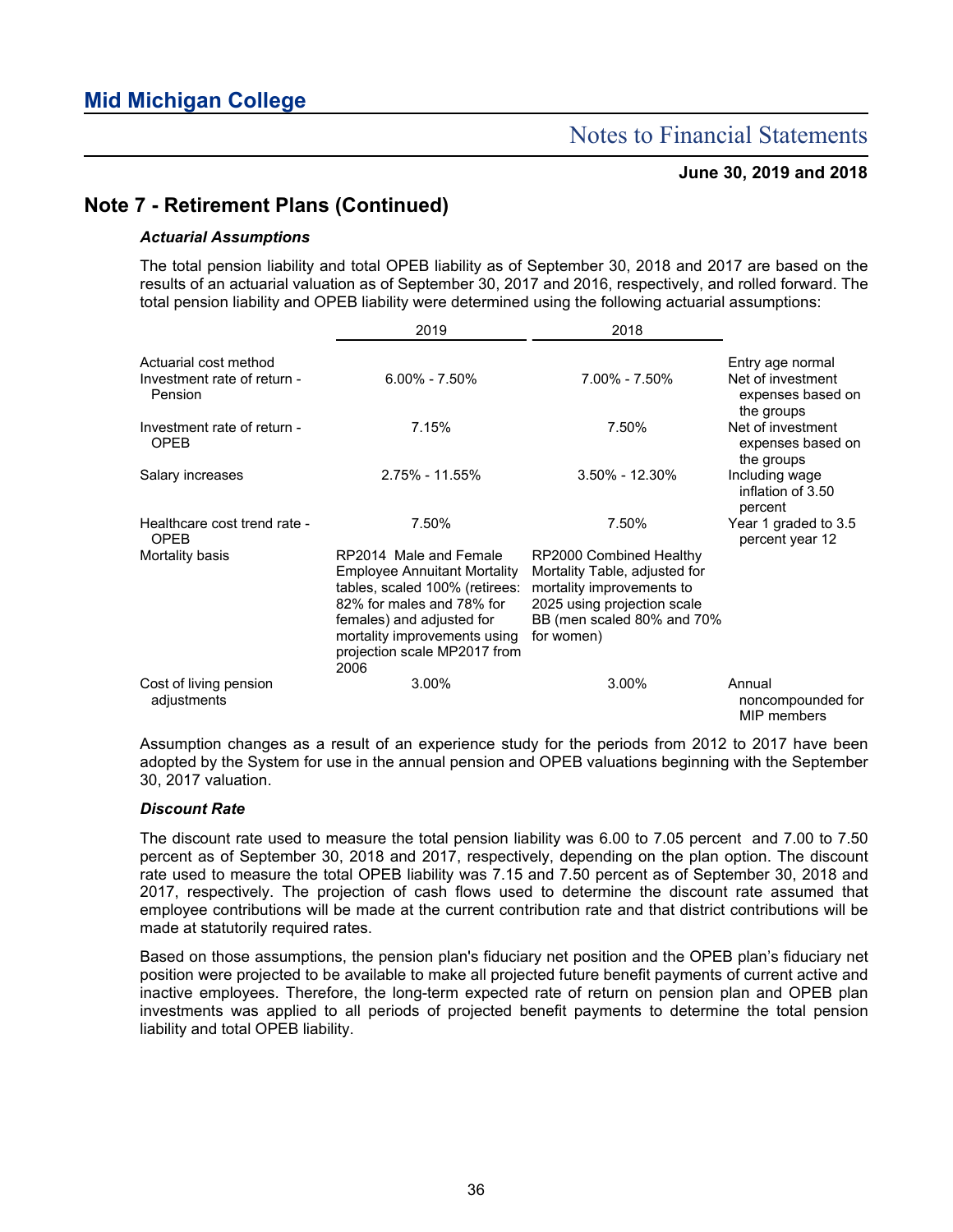#### **June 30, 2019 and 2018**

### **Note 7 - Retirement Plans (Continued)**

The long-term expected rate of return on pension plan and OPEB plan investments was determined using a building-block method in which best-estimate ranges of expected future real rates of return (expected returns, net of plan investment expense and inflation) are developed for each major asset class. These ranges are combined to produce the long-term expected rate of return by weighting the expected future real rates of return by the target asset allocation percentage and by adding expected inflation. The target allocation and best estimates of arithmetic real rates of return for each major asset class are summarized in the following table:

|                                      | 2019     |                                   | 2018                                               |                                                     |
|--------------------------------------|----------|-----------------------------------|----------------------------------------------------|-----------------------------------------------------|
| <b>Asset Class</b>                   |          | Long-term<br><b>Expected Real</b> | Target Allocation Rate of Return Target Allocation | Long-term<br><b>Expected Real</b><br>Rate of Return |
| Domestic equity pools                | 28.00 %  | 5.70 %                            | 28.00 %                                            | 5.60 %                                              |
| Private equity pools                 | 18.00    | 9.20                              | 18.00                                              | 8.70                                                |
| International equity pools           | 16.00    | 7.20                              | 16.00                                              | 7.20                                                |
| Fixed-income pools                   | 10.50    | 0.50                              | 10.50                                              | (0.10)                                              |
| Real estate and infrastructure pools | 10.00    | 3.90                              | 10.00                                              | 4.20                                                |
| Absolute return pools                | 15.50    | 5.20                              | 15.50                                              | 5.00                                                |
| Short-term investment pools          | 2.00     |                                   | 2.00                                               | (0.90)                                              |
| Total                                | 100.00 % |                                   | 100.00 %                                           |                                                     |

#### *Sensitivity of the Net Pension Liability to Changes in the Discount Rate*

The following presents the net pension liability of the College, calculated using the discount rate depending on the plan option. The following also reflects what the College's net pension liability would be if it were calculated using a discount rate that is 1 percentage point lower or 1 percentage point higher than the current rate:

|                                      | 2019                |                                      |  |  |  |  |
|--------------------------------------|---------------------|--------------------------------------|--|--|--|--|
|                                      | 1 Percent           | 1 Percent<br>Current                 |  |  |  |  |
|                                      | Decrease            | Discount Rate<br>Increase            |  |  |  |  |
|                                      | (5.00 - 6.05%)      | $(6.00 - 7.05%)$<br>(7.00 - 8.05%)   |  |  |  |  |
| Net pension liability of the College | \$<br>49.513.109 \$ | 37.712.126 \$<br>27,907,428          |  |  |  |  |
|                                      |                     |                                      |  |  |  |  |
|                                      |                     | 2018                                 |  |  |  |  |
|                                      | 1 Percent           | <b>Current Discount</b><br>1 Percent |  |  |  |  |
|                                      | Decrease            | Rate<br>Increase                     |  |  |  |  |
|                                      | $(6.00 - 6.50\%)$   | (7.00 - 7.50%)<br>$(8.00 - 8.50\%)$  |  |  |  |  |

#### *Sensitivity of the Net OPEB Liability to Changes in the Discount Rate*

The following presents the net OPEB liability of the College, calculated using the current discount rate. It also reflects what the College's net OPEB liability would be if it were calculated using a discount rate that is 1 percentage point lower or 1 percentage point higher than the current rate:

|                                   | 2019 |                                  |  |                                     |  |                                  |  |
|-----------------------------------|------|----------------------------------|--|-------------------------------------|--|----------------------------------|--|
|                                   |      | 1 Percent<br>Decrease<br>(6.15%) |  | Current<br>Discount Rate<br>(7.15%) |  | 1 Percent<br>Increase<br>(8.15%) |  |
| Net OPEB liability of the College |      | 11.711.671 \$                    |  | 9,755,826 \$                        |  | 8.110.722                        |  |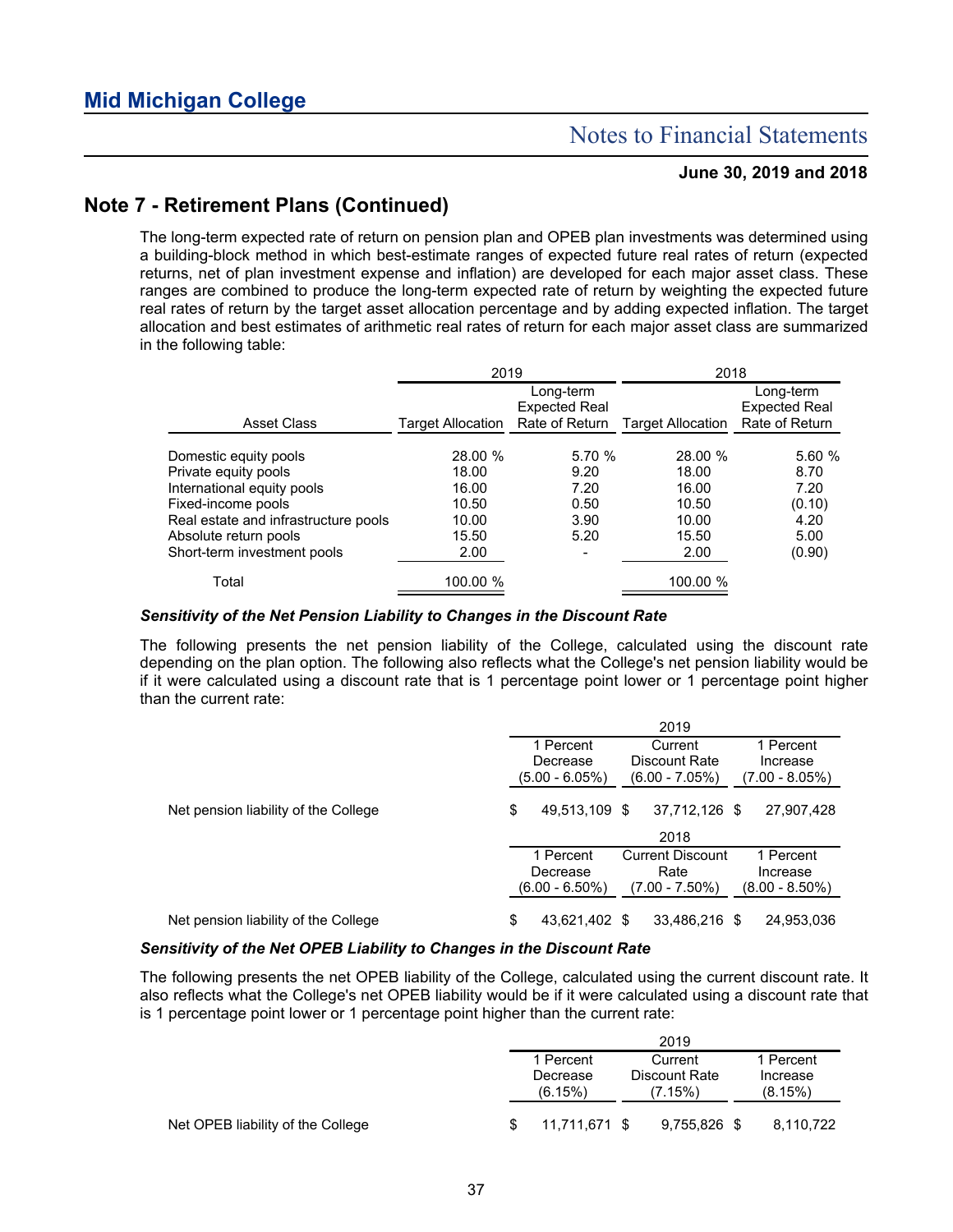#### **June 30, 2019 and 2018**

### **Note 7 - Retirement Plans (Continued)**

|                                   | 2018                                                                                 |  |               |                                     |           |
|-----------------------------------|--------------------------------------------------------------------------------------|--|---------------|-------------------------------------|-----------|
|                                   | <b>Current Discount</b><br>1 Percent<br>Rate<br>Decrease<br>$(6.50\%)$<br>$(7.50\%)$ |  |               | 1 Percent<br>Increase<br>$(8.50\%)$ |           |
| Net OPEB liability of the College | 13.430.823 \$                                                                        |  | 11.466.702 \$ |                                     | 9,799,799 |

#### *Sensitivity of the Net OPEB Liability to Changes in the Healthcare Cost Trend Rate*

The following presents the net OPEB liability of the College, calculated using the current healthcare cost trend rate. It also reflects what the College's net OPEB liability would be if it were calculated using a healthcare cost trend rate that is 1 percentage point lower or 1 percentage point higher than the current rate:

|                                   |                                     | 2019                              |                                     |
|-----------------------------------|-------------------------------------|-----------------------------------|-------------------------------------|
|                                   | 1 Percent<br>Decrease<br>$(6.50\%)$ | <b>Current Rate</b><br>$(7.50\%)$ | 1 Percent<br>Increase<br>$(8.50\%)$ |
| Net OPEB liability of the College | \$<br>8,024,060 \$                  | 9,755,826 \$<br>2018              | 11,742,516                          |
|                                   | 1 Percent<br>Decrease<br>$(6.50\%)$ | <b>Current Rate</b><br>$(7.50\%)$ | 1 Percent<br>Increase<br>$(8.50\%)$ |
| Net OPEB liability of the College | \$<br>9,710,756 \$                  | 11,466,702                        | 13,460,458                          |

#### *Pension Plan and OPEB Plan Fiduciary Net Position*

Detailed information about the plan's fiduciary net position is available in the separately issued MPSERS financial report.

#### *Payable to the Pension Plan and OPEB Plan*

At June 30, 2019 and 2018, the College reported a payable of \$253,849 and \$255,966 for the outstanding amount of contributions to the pension plan required for the years ended June 30, 2019 and 2018, respectively.

#### *Defined Contribution Plan*

As an alternative to the MPSERS option, the College offers all full-time faculty and administrative employees the opportunity to participate in the Teachers' Insurance and Annuity Association - College Retirement Equities Fund (TIAA-CREF). Funding for the plan consists of employer and employee contributions of 15.00 percent - 23.06 percent and 4.00 percent for the years ended June 30, 2019 and 2018, respectively. Benefits are vested immediately. Compensation covered under the plan for the year ended June 30, 2019 was \$1,209,247, resulting in contributions of \$294,786 and \$48,370 from the College and employees, respectively. Compensation covered under the plan for the year ended June 30, 2018 was \$1,260,646, resulting in contributions of \$282,992 and \$43,912 from the College and employees, respectively.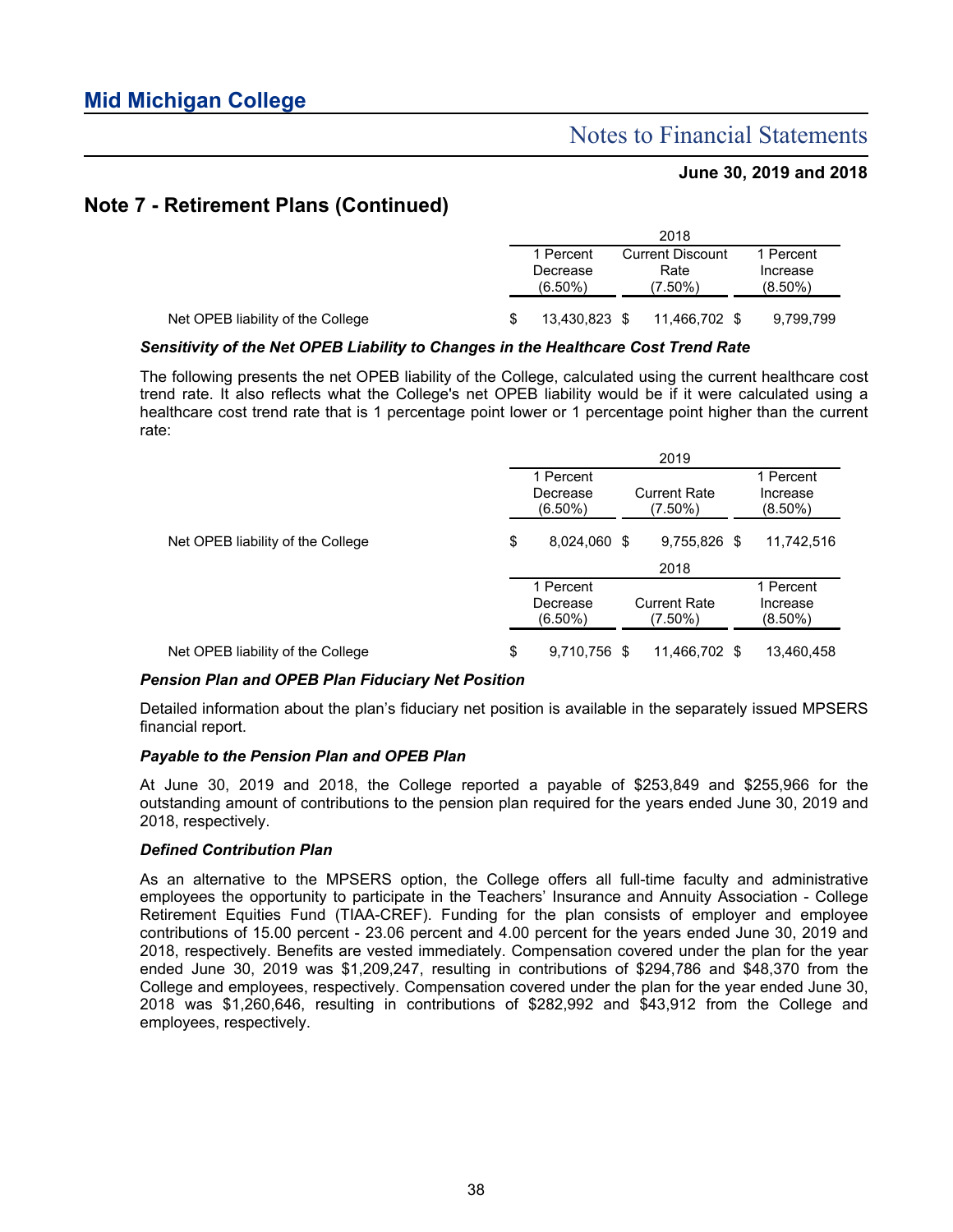## Notes to Financial Statements

#### **June 30, 2019 and 2018**

### **Note 8 - Net Position**

The College has designated the use of unrestricted net position as follows:

|                                             | 2019                | 2018           |
|---------------------------------------------|---------------------|----------------|
| Designated for future technology outlay     | \$<br>851,077 \$    | 908,145        |
| Designated for future self-insurance claims | 1.171.757           | 837.308        |
| Designated for retirement incentives        | 200,000             | 200,000        |
| Designated for strategic initiatives        | 852.425             | 1.290.505      |
| Designated for future capital projects      | 7.121.985           | 10,984,510     |
| Unrestricted and unallocated                | (28,658,678)        | (32,408,019)   |
| Total                                       | $(18, 461, 434)$ \$ | (18, 187, 551) |

### **Note 9 - Risk Management**

The College is exposed to various risks of loss related to property loss, torts, errors and omissions, and employee injuries (workers' compensation). The College participates in the Michigan Community College Risk Management Authority (MCCRMA) risk pool for claims relating to auto, property, and liability. The College is insured for workers' compensation benefits through the School Employers Trust/School Employers Group (SET SEG). Settled claims of both MCCRMA and SET SEG have not exceeded the amount of insurance coverage in any of the past three fiscal years.

#### *Risk-sharing Programs*

The MCCRMA risk pool program operates as a claims servicing pool for amounts up to member retention limits, and operates as a common risk-sharing management program for losses in excess of member retention amounts. Although premiums are paid annually to MCCRMA, which MCCRMA uses to pay claims up to the retention limits, the ultimate liability for those claims remains with the College.

#### *Self-insurance Programs*

As of January 2016, the College began participating in a self-insurance program through the School Employers Group. This program provides substantially all the insurance needs of the College. The possibility of additional claims exists, but the amount of liability to the College would be immaterial by the time the aggregate stop-loss coverages are triggered. There is also a possibility of a refund due to the College; settled claims have not exceeded the amount of insurance coverage in any of the past three fiscal years.

The College is self-insured for certain dental benefits paid on behalf of its employees. Effective January 1, 2016, the College is also self-insured for certain medical benefits paid on behalf of its employees. Payments are made to the plan administrator based on actual claims. A startup amount is expected to cover claims that have been incurred but not reported. The College has employed an outside consultant to monitor the plan. Expenditures related to the dental plans during the year ended June 30, 2019 and 2018 totaled \$134,321 and \$116,759, respectively. Expenses related to the medical plan during the years ended June 30, 2019 and 2018 totaled \$1,373,544 and \$1,077,245, respectively, which includes an estimate of claims incurred but not reported at June 30, 2019 and 2018.

|                                                                         | Dental Liability |                                         |  |                       |   |                       |  |
|-------------------------------------------------------------------------|------------------|-----------------------------------------|--|-----------------------|---|-----------------------|--|
|                                                                         |                  | 2019                                    |  | 2018                  |   | 2017                  |  |
| Unpaid claims - Beginning of year<br>Incurred claims<br>Claims payments | \$               | $\qquad \qquad$<br>134,321<br>(95, 460) |  | 116,759<br>(116, 759) | Œ | 102.449<br>(102, 449) |  |
| Unpaid claims - End of year                                             | S                | 38,861 \$                               |  |                       |   | -                     |  |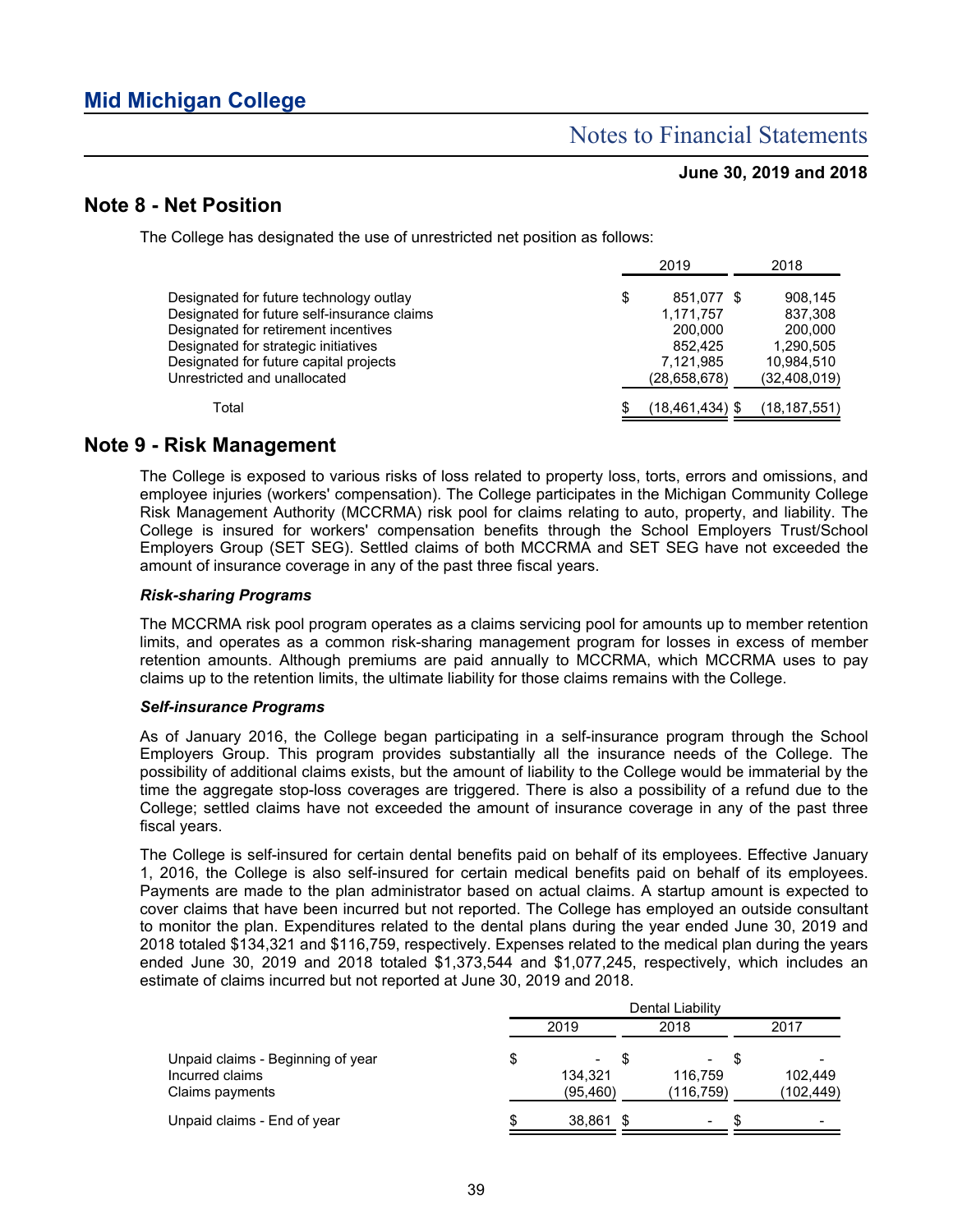#### **June 30, 2019 and 2018**

### **Note 9 - Risk Management (Continued)**

|                                                                         | <b>Health Liability</b> |                                       |  |                          |  |                       |
|-------------------------------------------------------------------------|-------------------------|---------------------------------------|--|--------------------------|--|-----------------------|
|                                                                         |                         | 2019                                  |  | 2018                     |  | 2017                  |
| Unpaid claims - Beginning of year<br>Incurred claims<br>Claims payments | \$                      | 40.846 \$<br>1,373,544<br>(1,375,658) |  | 1,077,245<br>(1,036,399) |  | 875,910<br>(875, 910) |
| Unpaid claims - End of year                                             | \$                      | 38,732 \$                             |  | 40,846 \$                |  |                       |

### **Note 10 - Contingent Liabilities**

The College is subject to various legal proceedings and claims that arise in the ordinary course of its business. The College believes that the amount, if any, of ultimate liability with respect to legal actions will be insignificant or will be covered by insurance.

#### **Note 11 - Tax Abatements**

The College receives reduced property tax revenue as a result of Industrial Facilities Tax exemptions (PA 198 of 1974) and Brownfield Redevelopment Agreements granted by cities, villages, and townships within Clare, Isabella, and Gladwin counties that impact the College. Industrial facility exemptions are intended to promote construction of new industrial facilities or to rehabilitate historical facilities; Brownfield redevelopment agreements are intended to reimburse taxpayers that remediate environmental contamination on their properties.

For the fiscal years ended June 30, 2019 and 2018, the College's property tax revenue was reduced by \$36,672 and \$38,209, respectively, under these programs.

There are no abatements made by the College.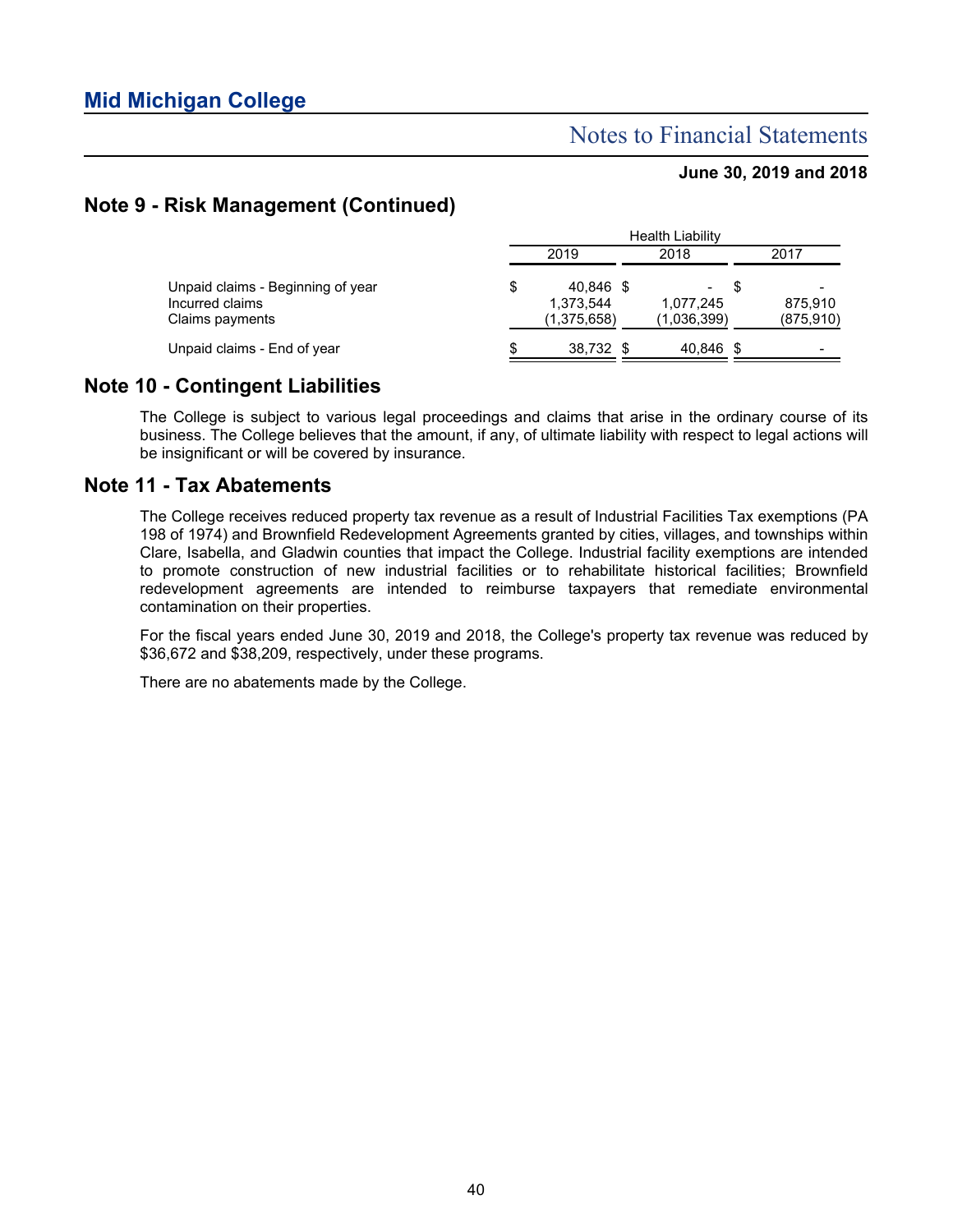#### **June 30, 2019 and 2018**

### **Note 12 - Mid Michigan College Foundation**

The significant accounting policies and cycles of the Foundation are as follows:

#### *Investments*

Substantially all investments are recorded at fair value based on quoted market prices. Investment securities are exposed to various risks, such as interest rate, market, and credit risks. Due to the level of risk associated with certain investment securities, it is at least reasonably possible that changes in investment securities will occur in the near term and that such changes could materially affect amounts reported. The market value of the Foundation investments at June 30, 2019 and 2018 is as follows:

|                                                                                                            |                                   |                                                                                          | Assets Measured at Fair Value on a Recurring Basis     |                                                    |
|------------------------------------------------------------------------------------------------------------|-----------------------------------|------------------------------------------------------------------------------------------|--------------------------------------------------------|----------------------------------------------------|
|                                                                                                            | Balance at<br>June 30, 2019       | Quoted Prices in<br><b>Active Markets</b><br>for Identical<br>Assets<br>(Level 1)        | Significant Other<br>Observable<br>Inputs<br>(Level 2) | Significant<br>Unobservable<br>Inputs<br>(Level 3) |
| Debt securities:<br>U.S. Treasury securities                                                               | \$<br>55,013 \$                   |                                                                                          | \$<br>55,013 \$                                        |                                                    |
| Certificate of deposits (participating)<br>Corporate bonds                                                 | 426,009<br>859,299                |                                                                                          | 426,009<br>859,299                                     |                                                    |
| Total debt securities                                                                                      | 1,340,321                         |                                                                                          | 1,340,321                                              |                                                    |
| Equity securities:<br>Domestic mutual funds<br>International mutual funds<br>Open end mutual funds         | 1,187,618<br>493,825<br>1,640,012 | 1,187,618<br>493,825<br>1,640,012                                                        |                                                        |                                                    |
| Total equity securities                                                                                    | 3,321,455                         | 3,321,455                                                                                |                                                        |                                                    |
| Total foundation investments by<br>fair value level                                                        | 4,661,776 \$                      | 3,321,455 \$                                                                             | 1,340,321 \$                                           |                                                    |
|                                                                                                            |                                   |                                                                                          | Assets Measured at Fair Value on a Recurring Basis     |                                                    |
|                                                                                                            | Balance at<br>June 30, 2018       | <b>Quoted Prices in</b><br><b>Active Markets</b><br>for Identical<br>Assets<br>(Level 1) | Significant<br>Unobservable<br>Inputs<br>(Level 2)     | Significant<br>Unobservable<br>Inputs<br>(Level 3) |
| Debt securities:<br>U.S. Treasury securities<br>Certificate of deposits (participating)<br>Corporate bonds | \$<br>53,042 \$<br>416,416        |                                                                                          | \$<br>53,042 \$<br>416,416                             |                                                    |
|                                                                                                            | 934,579                           |                                                                                          | 934,579                                                |                                                    |
| Total debt securities                                                                                      | 1,404,037                         |                                                                                          | 1,404,037                                              |                                                    |
| Equity securities:<br>Domestic mutual funds<br>International mutual funds<br>Open end mutual funds         | 1,126,408<br>485,672<br>1,484,554 | 1,126,408<br>485,672<br>1,484,554                                                        |                                                        |                                                    |
| Total equity securities                                                                                    | 3,096,634                         | 3,096,634                                                                                |                                                        |                                                    |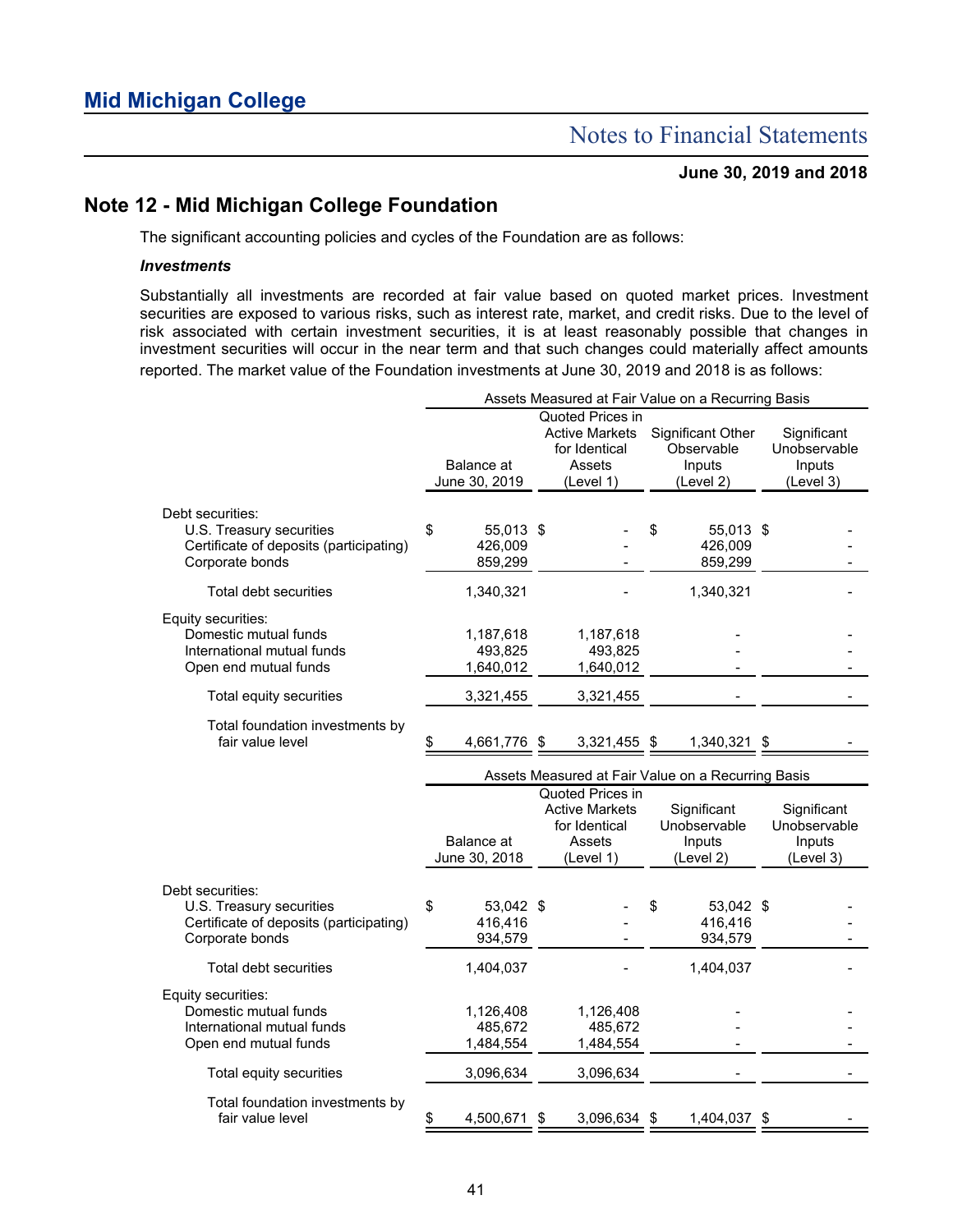#### **June 30, 2019 and 2018**

#### **Note 12 - Mid Michigan College Foundation (Continued)**

#### *Contributions*

Contributions of cash and other assets, including unconditional promises to give in the future, are reported as revenue when received, measured at fair value. Donor promises to give in the future are recorded at the present value of future cash flows. Contributions without donor-imposed restrictions and contributions with donor-imposed time or purpose restrictions that are met in the same period as the gift are both reported as net assets without donor restrictions. Other restricted gifts are reported as restricted support and net assets with donor restrictions.

#### *Foundation Pledges Receivable*

The amount of pledges receivable at June 30, 2019 and 2018 consist of unconditional promises to give as follows:

|                                                                              | 2019             | 2018                 |
|------------------------------------------------------------------------------|------------------|----------------------|
| Gross promises to give before unamortized discount<br>Present value discount | \$<br>129.684 \$ | 551,214<br>(13, 371) |
| Net pledges receivable                                                       | \$<br>129,684 \$ | 537,843              |
| Amounts due in less than one year<br>Amounts due in one to five years        | \$<br>129.684 \$ | 151,215<br>386,628   |
| Total                                                                        | \$<br>129,684 \$ | 537,843              |

There were no allowances for uncollectible pledges for the years ended June 30, 2019 and 2018.

The Foundation calculated the present value of future cash flows in 2018 by using the risk-free treasury rate at the time of the pledge.

#### *Net Position*

Unrestricted, restricted - expendable, and restricted - nonexpendable net position are available at June 30, 2019 and 2018 for the following purposes:

|                                                                      |                                                 | Unrestricted<br>(without Donor<br>Restrictions) |              | Restricted -<br>Expendable<br>(with Donor<br>Restrictions) | Restricted -<br>Nonexpendable<br>(with Donor<br><b>Restrictions</b> ) | Total                             |
|----------------------------------------------------------------------|-------------------------------------------------|-------------------------------------------------|--------------|------------------------------------------------------------|-----------------------------------------------------------------------|-----------------------------------|
| Scholarships and grants<br>Capital campaign<br>Foundation designated | \$                                              | 3,282,644                                       | \$           | 672,252 \$<br>345,682                                      | 1,133,117 \$                                                          | 1,805,369<br>345,682<br>3,282,644 |
| Total                                                                |                                                 | 3,282,644 \$                                    |              | 1,017,934 \$                                               | 1,133,117 \$                                                          | 5,433,695                         |
|                                                                      | Unrestricted<br>(without Donor<br>Restrictions) |                                                 |              | Restricted -<br>Expendable<br>(with Donor<br>Restrictions) | Restricted -<br>Nonexpendable<br>(with Donor<br>Restrictions)         | Total                             |
| Scholarships and grants<br>Capital campaign<br>Foundation designated | \$                                              | 3,303,780                                       | \$           | 332,084 \$<br>752,972                                      | 1,098,356 \$                                                          | 1,430,440<br>752,972<br>3,303,780 |
| Total                                                                |                                                 |                                                 | 3,303,780 \$ |                                                            | 1,098,356                                                             | 5,487,192                         |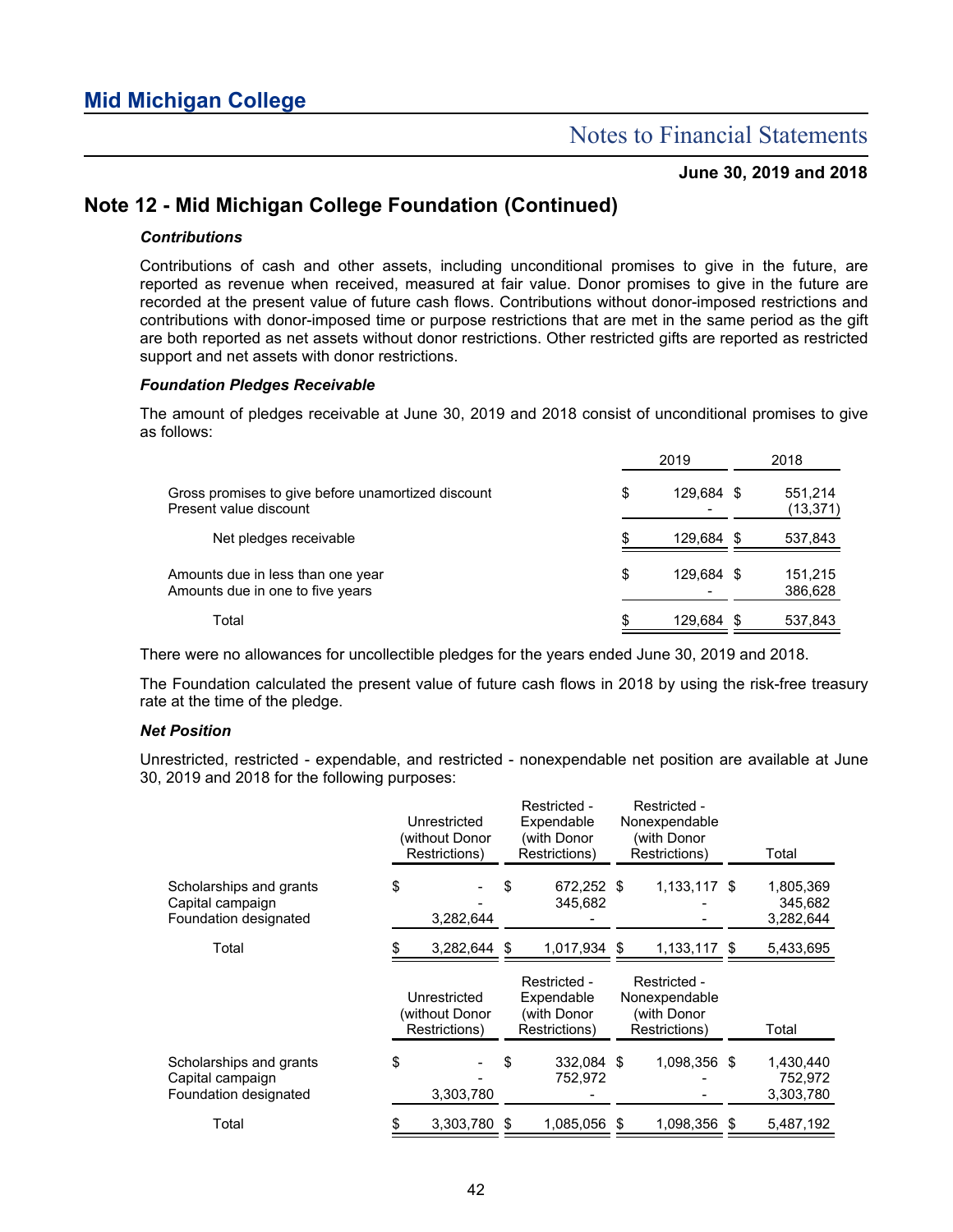#### **June 30, 2019 and 2018**

### **Note 12 - Mid Michigan College Foundation (Continued)**

Through a resolution by the Foundation's board of trustees, the Foundation distributes income from unrestricted endowed funds of no more than 4 percent of a five-year moving average of the market value of the unrestricted investment portfolio (calculated using the prior five June 30 year-end financial reports). In the event that current income does not provide for  $a$  4 percent distribution, income remaining after any fees can be distributed. This amount may be supplemented with previously accumulated retained earnings at the discretion of the Foundation. In addition, the Foundation distributes all donations and grant awards received by the Foundation on behalf of the College for educational activities, cultural activities, and capital. During the years ended June 30, 2019 and 2018, the Foundation transferred approximately \$439,000 and \$16,000, respectively, to the College to reimburse the College for certain capital expenditures. The College provides personnel support, supplies, equipment, and office space to the Foundation. The Foundation did not have any underwater endowments as of June 30, 2019 and 2018.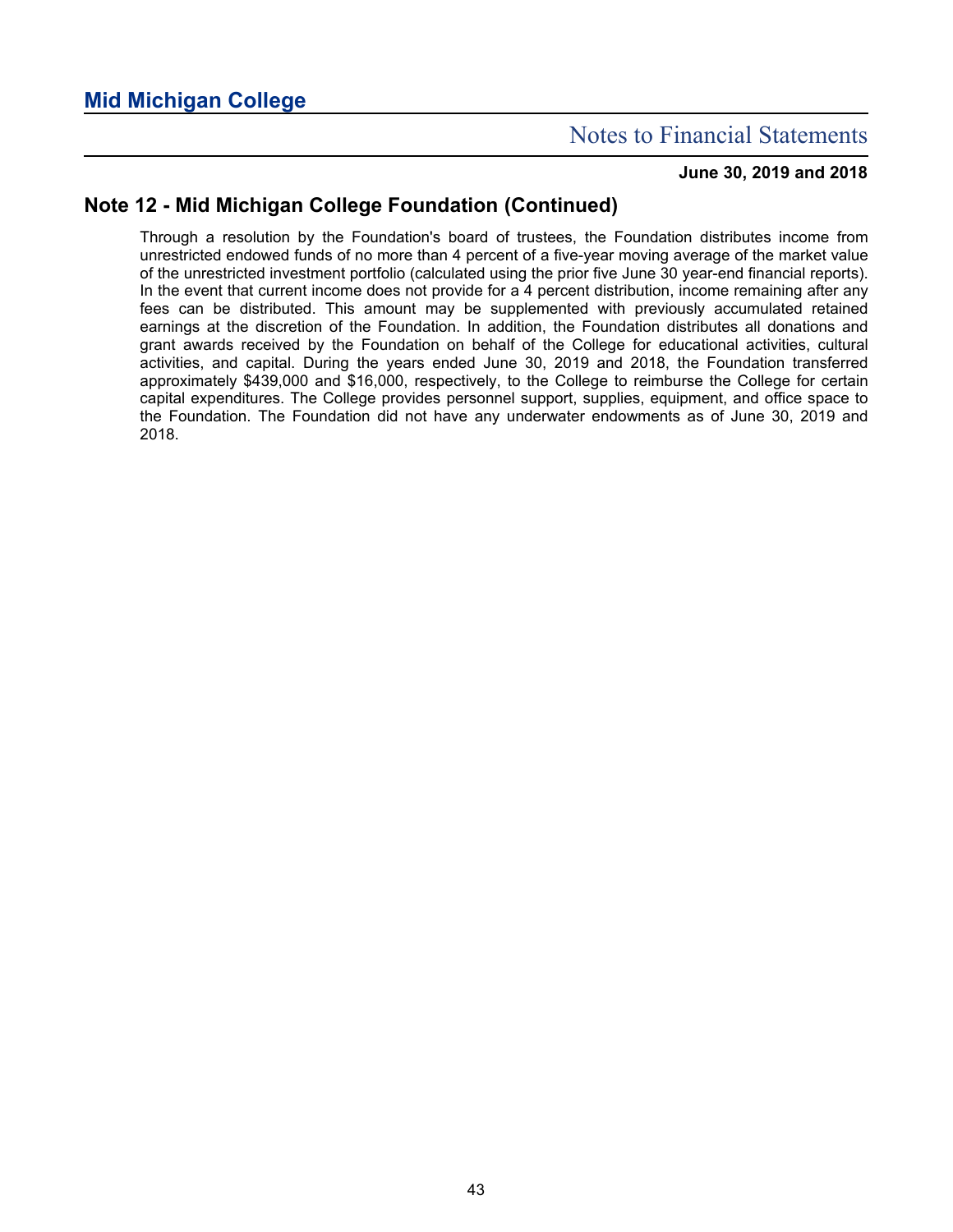# Required Supplemental Information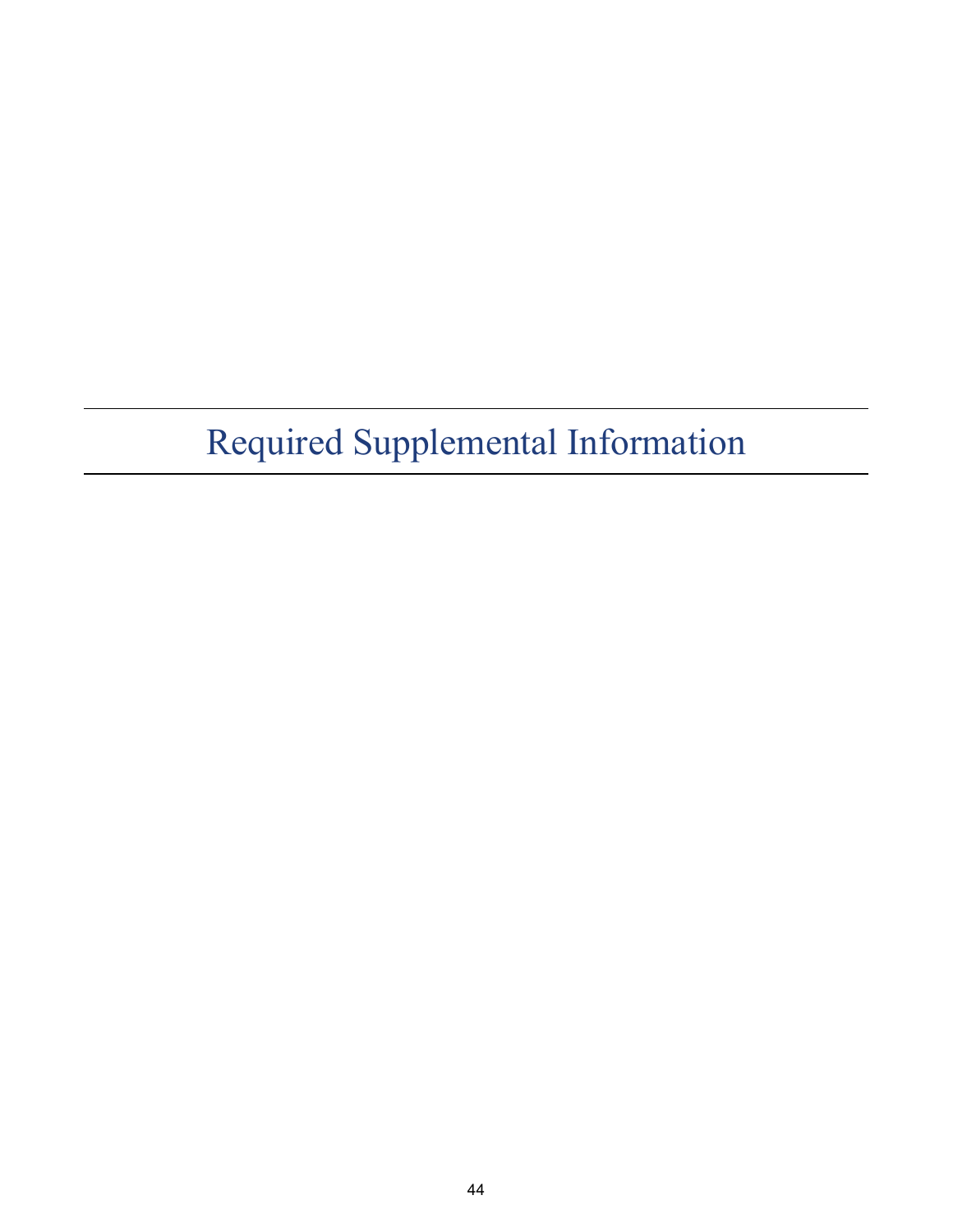## Required Supplemental Information Schedule of the College's Proportionate Share of the Net Pension Liability Michigan Public School Employees' Retirement System

|                                                                                                         |          |                                                                  |          | <b>Plan Years Ended September 30</b> | <b>Last Five Plan Years</b> |
|---------------------------------------------------------------------------------------------------------|----------|------------------------------------------------------------------|----------|--------------------------------------|-----------------------------|
|                                                                                                         | 2018     | 2017                                                             | 2016     | 2015                                 | 2014                        |
| College's proportion of the net pension<br>liability                                                    | 0.12545% | 0.12922%                                                         | 0.13313% | 0.13056%                             | 0.12488%                    |
| College's proportionate share of the net<br>pension liability                                           |          | \$37,712,126 \$33,486,216 \$33,215,904 \$31,889,650 \$27,506,796 |          |                                      |                             |
| College's covered payroll                                                                               |          | \$10,467,092 \$10,680,453 \$10,950,681 \$11,213,512 \$10,752,276 |          |                                      |                             |
| College's proportionate share of the net<br>pension liability as a percentage of its<br>covered payroll | 360.29 % | 313.53 %                                                         | 303.32 % | 284.39 %                             | 255.82 %                    |
| Plan fiduciary net position as a<br>percentage of total pension liability                               | 62.12 %  | 63.96 %                                                          | 63.01 %  | 63.17 %                              | 66.20 %                     |

Note: GASB 68 was implemented in fiscal year 2015. This schedule is being built prospectively. Ultimately, 10 years of data will be presented.

There were no changes to benefit terms for the plan years ended September 30.

Changes in assumptions - There were no significant changes of assumptions for each of the reported plan years ended September 30, except for the following:

 2018 - The discount rate used in the September 30, 2017 actuarial valuation decreased by 0.45 percent. 2017 - The discount rate used in the September 30, 2016 actuarial valuation decreased by 0.50 percent.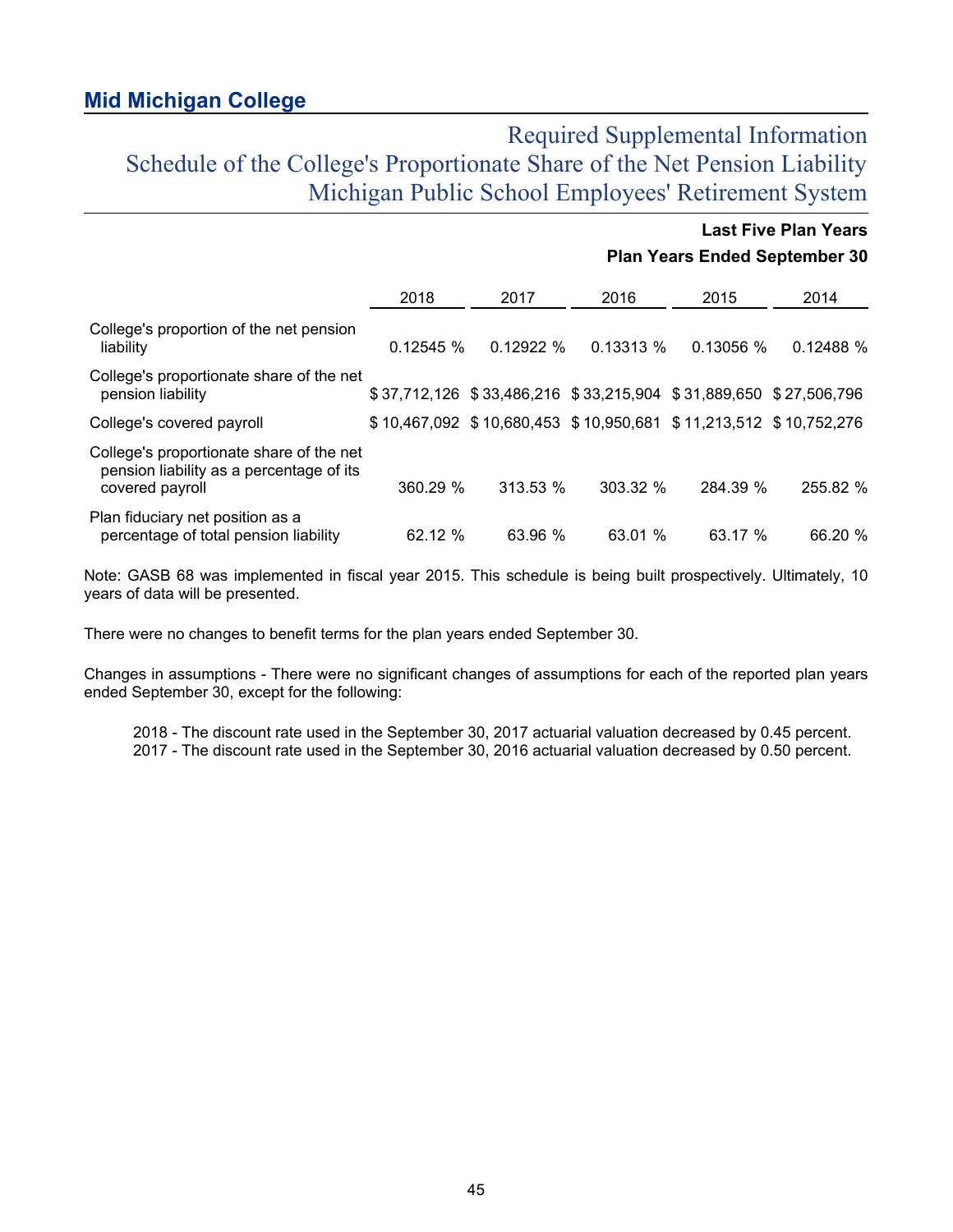## Required Supplemental Information Schedule of the College's Pension Contributions Michigan Public School Employees' Retirement System

|                                                                                                                                                                                                                           |         |                                                                  |        | <b>Last Five Fiscal Years</b><br><b>Years Ended June 30</b> |           |  |           |
|---------------------------------------------------------------------------------------------------------------------------------------------------------------------------------------------------------------------------|---------|------------------------------------------------------------------|--------|-------------------------------------------------------------|-----------|--|-----------|
|                                                                                                                                                                                                                           | 2019    | 2018                                                             | 2017   |                                                             | 2016      |  | 2015      |
| Contractually required contribution<br>$$3,244,109$ $$3,250,205$ $$3,377,041$ $$1,730,616$ $$2,338,748$<br>Contributions in relation to the<br>3,250,205<br>3,377,041<br>contractually required contribution<br>3,244,109 |         |                                                                  |        |                                                             |           |  |           |
|                                                                                                                                                                                                                           |         |                                                                  |        |                                                             | 1,730,616 |  | 2,338,748 |
| <b>Contribution Deficiency</b>                                                                                                                                                                                            | ۰.      |                                                                  |        |                                                             | . .       |  |           |
| <b>College's Covered Payroll</b>                                                                                                                                                                                          |         | \$10,381,069 \$10,626,075 \$11,163,086 \$11,091,555 \$11,091,555 |        |                                                             |           |  |           |
| <b>Contributions as a Percentage of</b><br><b>Covered Payroll</b>                                                                                                                                                         | 31.25 % | 30.59 %                                                          | 30.25% |                                                             | 15.60 %   |  | 21.09 %   |

GASB 68 was implemented in fiscal year 2015. This schedule is being built prospectively. Ultimately, 10 years of data will be presented.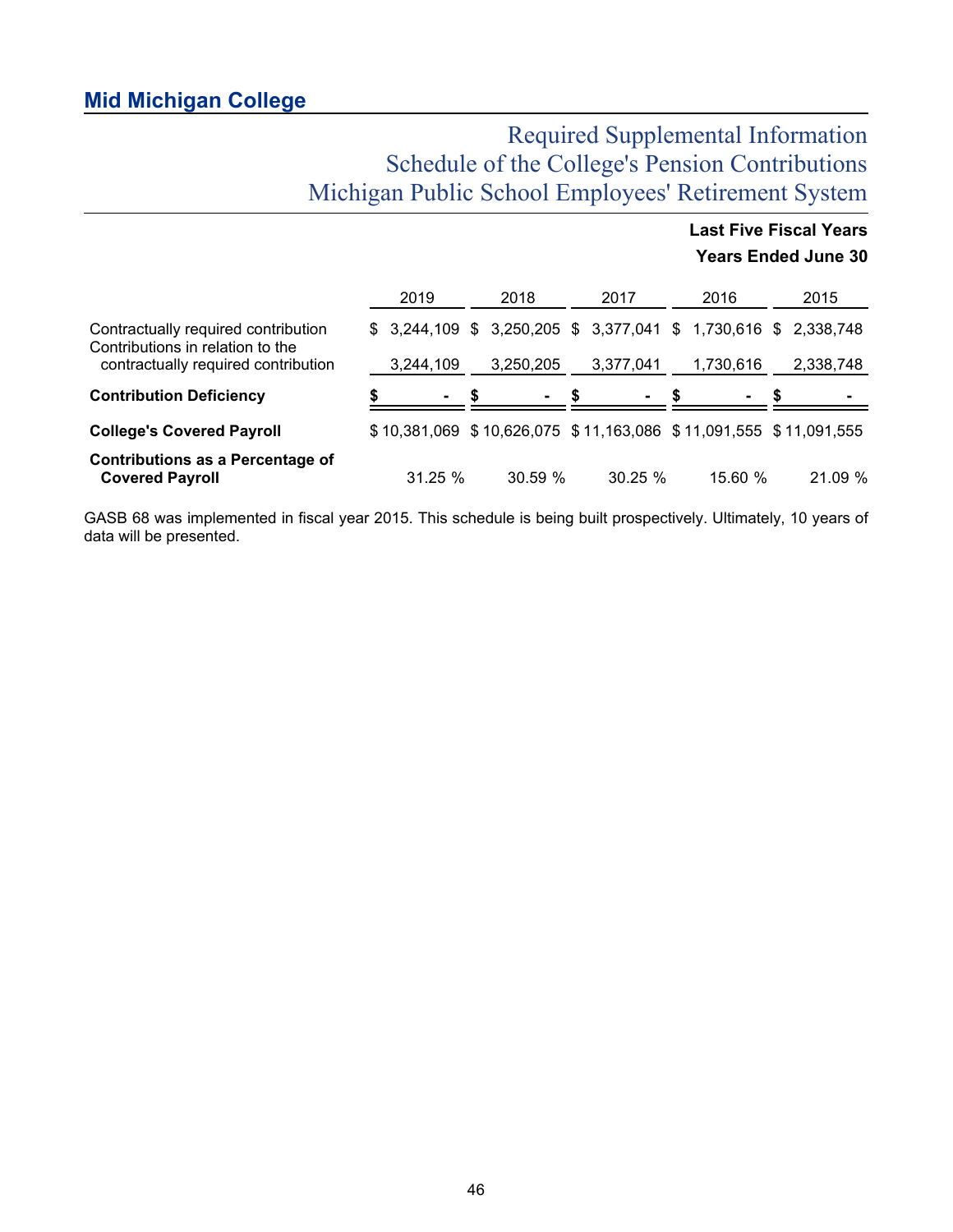## Required Supplemental Information Schedule of the College's Proportionate Share of the Net OPEB Liability Michigan Public School Employees' Retirement System

### **Last Two Plan Years Plan Years Ended September 30**

|                                                                                                   |     | 2018          | 2017       |
|---------------------------------------------------------------------------------------------------|-----|---------------|------------|
| College's proportion of the net OPEB liability                                                    |     | 0.12273%      | 0.12949%   |
| College's proportionate share of the net OPEB liability                                           | S   | 9,755,826 \$  | 11.466.702 |
| College's covered payroll                                                                         | \$. | 10,467,092 \$ | 10,680,453 |
| College's proportionate share of the net OPEB liability as a percentage of its<br>covered payroll |     | 93.20%        | 107.36 %   |
| Plan fiduciary net position as a percentage of total OPEB liability                               |     | 43.10 %       | 36.53 %    |

Note: GASB 75 was implemented in fiscal year 2018. This schedule is being built prospectively. Ultimately, 10 years of data will be presented.

There were no changes of benefit terms for the plan years ended September 30.

Changes in assumptions - There were no significant changes of assumptions for each of the reported plan years ended September 30, except for the following:

2018 - The discount rate used in the September 30, 2017 actuarial valuation decreased by 0.35 percent.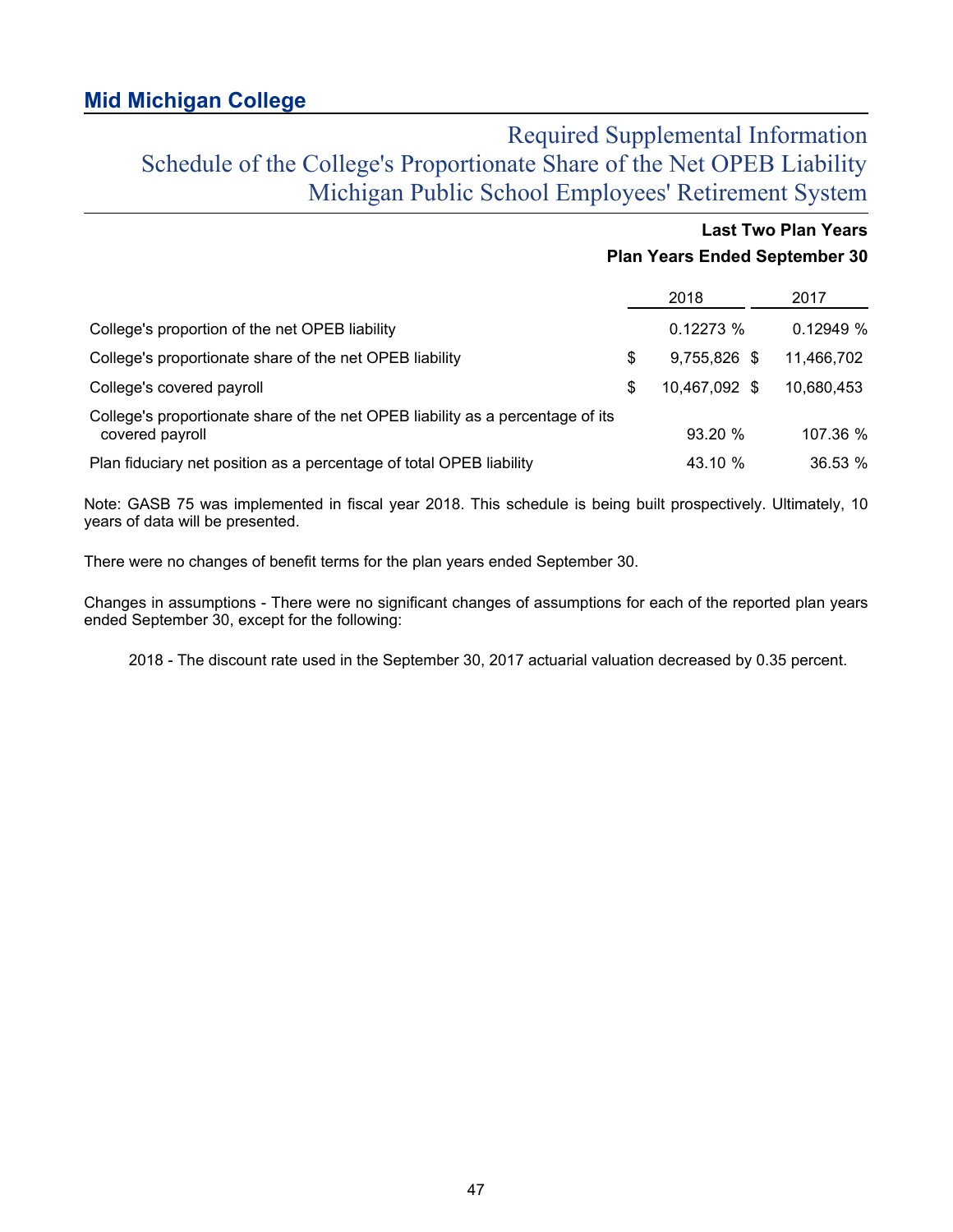## Required Supplemental Information Schedule of the College's OPEB Contributions Michigan Public School Employees' Retirement System

|                                                                                                         |    |                       |    | <b>Last Two Fiscal Years</b><br><b>Years Ended June 30</b> |
|---------------------------------------------------------------------------------------------------------|----|-----------------------|----|------------------------------------------------------------|
|                                                                                                         |    | 2019                  |    | 2018                                                       |
| Statutorily required contribution<br>Contributions in relation to the statutorily required contribution |    | 814,745 \$<br>814.745 |    | 766,977<br>766,977                                         |
| <b>Contribution Deficiency</b>                                                                          |    | ۰.                    | -S |                                                            |
| <b>College's Covered Payroll</b>                                                                        | \$ | 10.381.069 \$         |    | 10,626,075                                                 |
| <b>Contributions as a Percentage of Covered Payroll</b>                                                 |    | 7.85 %                |    | 7.22%                                                      |

GASB 75 was implemented in fiscal year 2018. This schedule is being built prospectively. Ultimately, 10 years of data will be presented.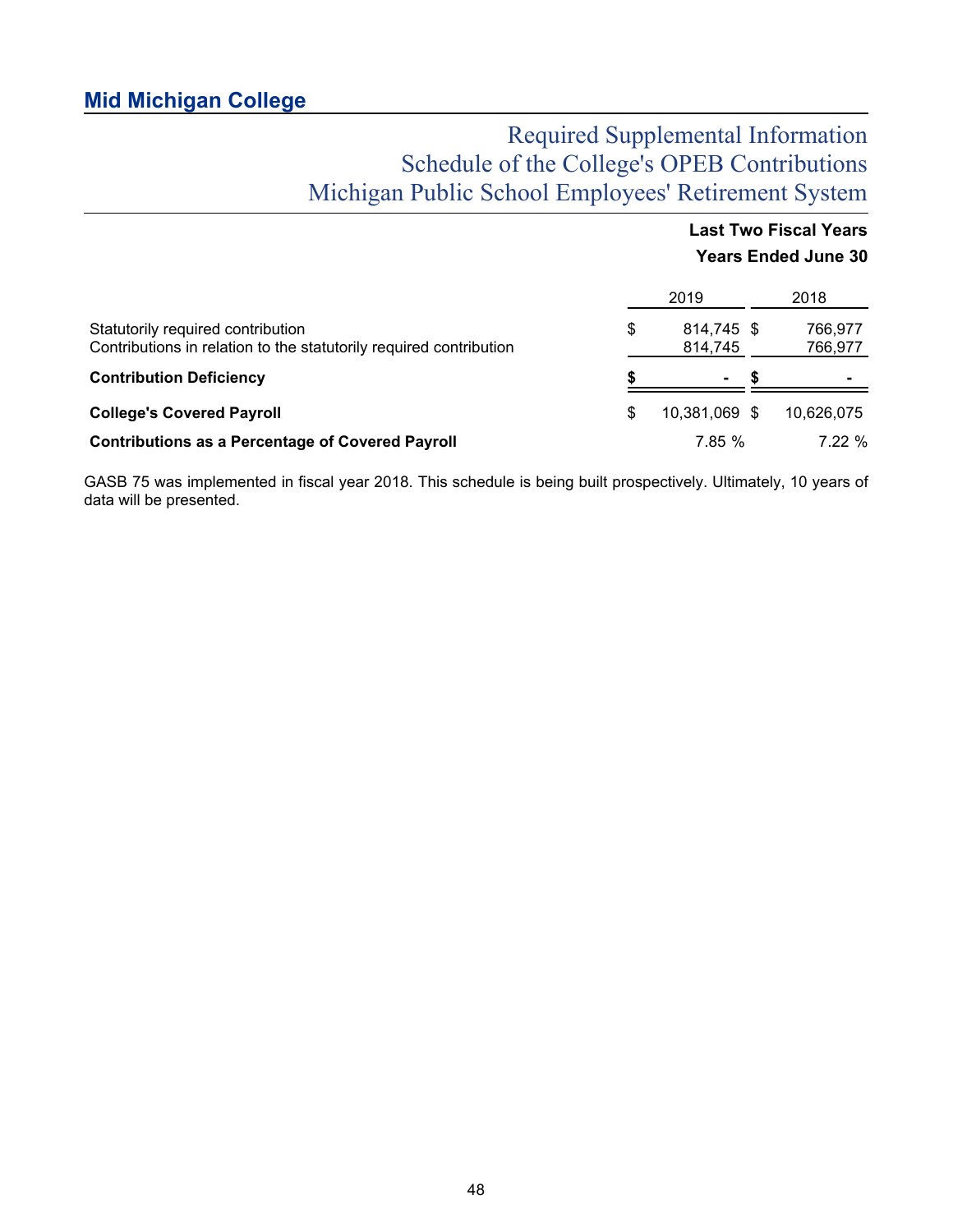# Other Supplemental Information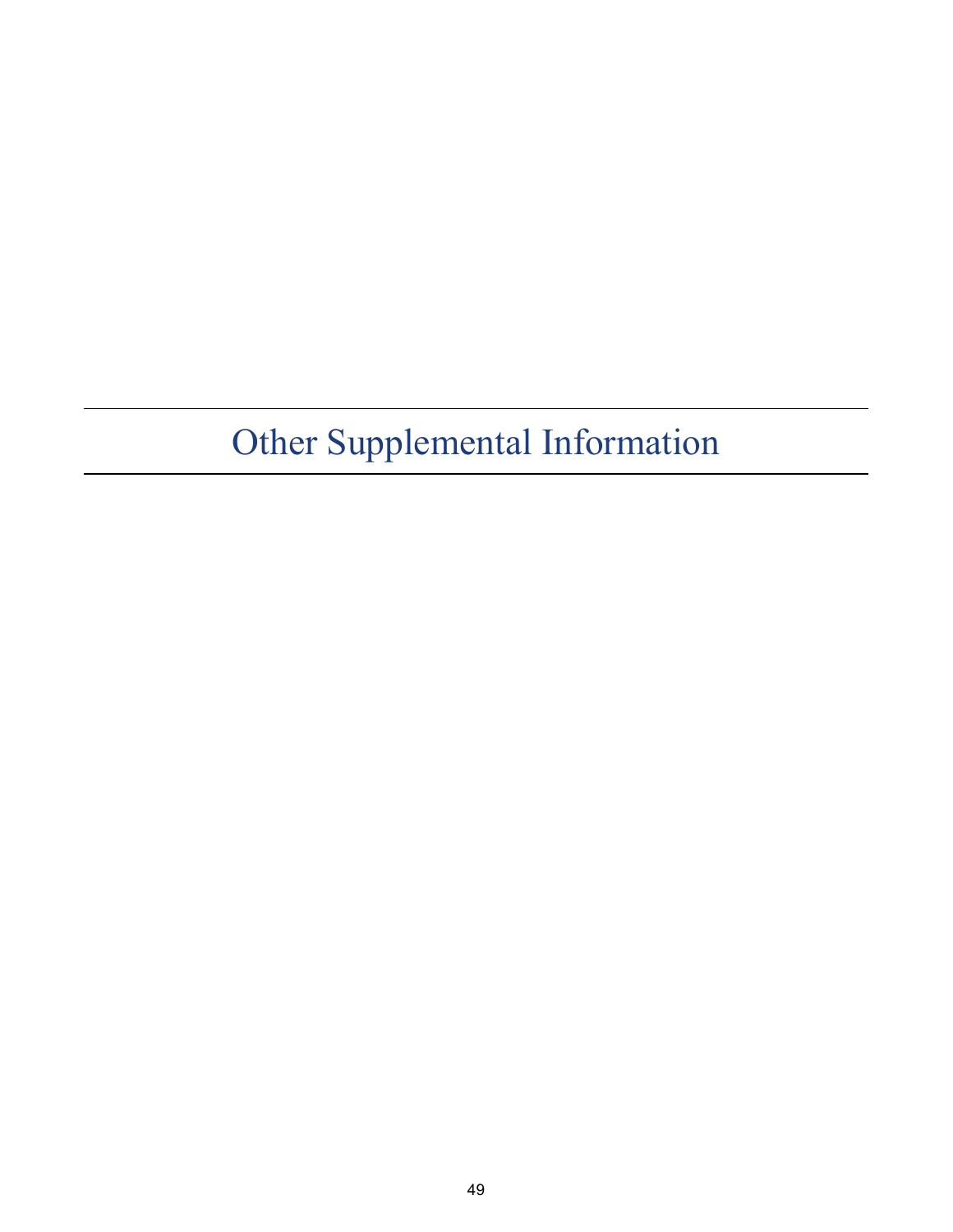|                                                                                                         | <b>General Fund</b>             | Designated<br>Fund | Auxiliary<br><b>Activities Fund</b> | Expendable<br>Restricted<br>Fund |
|---------------------------------------------------------------------------------------------------------|---------------------------------|--------------------|-------------------------------------|----------------------------------|
| <b>Assets</b><br>Current assets:<br>Cash and cash equivalents                                           | 16,731,026 \$<br>S              | 35S                | 258 \$                              | 1                                |
| Short-term investments<br>Receivables - Net<br>Inventories<br>Prepaid expenses and other assets         | 687,354<br>2,053,899<br>341,044 |                    | 240,707                             | 575,853                          |
| Due (to) from other                                                                                     | (10,481,836)                    | 434,470            | 2,472,664                           | (397,741)                        |
| Total current assets                                                                                    | 9,331,487                       | 434,505            | 2,713,629                           | 178,113                          |
| Noncurrent assets:<br>Long-term investments<br>Capital assets - Net                                     | 695,528                         |                    |                                     |                                  |
| <b>Total noncurrent assets</b>                                                                          | 695,528                         |                    |                                     |                                  |
| <b>Total assets</b>                                                                                     | 10,027,015                      | 434,505            | 2,713,629                           | 178,113                          |
| <b>Deferred Outflows of Resources</b>                                                                   | 13,823,191                      |                    |                                     |                                  |
| <b>Liabilities</b><br><b>Current liabilities:</b><br>Accounts payable<br>Accrued liabilities and other: | 1,129,596                       |                    |                                     |                                  |
| Accrued salaries and wages<br>Accrued interest payable                                                  | 1,368,999                       |                    |                                     |                                  |
| Unearned revenue<br>Current portion of long-term debt<br>obligations                                    | 583,776                         |                    |                                     | 200,432                          |
| <b>Total current liabilities</b>                                                                        | 3,082,371                       |                    |                                     | 200,432                          |
| Noncurrent liabilities:<br>Net pension liability<br>Net OPEB liability<br>Long-term debt obligations    | 37,712,126<br>9,755,826         |                    |                                     |                                  |
| <b>Total noncurrent liabilities</b>                                                                     | 47,467,952                      |                    |                                     |                                  |
| <b>Total liabilities</b>                                                                                | 50,550,323                      |                    |                                     | 200,432                          |
| <b>Deferred Inflows of Resources</b>                                                                    | 8,223,372                       |                    |                                     |                                  |
| <b>Net Position</b><br>Net investment in capital assets<br>Unrestricted                                 | (34, 923, 489)                  | 434,505            | 2,713,629                           | (22, 319)                        |
| Total net position                                                                                      | $(34,923,489)$ \$               | 434,505 \$         | 2,713,629 \$                        | (22, 319)                        |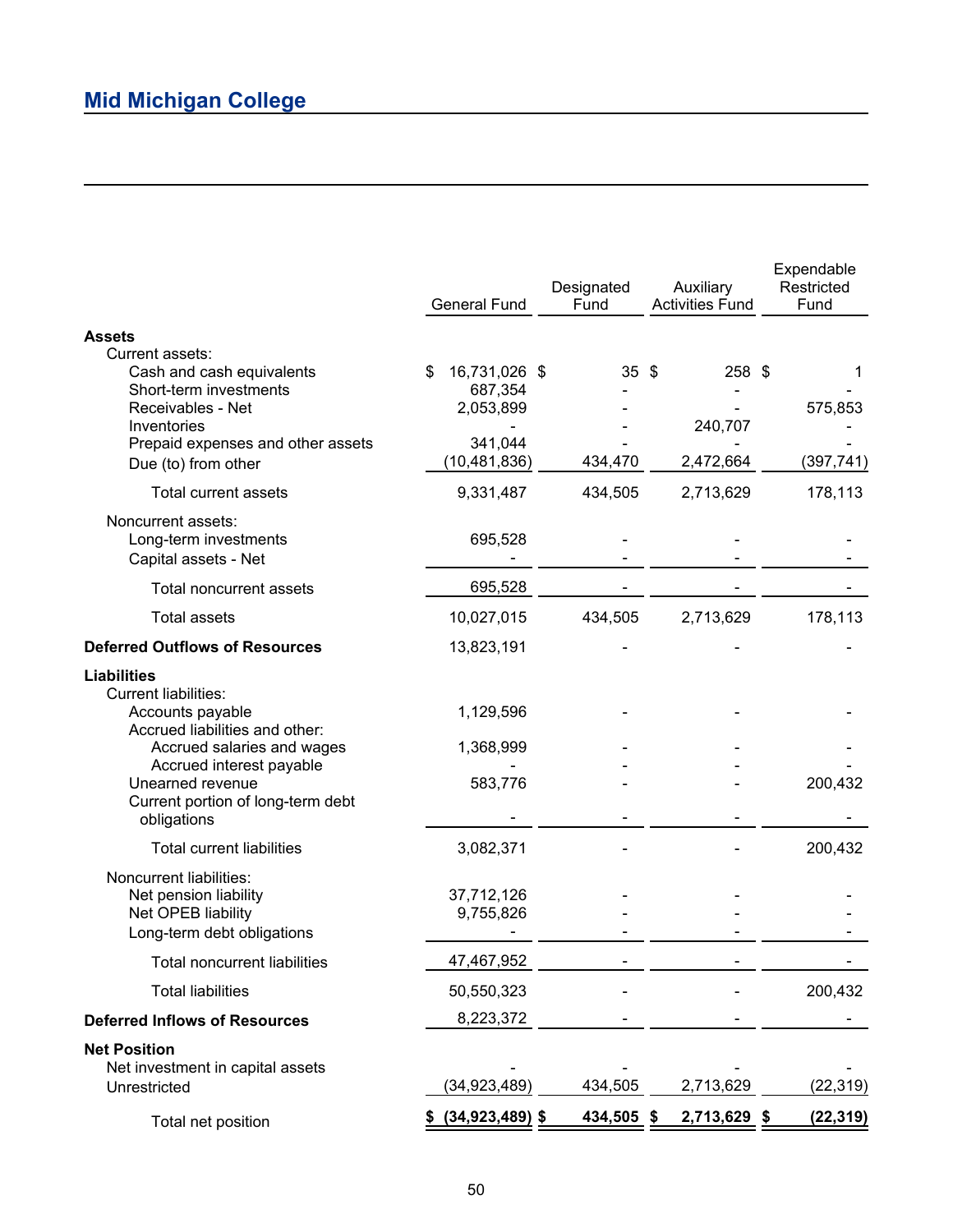## Other Supplemental Information Combining Statement of Net Position

## **June 30, 2019**

**(with comparative totals for 2018)**

| Plant Fund               | 2019                                                             | 2018                                                             |
|--------------------------|------------------------------------------------------------------|------------------------------------------------------------------|
|                          |                                                                  |                                                                  |
| \$<br>34,551<br>850,314  | \$<br>16,765,871<br>1,537,668<br>2,629,752<br>240,707<br>341,044 | \$<br>15,817,007<br>1,681,974<br>2,283,876<br>304,150<br>362,658 |
| 7,558,568                | (413,875)                                                        | (236, 975)                                                       |
| 8,443,433                | 21,101,167                                                       | 20,212,690                                                       |
| 5,023,242<br>40,644,063  | 5,718,770<br>40,644,063                                          | 4,978,780<br>39,685,796                                          |
| <u>45,667,305</u>        | <u>46,362,833</u>                                                | 44,664,576                                                       |
| 54,110,738               | 67,464,000                                                       | 64,877,266                                                       |
|                          | 13,823,191                                                       | 8,246,998                                                        |
|                          |                                                                  |                                                                  |
| 126,637                  | 1,256,233                                                        | 146,676                                                          |
| 3,798                    | 1,368,999<br>3,798<br>784,208                                    | 1,424,253<br>5,543<br>831,819                                    |
| 368,976                  | 368,976                                                          | 370,714                                                          |
| 499,411                  | 3,782,214                                                        | 2,779,005                                                        |
| 331,187                  | 37,712,126<br>9,755,826<br>331,187                               | 33,486,216<br>11,466,702<br>700,163                              |
| 331,187                  | 47,799,139                                                       | 45,653,081                                                       |
| 830,598                  | 51,581,353                                                       | 48,432,086                                                       |
|                          | 8,223,372                                                        | 4,264,810                                                        |
| 39,943,900<br>13,336,240 | 39,943,900<br>(18,461,434)                                       | 38,614,919<br>(18,187,551)                                       |
| \$<br>53,280,140         | \$<br>21,482,466                                                 | \$<br>20,427,368                                                 |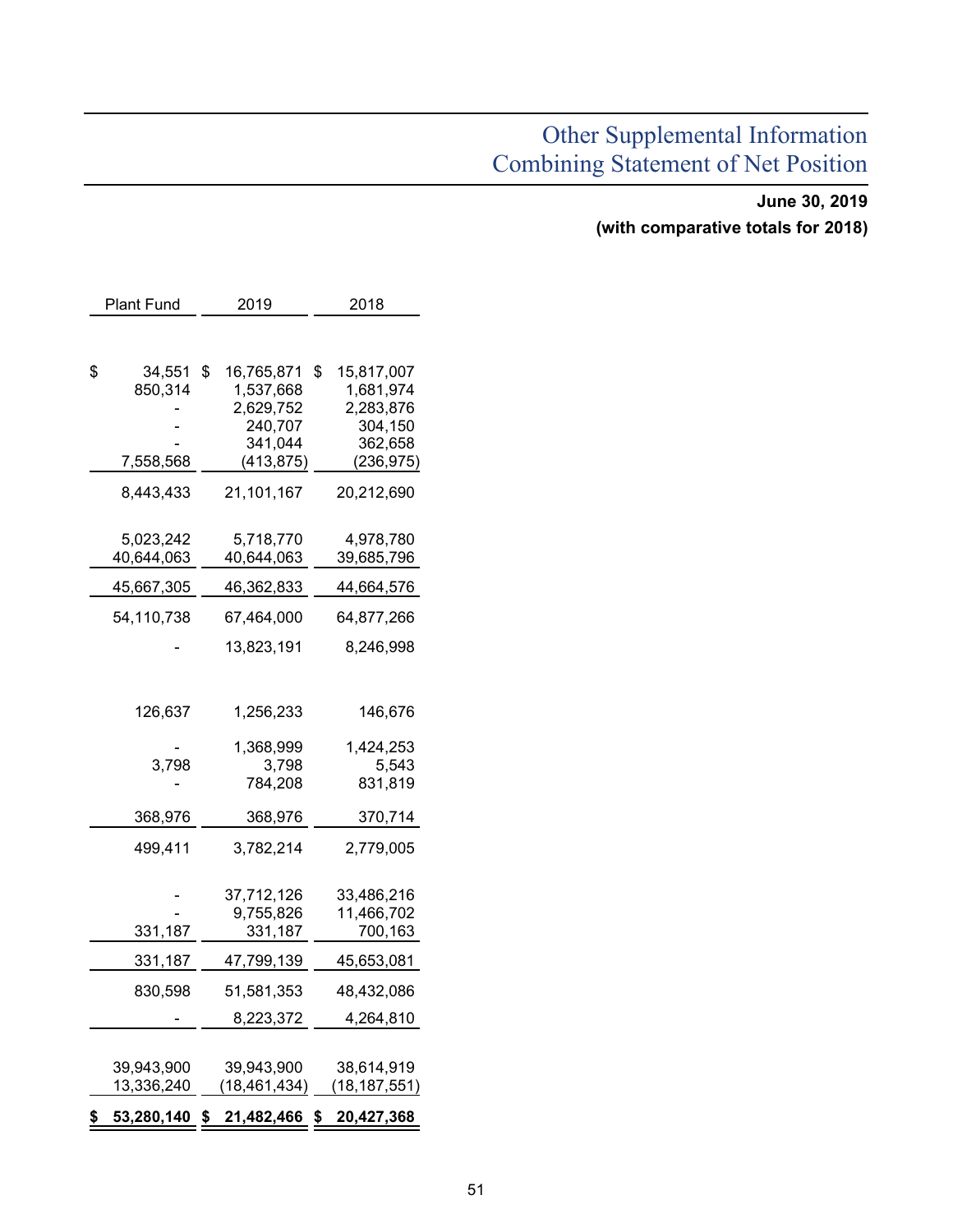|                                                                                     | <b>General Fund</b>      | Designated<br>Fund | Auxiliary<br><b>Activities Fund</b> | Expendable<br>Restricted<br>Fund |
|-------------------------------------------------------------------------------------|--------------------------|--------------------|-------------------------------------|----------------------------------|
| <b>Operating Revenue</b><br>Student tuition and fees                                | 16,884,711 \$<br>\$      | 373,980 \$         |                                     | \$                               |
| Federal grants and contracts<br>State grant and contracts<br>Nongovernmental grants |                          |                    |                                     | 1,376,405<br>49,423<br>104,522   |
| Miscellaneous<br>Auxiliary enterprises                                              | 122,690                  |                    | 1,519,532                           | 107,306                          |
| Total operating revenue                                                             | 17,007,401               | 373,980            | 1,519,532                           | 1,637,656                        |
| <b>Operating Expenses</b><br>Instruction                                            | 10,511,691               |                    |                                     |                                  |
| Public service                                                                      | 723,704                  |                    |                                     | 401,630                          |
| Instructional support                                                               | 2,382,374                |                    |                                     | 424,236                          |
| <b>Student services</b>                                                             | 3,356,114                | 443,845            | 1,420,530                           | 7,169,343                        |
| Institutional administration                                                        | 4,402,034                |                    |                                     |                                  |
| Operation and maintenance of plant                                                  | 2,834,739                |                    |                                     |                                  |
| Depreciation and amortization                                                       |                          |                    |                                     |                                  |
| Information technology                                                              | 1,458,045                |                    |                                     |                                  |
| Total operating expenses                                                            | 25,668,701               | 443,845            | 1,420,530                           | 7,995,209                        |
| <b>Operating (Loss) Income</b>                                                      | (8,661,300)              | (69, 865)          | 99,002                              | (6,357,553)                      |
| <b>Nonoperating Revenue (Expense)</b>                                               |                          |                    |                                     |                                  |
| State appropriations - Operating                                                    | 6,680,421                |                    |                                     |                                  |
| Federal Pell grants                                                                 |                          |                    |                                     | 5,959,954                        |
| Property taxes<br>Transfers between funds                                           | 2,384,953<br>(1,329,446) |                    |                                     | 210,973                          |
| Gifts                                                                               |                          |                    |                                     | 198,318                          |
| Interest income                                                                     | 215,593                  |                    |                                     |                                  |
| Realized and unrealized gain (loss) on                                              |                          |                    |                                     |                                  |
| investments                                                                         | 16,933                   |                    |                                     |                                  |
| Other                                                                               | 96,391                   | 43,490             |                                     |                                  |
| Interest on capital asset-related debt                                              |                          |                    |                                     |                                  |
| Total nonoperating revenue                                                          | 8,064,845                | 43,490             |                                     | 6,369,245                        |
| <b>Capital Grants</b>                                                               |                          |                    |                                     |                                  |
| <b>Change in Net Position</b>                                                       | (596, 455)               | (26, 375)          | 99,002                              | 11,692                           |
| Net Position - Beginning of year                                                    | (34,327,034)             | 460,880            | 2,614,627                           | (34, 011)                        |
| Net Position - End of year                                                          | $$$ (34,923,489) \$      | 434,505 \$         | 2,713,629 \$                        | (22, 319)                        |